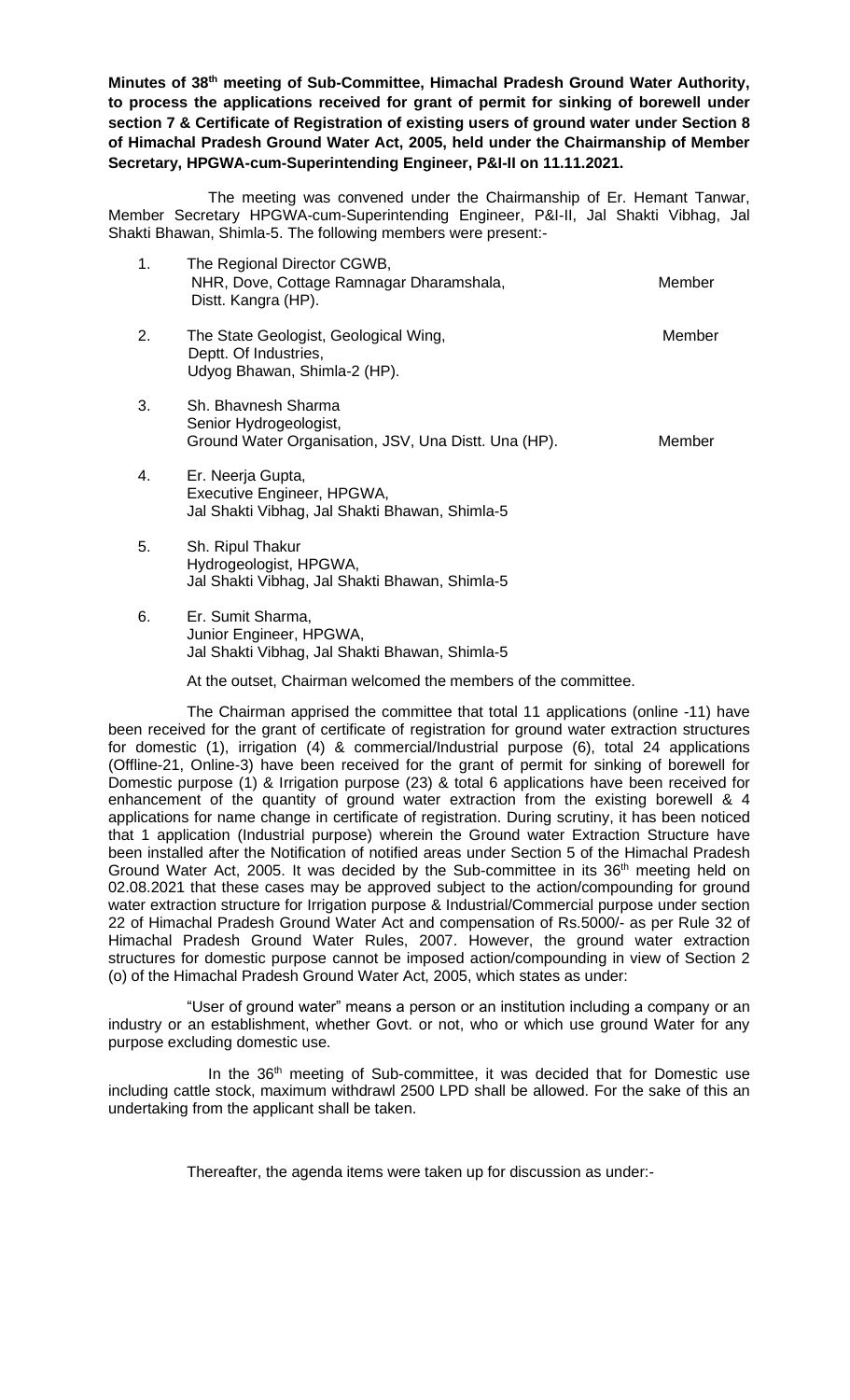# **Online cases for certificate of registration**

#### **1. Sh. Raninder Singh S/o Sh. Amrinder Singh, Village Dochi, Tehsil Kandaghat, Distt Solan (IUID- 54049639, Submission ID- 20288)**

The applicant has applied on **form – 4** for certificate of registration of borewell/tubewell and use of ground water for **Irrigation purpose**. As per the report of Sr. Hydrogeologist, G.W.O., JSV, Una, **No departmental tubewell exists within a distance of 300m from the existing borewell of the applicant. The site is located in highly dissected structural hills comprising of phyllite** 

A Public notice of the application prepared in this office on Form-5 has already been sent to Executive Engineer, JSV Division **Solan** to get it displayed on the notice board of the local authority. However, no objection has been received.

As per the report of Sr. Hydrogeologist GWO, JSV, Una, the borewell/tubewell has been drilled **during 11/1996.** However, the HP Ground Water Act, 2005 & Rules, 2007 came into force w.e.f. 29.11.2019. Hence, the sub-committee approved the case subject to the following conditions:

- i) The applicant shall construct a rainwater harvesting structure for the conservation and re-charge of ground water in his/her/their premise as per section-15 of the Himachal Pradesh Ground Water (Regulation & Control of Development and Management) Act, 2005 and Guidelines to regulate and Control ground water extraction in the State of Himachal Pradesh vide Notification No. IPH-B(A)3-1/2019-II dated 03.05.2021 within six months of issuance of the Certificate of Registration and intimation will be given to Executive Engineer, JSV Division Solan on its completion.
- ii) The applicant shall install a water meter/bulk meter on the ground water extraction pipe so as to check the water drawl at any time and will maintain its log book.
- iii) The applicant shall have to pay royalty based on the quantum of ground water extraction through Executive Engineer, JSV Division Solan for the use of ground water to the Member Secretary, Himachal Pradesh Ground Water Authority as per the Himachal Pradesh ground Water (Regulation and Control of development and Management) Rules, 2007 or the rules which may, subsequently, be made applicable by the State of HP.
- iv) In case of Industrial connection, the firm shall not use waste water of the Industry for recharging of ground Water.
- v) That the permission/sanction can be withdrawn or the quantity of water to be extracted can be restricted in case the ground water in the area is adversely affected in terms of quantity and/or quality.
- vi) Actual water requirement be computed taking into account recycling/reuse of treated water for flushing etc.
- vii) Certificate regarding non/partial availability of water supply from the public water supply agency.
- viii) The firm/applicant shall be required to adopt latest water efficient technologies so as to reduce dependence on ground water resources.
- ix) The firm/applicant drawing water more than 10m3 /day of ground water shall construct piezometer, equipped with DWLR of latest version within six months in consultation with the Sr. Hydrogeologist, GWO, JSV, Una (HP) and monthly water level date shall be submitted to the Ground Water Organization and Himachal Pradesh Ground Water Authority.
- x) All stakeholders abstracting ground water in excess of 100 m3/d shall be required to undertake annual water audit through Confederation of India Industries (CII)/Federation Indian Chamber of Commerce and Industry (FICCI)/National Productivity Council (NPC) certified auditors and submit audit reports within three months of completion of the same to Himachal Pradesh Ground Water Authority. All such stakeholders shall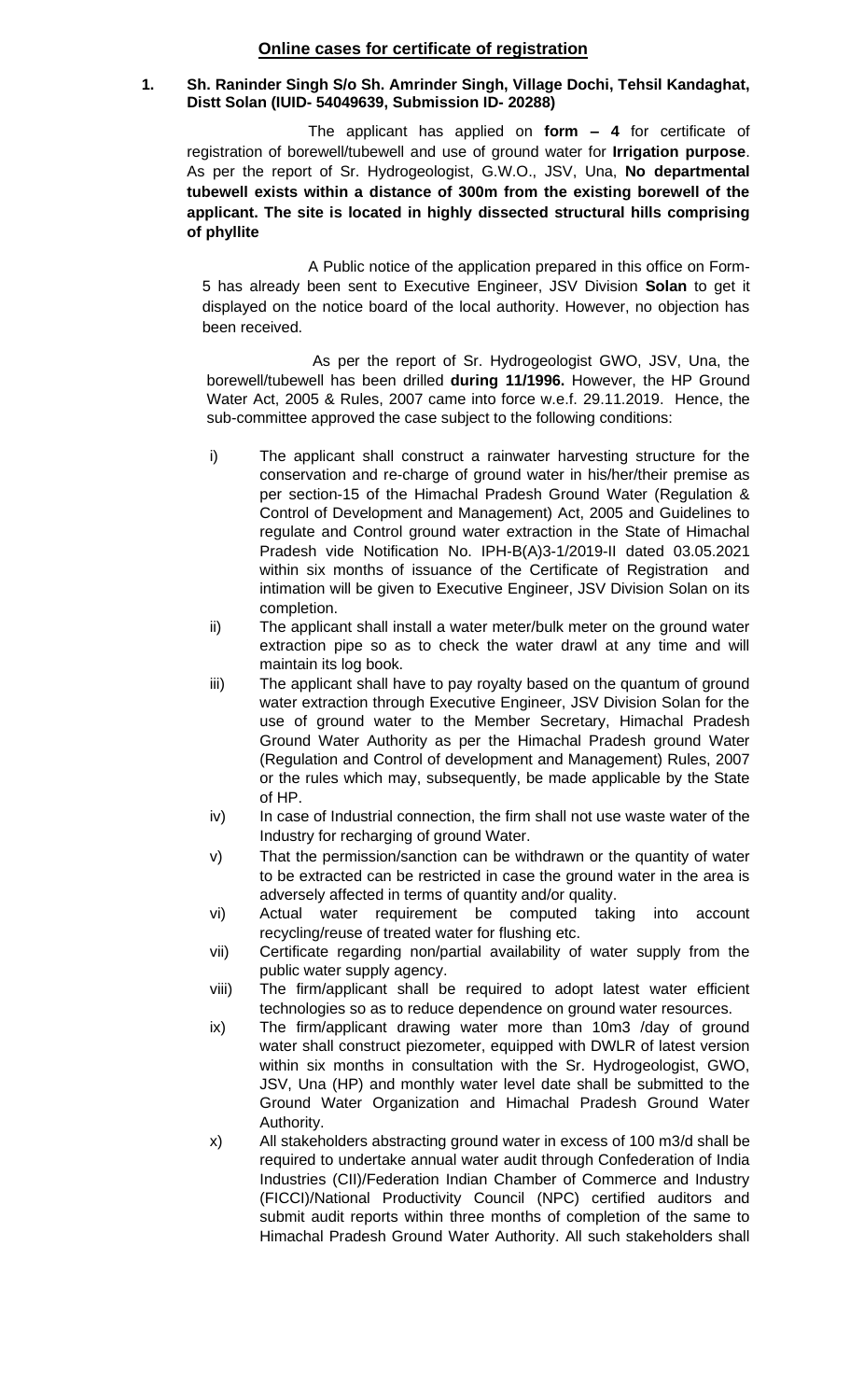be required to reduce their ground water use by at least 20% over the next three years through appropriate means

xi) The holder of the registration of certificate shall be duly bound to maintain the aforementioned source in an efficient, coordinated and economical manner and to use the water only for the purpose for which certificate of registration has been given.

 The sub-committee approved the case subject to the condition the certificate of registration will be issued by the Member Secy. (HPGWA)-cum-S.E. P&I-II to the firm/applicant only after submission of the following document by the firm/applicant to the HP Ground Water Authority Shimla for ascertaining the authenticity of the year of construction of the borewell/tubewell.

#### **Detail of documents**

1) Supporting document in respect of farm size and crop type.

Therefore, as per the unanimous decision taken by the Sub-Committee, the concerned Executive Engineer is directed to convey the decision of Sub-Committee to the firm/applicant and ensure the submission of the required documents to this office on or before 10.01.2022 above failing which the case will be referred to the Main Committee (HPGWA) for taking the final decision.

#### **2. Sh. Ajay Kumar S/o Late Sh. Chandu Ram VPO Tiara Tehsil & Distt. Kangra (HP) (***IUID No.- 12121270, Submission ID No.-* **20121***)*

The applicant has applied on **Form–4** for certificate of registration of borewell/tubewell and use of ground water for **Irrigation No departmental energized borewell exists within a distance of around 300m from the applicant's borewell. The site is located in weathered glacial deposits underlain by boulder conglomerates of Shiwalik formation.** 

A Public notice of the application prepared in this office on Form-5 has already been sent to Executive Engineer, JSV Division **Shahpur (HP)** to get it displayed on the notice board of the local authority. However, no objection has been received.

As per the report of Sr. Hydrogeologist GWO, JSV, Una, the borewell/tubewell has been drilled **during April/2006.** However, the HP Ground Water Act, 2005 & Rules, 2007 came into force w.e.f. 29.11.2019. Hence, the sub-committee approved the case subject to the following conditions:

- i) The applicant shall construct a rainwater harvesting structure for the conservation and re-charge of ground water in his/her/their premise as per section-15 of the Himachal Pradesh Ground Water (Regulation & Control of Development and Management) Act, 2005 and Guidelines to regulate and Control ground water extraction in the State of Himachal Pradesh vide Notification No. IPH-B(A)3-1/2019-II dated 03.05.2021 within six months of issuance of the Certificate of Registration and intimation will be given to Executive Engineer, JSV Division Shahpur on its completion.
- ii) The applicant shall install a water meter/bulk meter on the ground water extraction pipe so as to check the water drawl at any time and will maintain its log book.
- iii) The applicant shall have to pay royalty based on the quantum of ground water extraction through Executive Engineer, JSV Division Shahpur for the use of ground water to the Member Secretary, Himachal Pradesh Ground Water Authority as per the Himachal Pradesh ground Water (Regulation and Control of development and Management) Rules, 2007 or the rules which may, subsequently, be made applicable by the State of HP.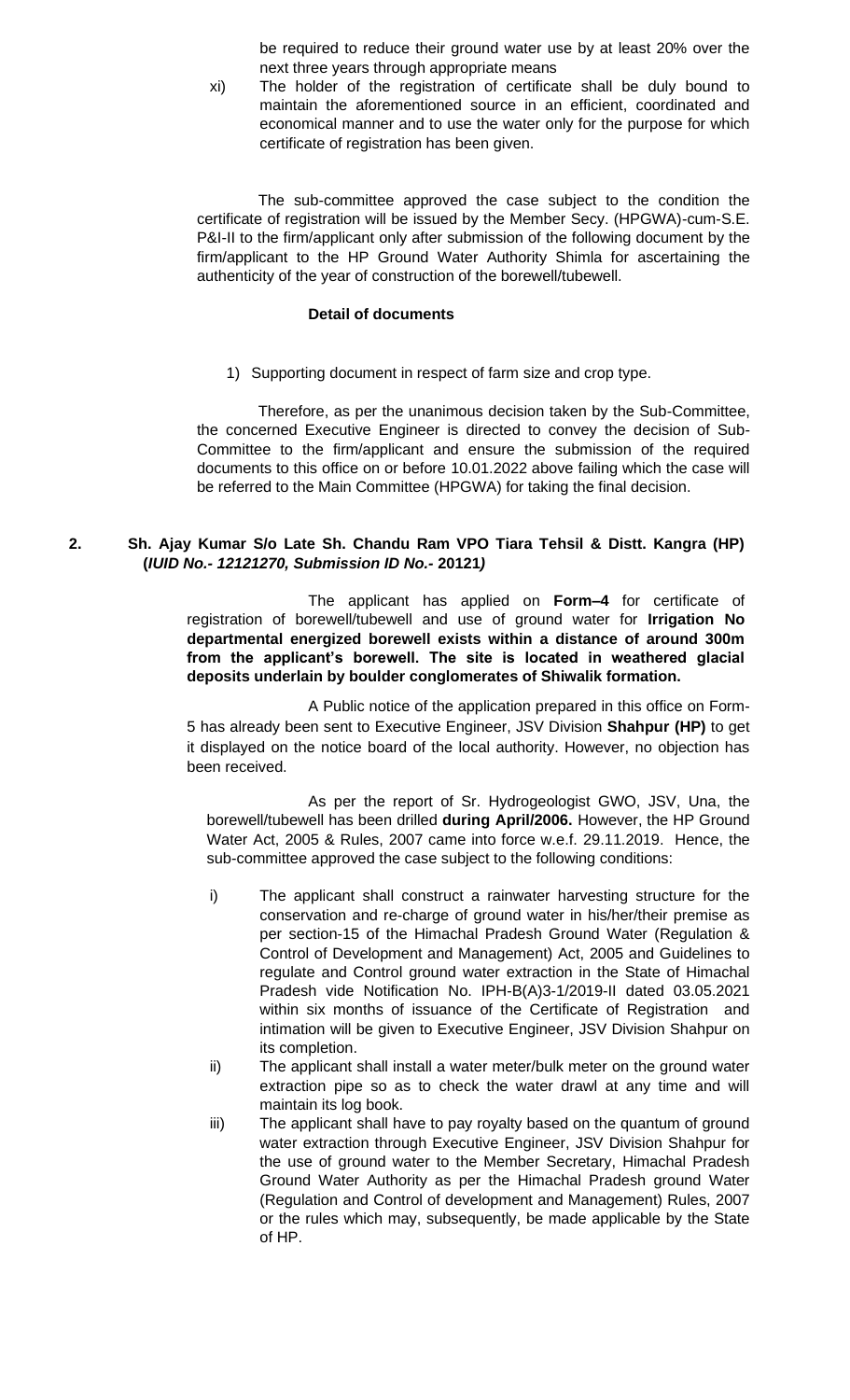- iv) In case of Industrial connection, the firm shall not use waste water of the Industry for recharging of ground Water.
- v) That the permission/sanction can be withdrawn or the quantity of water to be extracted can be restricted in case the ground water in the area is adversely affected in terms of quantity and/or quality.
- vi) Actual water requirement be computed taking into account recycling/reuse of treated water for flushing etc.
- vii) Certificate regarding non/partial availability of water supply from the public water supply agency.
- viii) The firm/applicant shall be required to adopt latest water efficient technologies so as to reduce dependence on ground water resources.
- ix) The firm/applicant drawing water more than 10m3 /day of ground water shall construct piezometer, equipped with DWLR of latest version within six months in consultation with the Sr. Hydrogeologist, GWO, JSV, Una (HP) and monthly water level date shall be submitted to the Ground Water Organization and Himachal Pradesh Ground Water Authority.
- x) All stakeholders abstracting ground water in excess of 100 m3/d shall be required to undertake annual water audit through Confederation of India Industries (CII)/Federation Indian Chamber of Commerce and Industry (FICCI)/National Productivity Council (NPC) certified auditors and submit audit reports within three months of completion of the same to Himachal Pradesh Ground Water Authority. All such stakeholders shall be required to reduce their ground water use by at least 20% over the next three years through appropriate means
- xi) The holder of the registration of certificate shall be duly bound to maintain the aforementioned source in an efficient, coordinated and economical manner and to use the water only for the purpose for which certificate of registration has been given.

 The sub-committee approved the case subject to the condition the certificate of registration will be issued by the Member Secy. (HPGWA)-cum-S.E. P&I-II to the firm/applicant only after submission of the following document by the firm/applicant to the HP Ground Water Authority Shimla for ascertaining the authenticity of the year of construction of the borewell/tubewell.

# **Detail of documents**

1) Supporting document in respect of farm size and crop type.

Therefore, as per the unanimous decision taken by the Sub-Committee, the concerned Executive Engineer is directed to convey the decision of Sub-Committee to the firm/applicant and ensure the submission of the required documents to this office on or before 10.01.2022 above failing which the case will be referred to the Main Committee (HPGWA) for taking the final decision.

# **3. Sh. Nitin Aggarwal s/o Summer Chand Aggarwal, Sarv Biolabs Pvt. Ltd. Trilokpur road Kala Amb Distt. Sirmaur (HP) (***IUID No.-13766196, Submission ID No.-* **22309***)*

The applicant has applied on **form – 4A** for certificate of registration of borewell/tubewell and use of ground water for **Industrial purpose**. As per the report of Sr. Hydrogeologist, G.W.O., JSV, Una, **It is intimated that One tubewell of private users exists within a distance of 50m from the existing borewell of the applicant. It is also pertinent to mention that the site falls in Kala Amb valley and as per the GEC 2020 report, the area is in safe category and stage of development is 27.51%.**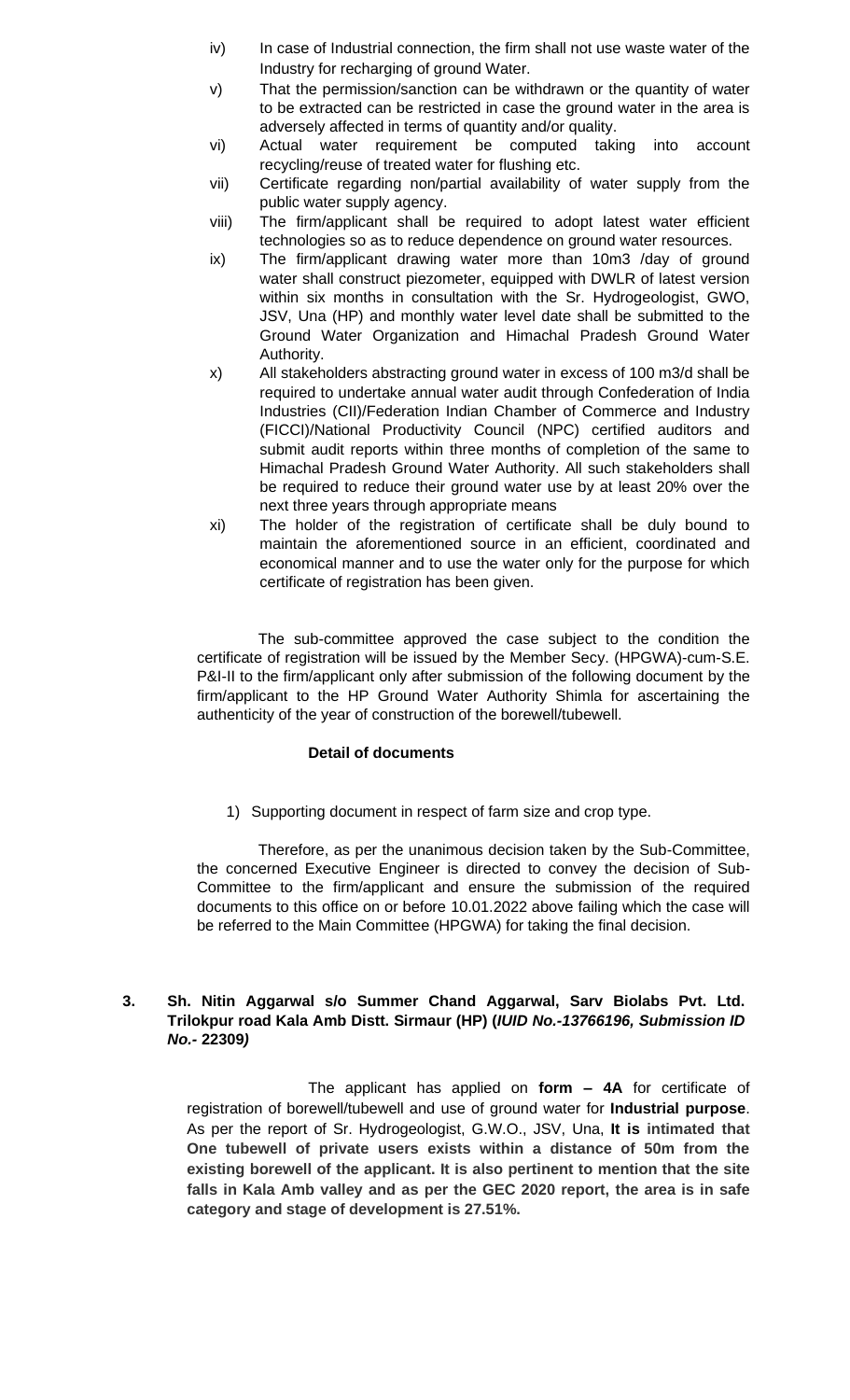A Public notice of the application prepared in this office on Form-5 has already been sent to Executive Engineer, JSV Division **Nahan** to get it displayed on the notice board of the local authority. However, no objection has been received.

As per the report of Sr. Hydrogeologist GWO, JSV, Una, the borewell/tubewell has been drilled **during 04/2011.** However, the HP Ground Water Act, 2005 & Rules, 2007 came into force w.e.f. 09.08.2011. Hence, the sub-committee approved the case subject to the following conditions:

- i) The applicant shall construct a rainwater harvesting structure for the conservation and re-charge of ground water in his/her/their premise as per section-15 of the Himachal Pradesh Ground Water (Regulation & Control of Development and Management) Act, 2005 and Guidelines to regulate and Control ground water extraction in the State of Himachal Pradesh vide Notification No. IPH-B(A)3-1/2019-II dated 03.05.2021 within six months of issuance of the Certificate of Registration and intimation will be given to Executive Engineer, JSV Division Nahan on its completion.
- ii) The applicant shall install a water meter/bulk meter on the ground water extraction pipe so as to check the water drawl at any time and will maintain its log book.
- iii) The applicant shall have to pay royalty based on the quantum of ground water extraction through Executive Engineer, JSV Division Nahan for the use of ground water to the Member Secretary, Himachal Pradesh Ground Water Authority as per the Himachal Pradesh ground Water (Regulation and Control of development and Management) Rules, 2007 or the rules which may, subsequently, be made applicable by the State of HP.
- iv) In case of Industrial connection, the firm shall not use waste water of the Industry for recharging of ground Water.
- v) That the permission/sanction can be withdrawn or the quantity of water to be extracted can be restricted in case the ground water in the area is adversely affected in terms of quantity and/or quality.
- vi) Actual water requirement be computed taking into account recycling/reuse of treated water for flushing etc.
- vii) Certificate regarding non/partial availability of water supply from the public water supply agency.
- viii) The firm/applicant shall be required to adopt latest water efficient technologies so as to reduce dependence on ground water resources.
- ix) The firm/applicant drawing water more than 10m3 /day of ground water shall construct piezometer, equipped with DWLR of latest version within six months in consultation with the Sr. Hydrogeologist, GWO, JSV, Una (HP) and monthly water level data shall be submitted to the Ground Water Organization and Himachal Pradesh Ground Water Authority.
- x) All stakeholders abstracting ground water in excess of 100  $\mathrm{m}^3$ /d shall be required to undertake annual water audit through Confederation of India Industries (CII)/Federation Indian Chamber of Commerce and Industry (FICCI)/National Productivity Council (NPC) certified auditors and submit audit reports within three months of completion of the same to Himachal Pradesh Ground Water Authority. All such stakeholders shall be required to reduce their ground water use by at least 20% over the next three years through appropriate means
- xi) The holder of the registration of certificate shall be duly bound to maintain the aforementioned source in an efficient, coordinated and economical manner and to use the water only for the purpose for which certificate of registration has been given.
- xii) The supporting document in r/o water requirement mentioned at the time of registration with Industry Department.

The sub-committee approved the case subject to the condition the certificate of registration will be issued by the Member Secy. (HPGWA)-cum-S.E. P&I-II to the firm/applicant only after submission of any one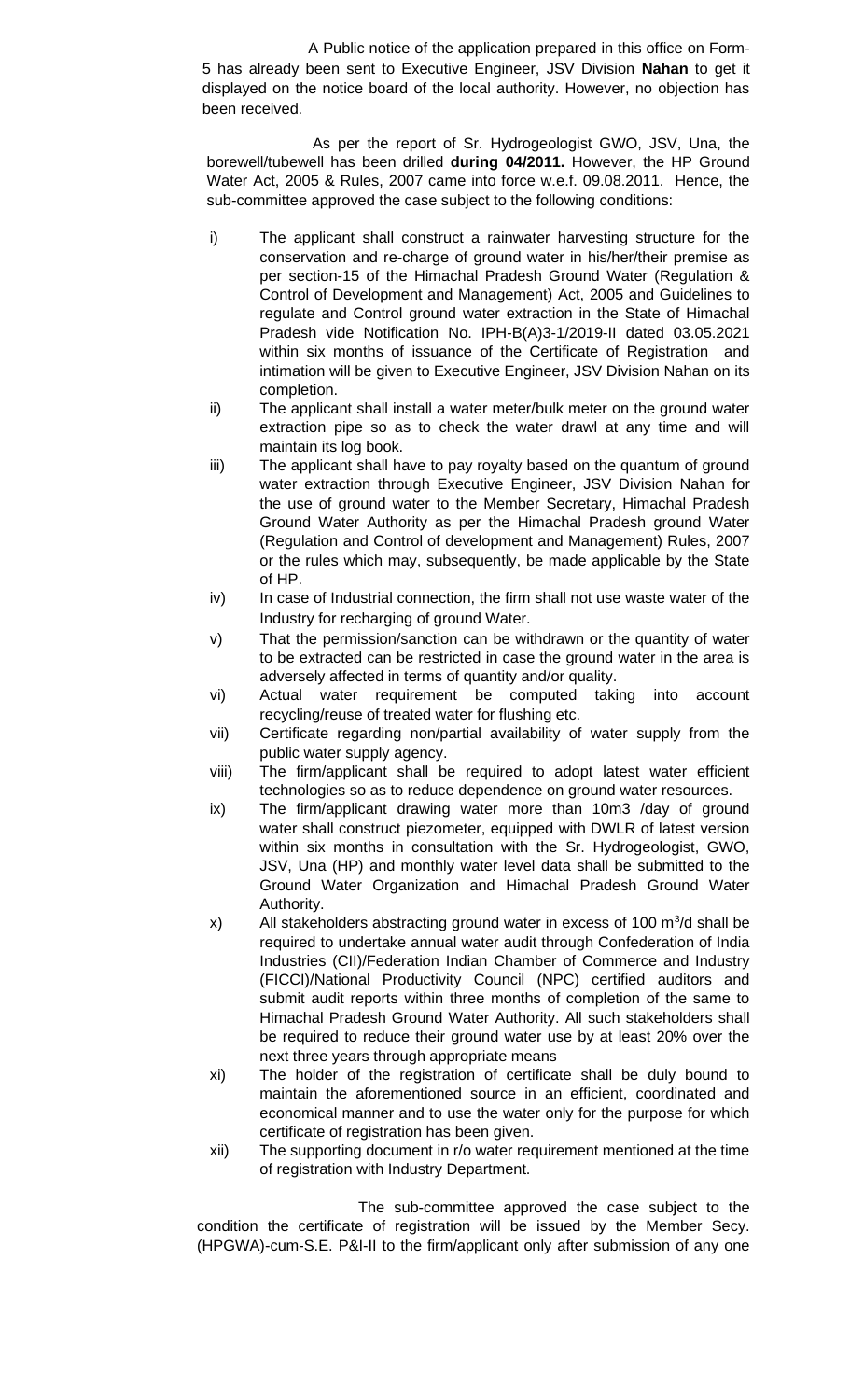of the following documents by the firm/applicant to the HP Ground Water Authority Shimla for ascertaining the authenticity of the year of construction of the borewell/tubewell.

#### **Detail of documents**

1) Award letter issued by the firm/applicant to the drilling agency for sinking of the borewell/tubewell.

**Or**

Handing over reports of complete borewell/tubewell submitted by the drilling agency to the firm/applicant.

**Or**

 Details of the payment made by the firm/applicant to the drilling agency. **Or**

Any other relevant document.

Therefore, as per the unanimous decision taken by the Sub-Committee, the concerned Executive Engineer is directed to convey the decision of Sub-Committee to the firm/applicant and ensure the submission of the above required documents to this office on or before 10.01.2022 failing which the case will be referred to the Main Committee (HPGWA) for taking the final decision.

#### **4. M/s Jasmer Pack, Plot no. 10 Ind. Area Kala Amb Distt. Sirmaur (HP) (***IUID No.- 20039906, Submission ID No.- 26934)*

The applicant has applied on **form – 4A** for certificate of registration of borewell/tubewell and use of ground water for **Industrial purpose**. As per the report of Sr. Hydrogeologist, G.W.O., JSV, Una, **It is intimated that no Govt. tubewell exists within 300 mtrs of the proposed site of the applicant. The site falls in Kala Amb Valley and as per the GEC 2020 report the area is safe and stage of development is 27.51%. Litho logically the site falls in valley fill deposits of comprising of clays, gravels, pebbles, boulder & sand.**

A Public notice of the application prepared in this office on Form-5 has already been sent to Executive Engineer, JSV Division **Nahan** to get it displayed on the notice board of the local authority. However, no objection has been received.

As per the report of Sr. Hydrogeologist GWO, JSV, Una, the borewell/tubewell has been drilled **during 01/2006.** However, the HP Ground Water Act, 2005 & Rules, 2007 came into force w.e.f. 09.08.2011. Hence, the sub-committee approved the case subject to the following conditions:

- i) The applicant shall construct a rainwater harvesting structure for the conservation and re-charge of ground water in his/her/their premise as per section-15 of the Himachal Pradesh Ground Water (Regulation & Control of Development and Management) Act, 2005 and Guidelines to regulate and Control ground water extraction in the State of Himachal Pradesh vide Notification No. IPH-B(A)3-1/2019-II dated 03.05.2021 within six months of issuance of the Certificate of Registration and intimation will be given to Executive Engineer, JSV Division Nahan on its completion.
- ii) The applicant shall install a water meter/bulk meter on the ground water extraction pipe so as to check the water drawl at any time and will maintain its log book.
- iii) The applicant shall have to pay royalty based on the quantum of ground water extraction through Executive Engineer, JSV Division Nahan for the use of ground water to the Member Secretary, Himachal Pradesh Ground Water Authority as per the Himachal Pradesh ground Water (Regulation and Control of development and Management) Rules, 2007 or the rules which may, subsequently, be made applicable by the State of HP.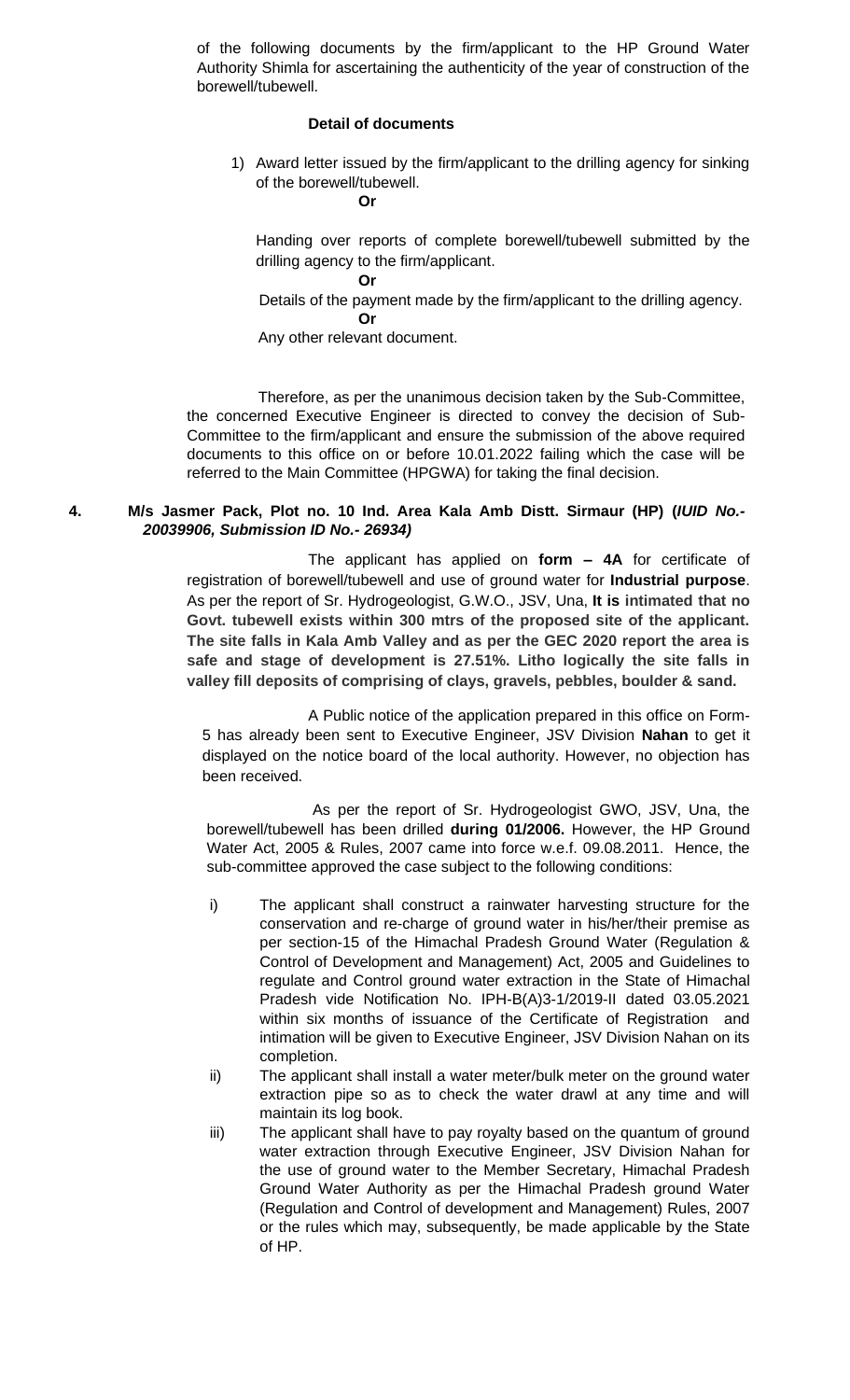- iv) In case of Industrial connection, the firm shall not use waste water of the Industry for recharging of ground Water.
- v) That the permission/sanction can be withdrawn or the quantity of water to be extracted can be restricted in case the ground water in the area is adversely affected in terms of quantity and/or quality.
- vi) Actual water requirement be computed taking into account recycling/reuse of treated water for flushing etc.
- vii) Certificate regarding non/partial availability of water supply from the public water supply agency.
- viii) The firm/applicant shall be required to adopt latest water efficient technologies so as to reduce dependence on ground water resources.
- ix) The firm/applicant drawing water more than 10m3 /day of ground water shall construct piezometer, equipped with DWLR of latest version within six months in consultation with the Sr. Hydrogeologist, GWO, JSV, Una (HP) and monthly water level data shall be submitted to the Ground Water Organization and Himachal Pradesh Ground Water Authority.
- $x$ ) All stakeholders abstracting ground water in excess of 100 m<sup>3</sup>/d shall be required to undertake annual water audit through Confederation of India Industries (CII)/Federation Indian Chamber of Commerce and Industry (FICCI)/National Productivity Council (NPC) certified auditors and submit audit reports within three months of completion of the same to Himachal Pradesh Ground Water Authority. All such stakeholders shall be required to reduce their ground water use by at least 20% over the next three years through appropriate means
- xi) The holder of the registration of certificate shall be duly bound to maintain the aforementioned source in an efficient, coordinated and economical manner and to use the water only for the purpose for which certificate of registration has been given.
- xii) The supporting document in r/o water requirement mentioned at the time of registration with Industry Department.

The sub-committee approved the case subject to the condition the certificate of registration will be issued by the Member Secy. (HPGWA)-cum-S.E. P&I-II to the firm/applicant only after submission of any one of the following documents by the firm/applicant to the HP Ground Water Authority Shimla for ascertaining the authenticity of the year of construction of the borewell/tubewell.

# **Detail of documents**

1) Award letter issued by the firm/applicant to the drilling agency for sinking of the borewell/tubewell. **Or**

Handing over reports of complete borewell/tubewell submitted by the drilling agency to the firm/applicant.

**Or**

Details of the payment made by the firm/applicant to the drilling agency.

**Or** Any other relevant document.

Therefore, as per the unanimous decision taken by the Sub-Committee, the concerned Executive Engineer is directed to convey the decision of Sub-Committee to the firm/applicant and ensure the submission of the above required documents to this office on or before 10.01.2022 failing which the case will be referred to the Main Committee (HPGWA) for taking the final decision.

#### **5. Sh. Rajender Kumar Sood s/o Late Sh. Sant Ram, village Nichla Andora Tehsil Amb, Distt. Una (HP) (***IUID No.-27982606, Submission ID No.- 22200)*

The applicant has applied on **Form–4** for certificate of registration of borewell/tubewell and use of ground water for **Irrigation purpose.**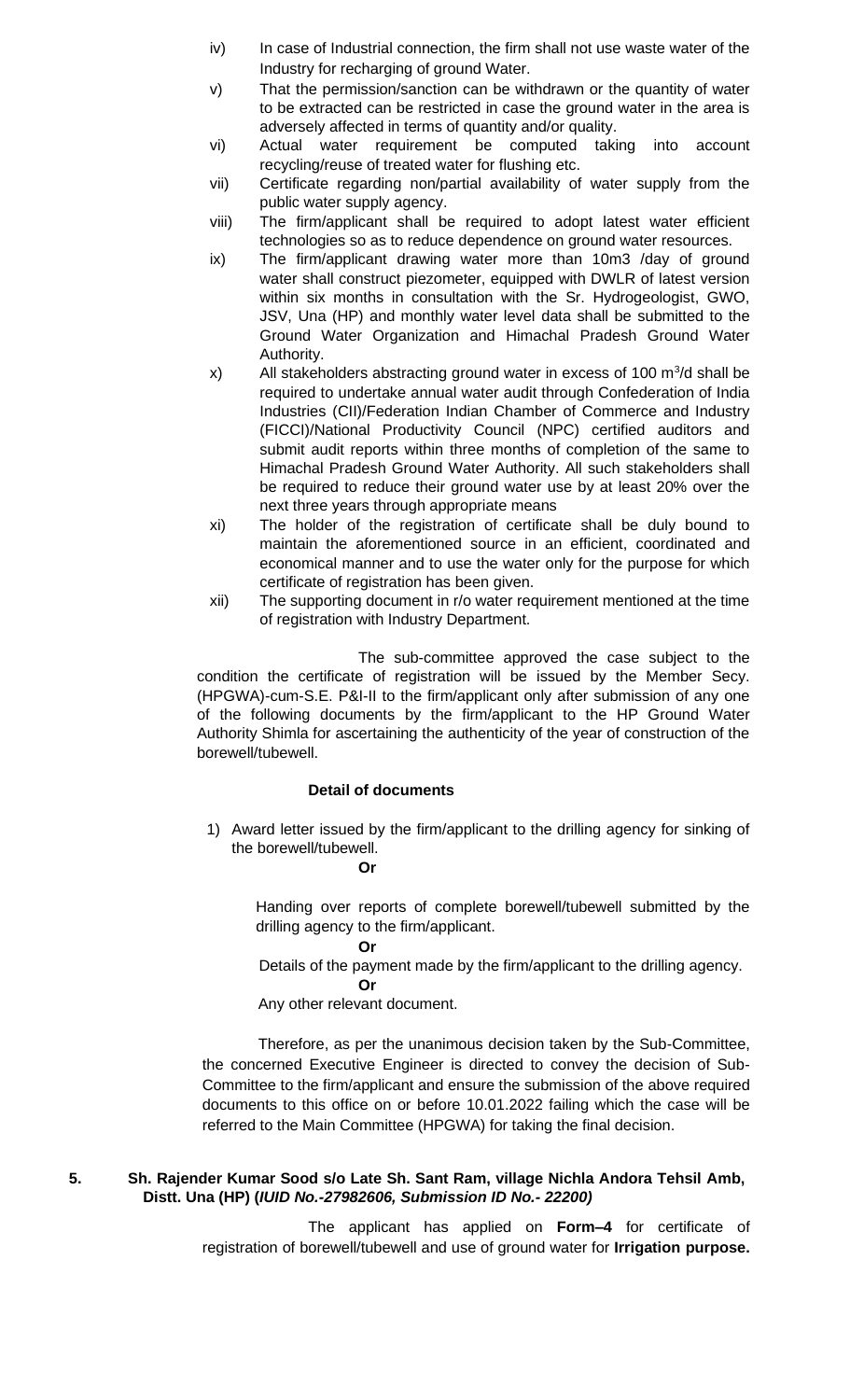As per the report of Sr. Hydrogeologist, G.W.O., JSV, Una, **No Govt. tubewell exists within 200m of the existing tubewell of the applicant. The site falls in Una Valley and as per the GEC 2020 report the area is safe and the stage of development is61%. Litho logically the site falls in valley fill deposits of comprising of clays, gravels, pebbles, boulders & sand**

A Public notice of the application prepared in this office on Form-5 has already been sent to Executive Engineer, JSV Division **Una No. 2 (HP)** to get it displayed on the notice board of the local authority. However, no objection has been received.

**The month & year of construction of the borewell has not been mentioned in the report of Sr. Hydrogeologist GWO, JSV, Una.** However, the HP Ground Water Act, 2005 & Rules, 2007 came into force w.e.f. 09.08.2011. Hence, the sub-committee approved the case subject to the following conditions:

- i) The applicant shall construct a rainwater harvesting structure for the conservation and re-charge of ground water in his/her/their premise as per section-15 of the Himachal Pradesh Ground Water (Regulation & Control of Development and Management) Act, 2005 and Guidelines to regulate and Control ground water extraction in the State of Himachal Pradesh vide Notification No. IPH-B(A)3-1/2019-II dated 03.05.2021 within six months of issuance of the Certificate of Registration and intimation will be given to Executive Engineer, JSV Division Una No. 2 on its completion.
- ii) The applicant shall install a water meter/bulk meter on the ground water extraction pipe so as to check the water drawl at any time and will maintain its log book.
- iii) The applicant shall have to pay royalty based on the quantum of ground water extraction through Executive Engineer, JSV Division Una No. 2 for the use of ground water to the Member Secretary, Himachal Pradesh Ground Water Authority as per the Himachal Pradesh ground Water (Regulation and Control of development and Management) Rules, 2007 or the rules which may, subsequently, be made applicable by the State of HP.
- iv) In case of Industrial connection, the firm shall not use waste water of the Industry for recharging of ground Water.
- v) That the permission/sanction can be withdrawn or the quantity of water to be extracted can be restricted in case the ground water in the area is adversely affected in terms of quantity and/or quality.
- vi) Actual water requirement be computed taking into account recycling/reuse of treated water for flushing etc.
- vii) Certificate regarding non/partial availability of water supply from the public water supply agency.
- viii) The firm/applicant shall be required to adopt latest water efficient technologies so as to reduce dependence on ground water resources.
- ix) The firm/applicant drawing water more than 10m3 /day of ground water shall construct piezometer, equipped with DWLR of latest version within six months shall consultation with the Sr. Hydrogeologist, GWO, JSV, Una (HP) and monthly water level date shall be submitted to the Ground Water Organization and Himachal Pradesh Ground Water Authority.
- x) All stakeholders abstracting ground water in excess of 100 m3/d shall be required to undertake annual water audit through Confederation of India Industries (CII)/Federation Indian Chamber of Commerce and Industry (FICCI)/National Productivity Council (NPC) certified auditors and submit audit reports within three months of completion of the same to Himachal Pradesh Ground Water Authority. All such stakeholders shall be required to reduce their ground water use by at least 20% over the next three years through appropriate means
- xi) The holder of the registration of certificate shall be duly bound to maintain the aforementioned source in an efficient, coordinated and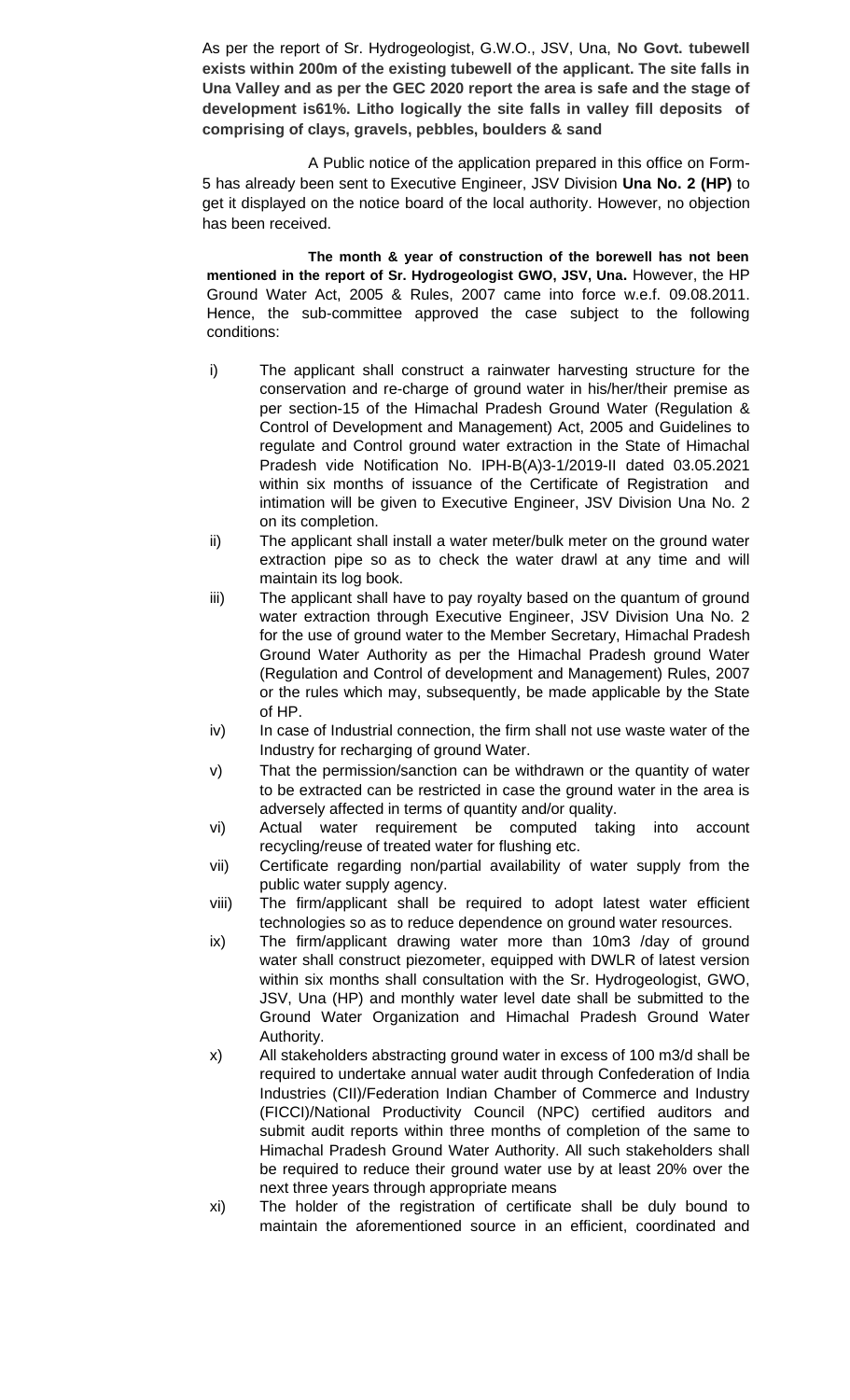economical manner and to use the water only for the purpose for which certificate of registration has been given.

xii)

The sub-committee approved the case subject to the condition the certificate of registration will be issued by the Member Secy. (HPGWA)-cum-S.E. P&I-II to the firm/applicant only after submission of any one of the following documents by the firm/applicant to the HP Ground Water Authority Shimla for ascertaining the authenticity of the year of construction of the borewell/tubewell.

#### **Detail of documents**

1) Award letter issued by the firm/applicant to the drilling agency for sinking of the borewell/tubewell.

**Or**

Handing over reports of complete borewell/tubewell submitted by the drilling agency to the firm/applicant.

**Or**

Details of the payment made by the firm/applicant to the drilling agency.

**Or** Any other relevant document.

2) Supporting document in respect of farm size and crop type.

Therefore, as per the unanimous decision taken by the Sub-Committee, the concerned Executive Engineer is directed to convey the decision of Sub-Committee to the firm/applicant and ensure the submission of the required documents to this office on or before 10.01.2022 above failing which the case will be referred to the Main Committee (HPGWA) for taking the final decision.

#### **6. Smt. Reena Bhardwaj w/o Hari Prakash Bhardwaj, VPO Mohal District Kullu (HP) (***IUID No.- 54094706, Submission ID No.- 27507)*

The applicant has applied on **Form–4** for certificate of registration of borewell/tubewell and use of ground water for **Domestic purpose.** As per the report of Sr. Hydrogeologist, G.W.O., JSV, Una, **No departmental tubewell/energized borewell exists within a distance of 200m from the existing borewell of the applicant. However, one manual handpump exists at a distance of around 150m. The site located in valley fill area comprising of boulders, gravels, sand and clays in Kullu Valley..**

A Public notice of the application prepared in this office on Form-5 has already been sent to Executive Engineer, JSV Division **Shamshi Kullu (HP)** to get it displayed on the notice board of the local authority. However, no objection has been received.

As per the report of Sr. Hydrogeologist GWO, JSV, Una, the borewell/tubewell has been drilled **during 01/2019.** However, the HP Ground Water Act, 2005 & Rules, 2007 came into force w.e.f. 29.11.2019. Hence, the sub-committee approved the case subject to the following conditions:

- i) The applicant shall construct a rainwater harvesting structure for the conservation and re-charge of ground water in his/her/their premise as per section-15 of the Himachal Pradesh Ground Water (Regulation & Control of Development and Management) Act, 2005 and Guidelines to regulate and Control ground water extraction in the State of Himachal Pradesh vide Notification No. IPH-B(A)3-1/2019-II dated 03.05.2021 within six months of issuance of the Certificate of Registration and intimation will be given to Executive Engineer, JSV Division Shamshi Kullu on its completion.
- ii) The applicant shall install a water meter/bulk meter on the ground water extraction pipe so as to check the water drawl at any time and will maintain its log book.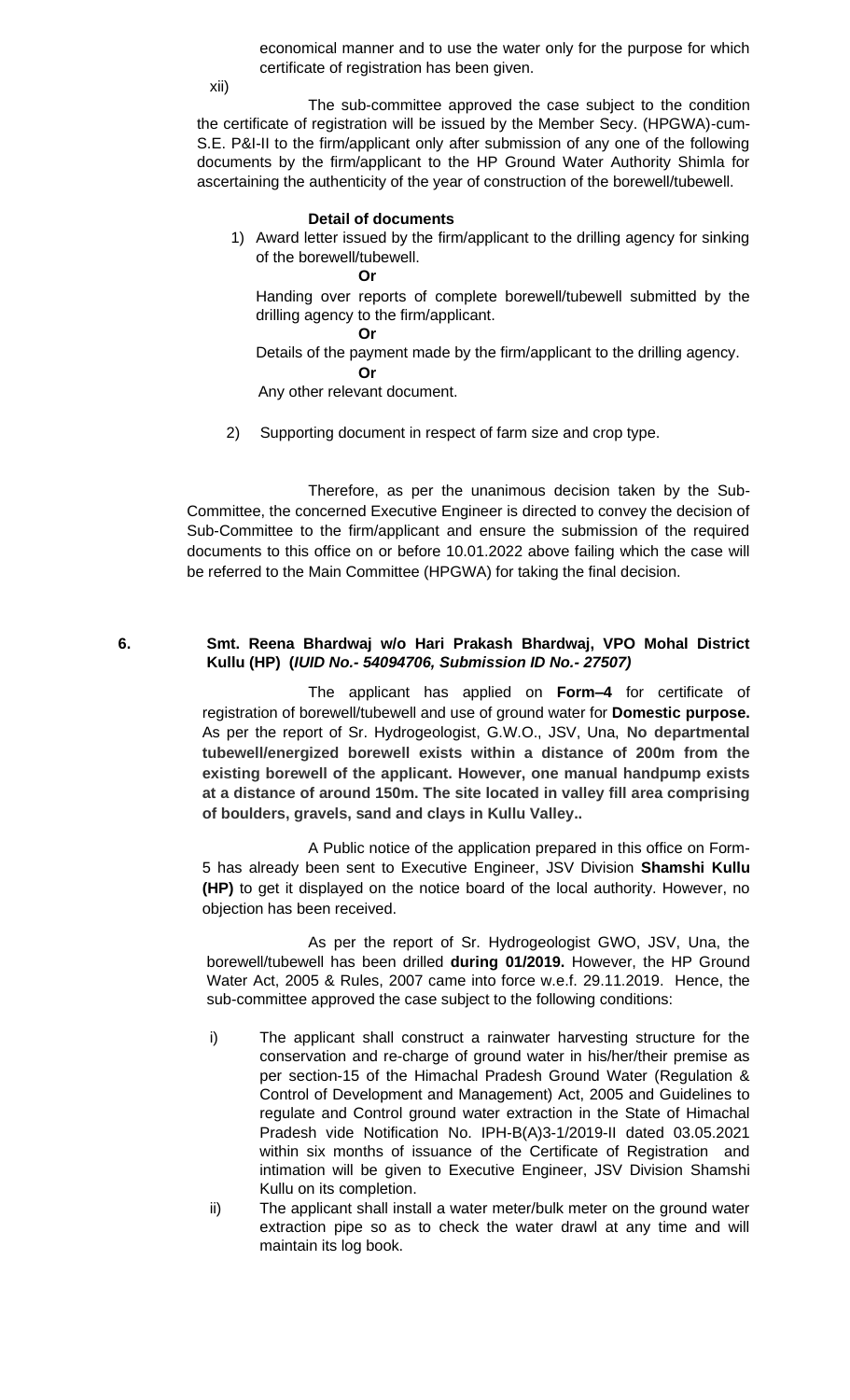- iii) The applicant shall have to pay royalty based on the quantum of ground water extraction through Executive Engineer, JSV Division Shamshi Kullu for the use of ground water to the Member Secretary, Himachal Pradesh Ground Water Authority as per the Himachal Pradesh ground Water (Regulation and Control of development and Management) Rules, 2007 or the rules which may, subsequently, be made applicable by the State of HP.
- iv) In case of Industrial connection, the firm shall not use waste water of the Industry for recharging of ground Water.
- v) That the permission/sanction can be withdrawn or the quantity of water to be extracted can be restricted in case the ground water in the area is adversely affected in terms of quantity and/or quality.
- vi) Actual water requirement be computed taking into account recycling/reuse of treated water for flushing etc.
- vii) Certificate regarding non/partial availability of water supply from the public water supply agency.
- viii) The firm/applicant shall be required to adopt latest water efficient technologies so as to reduce dependence on ground water resources.
- ix) The firm/applicant drawing water more than 10m3 /day of ground water shall construct piezometer, equipped with DWLR of latest version within six months shall consultation with the Sr. Hydrogeologist, GWO, JSV, Una (HP) and monthly water level date shall be submitted to the Ground Water Organization and Himachal Pradesh Ground Water Authority.
- x) All stakeholders abstracting ground water in excess of 100 m3/d shall be required to undertake annual water audit through Confederation of India Industries (CII)/Federation Indian Chamber of Commerce and Industry (FICCI)/National Productivity Council (NPC) certified auditors and submit audit reports within three months of completion of the same to Himachal Pradesh Ground Water Authority. All such stakeholders shall be required to reduce their ground water use by at least 20% over the next three years through appropriate means
- xi) The holder of the registration of certificate shall be duly bound to maintain the aforementioned source in an efficient, coordinated and economical manner and to use the water only for the purpose for which certificate of registration has been given.

# **7. M/s Eastman Auto and power Limited, Village Bated PO Barotiwala, Tehsil Baddi district Solan (HP) (***IUID No.- 40813418, Submission ID No.- 25810)*

The applicant has applied on **form – 4A** for certificate of registration of borewell/tubewell and use of ground water for **Industrial purpose**. As per the report of Sr. Hydrogeologist, G.W.O., JSV, Una, **It is intimated that no Govt. tubewell exists within 300m from the borewell of applicant. The site falls in Nalagarh Valley and as per the GEC 2020 report the area is safe and the stage of development is 58%. Lithologically the site falls in valley fill deposits of comprising of clays, gravels, pebbles, boulders & sand.**

A Public notice of the application prepared in this office on Form-5 has already been sent to Executive Engineer, JSV Division **Nalagarh** to get it displayed on the notice board of the local authority. However, no objection has been received.

As per the report of Sr. Hydrogeologist GWO, JSV, Una, the borewell/tubewell has been drilled **during 03/2011.** However, the HP Ground Water Act, 2005 & Rules, 2007 came into force w.e.f. 09.08.2011. Hence, the sub-committee approved the case subject to the following conditions: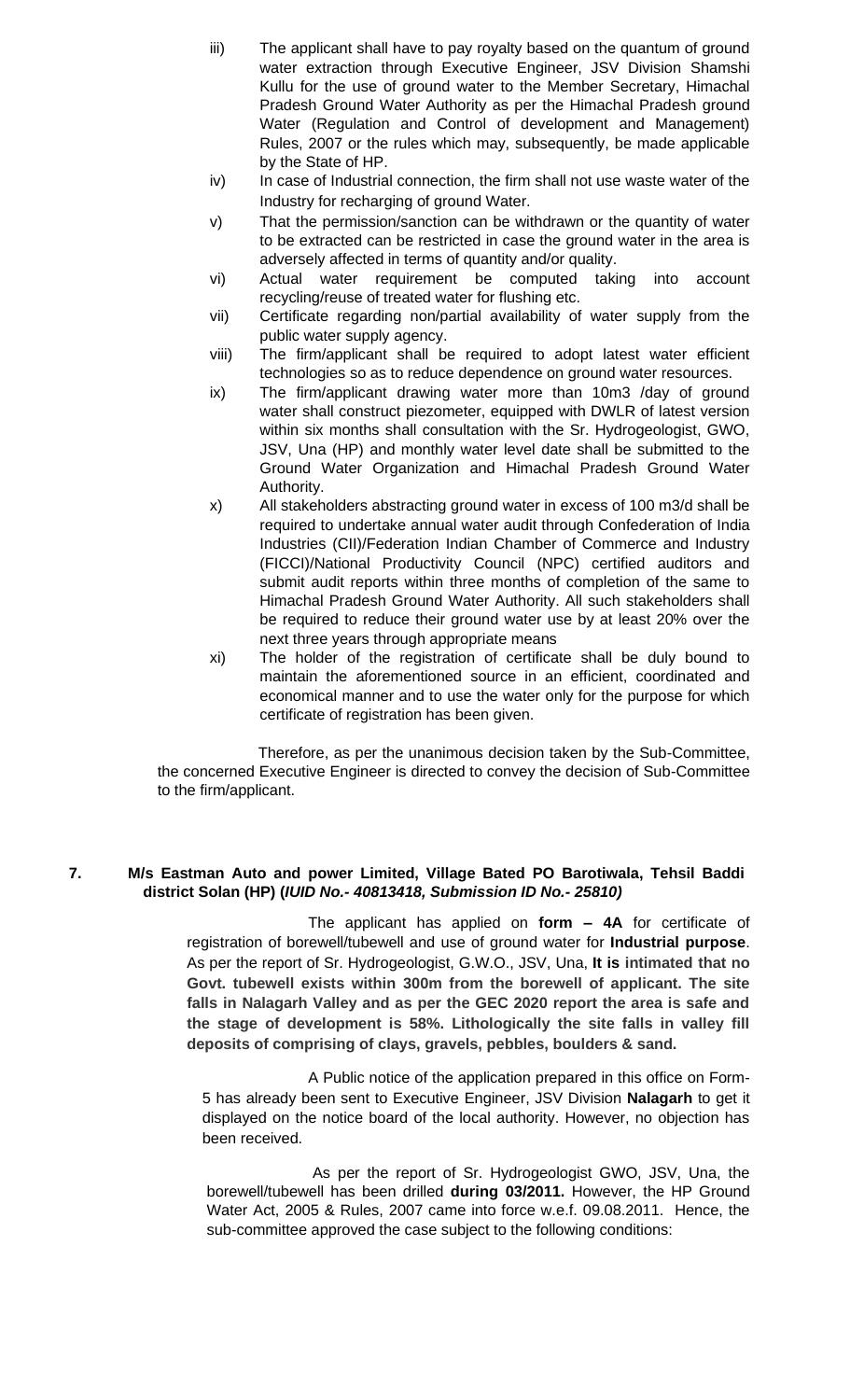- i) The applicant shall construct a rainwater harvesting structure for the conservation and re-charge of ground water in his/her/their premise as per section-15 of the Himachal Pradesh Ground Water (Regulation & Control of Development and Management) Act, 2005 and Guidelines to regulate and Control ground water extraction in the State of Himachal Pradesh vide Notification No. IPH-B(A)3-1/2019-II dated 03.05.2021 within six months of issuance of the Certificate of Registration and intimation will be given to Executive Engineer, JSV Division Nalagarh on its completion.
- ii) The applicant shall install a water meter/bulk meter on the ground water extraction pipe so as to check the water drawl at any time and will maintain its log book.
- iii) The applicant shall have to pay royalty based on the quantum of ground water extraction through Executive Engineer, JSV Division Nalagarh for the use of ground water to the Member Secretary, Himachal Pradesh Ground Water Authority as per the Himachal Pradesh ground Water (Regulation and Control of development and Management) Rules, 2007 or the rules which may, subsequently, be made applicable by the State of HP.
- iv) In case of Industrial connection, the firm shall not use waste water of the Industry for recharging of ground Water.
- v) That the permission/sanction can be withdrawn or the quantity of water to be extracted can be restricted in case the ground water in the area is adversely affected in terms of quantity and/or quality.
- vi) Actual water requirement be computed taking into account recycling/reuse of treated water for flushing etc.
- vii) Certificate regarding non/partial availability of water supply from the public water supply agency.
- viii) The firm/applicant shall be required to adopt latest water efficient technologies so as to reduce dependence on ground water resources.
- ix) The firm/applicant drawing water more than 10m3 /day of ground water shall construct piezometer, equipped with DWLR of latest version within six months in consultation with the Sr. Hydrogeologist, GWO, JSV, Una (HP) and monthly water level data shall be submitted to the Ground Water Organization and Himachal Pradesh Ground Water Authority.
- x) All stakeholders abstracting ground water in excess of 100  $\mathrm{m}^3/\mathrm{d}$  shall be required to undertake annual water audit through Confederation of India Industries (CII)/Federation Indian Chamber of Commerce and Industry (FICCI)/National Productivity Council (NPC) certified auditors and submit audit reports within three months of completion of the same to Himachal Pradesh Ground Water Authority. All such stakeholders shall be required to reduce their ground water use by at least 20% over the next three years through appropriate means
- xi) The holder of the registration of certificate shall be duly bound to maintain the aforementioned source in an efficient, coordinated and economical manner and to use the water only for the purpose for which certificate of registration has been given.
- xii) The supporting document in r/o water requirement mentioned at the time of registration with Industry Department.

The sub-committee approved the case subject to the condition the certificate of registration will be issued by the Member Secy. (HPGWA)-cum-S.E. P&I-II to the firm/applicant only after submission of any one of the following documents by the firm/applicant to the HP Ground Water Authority Shimla for ascertaining the authenticity of the year of construction of the borewell/tubewell.

# **Detail of documents**

1) Award letter issued by the firm/applicant to the drilling agency for sinking of the borewell/tubewell.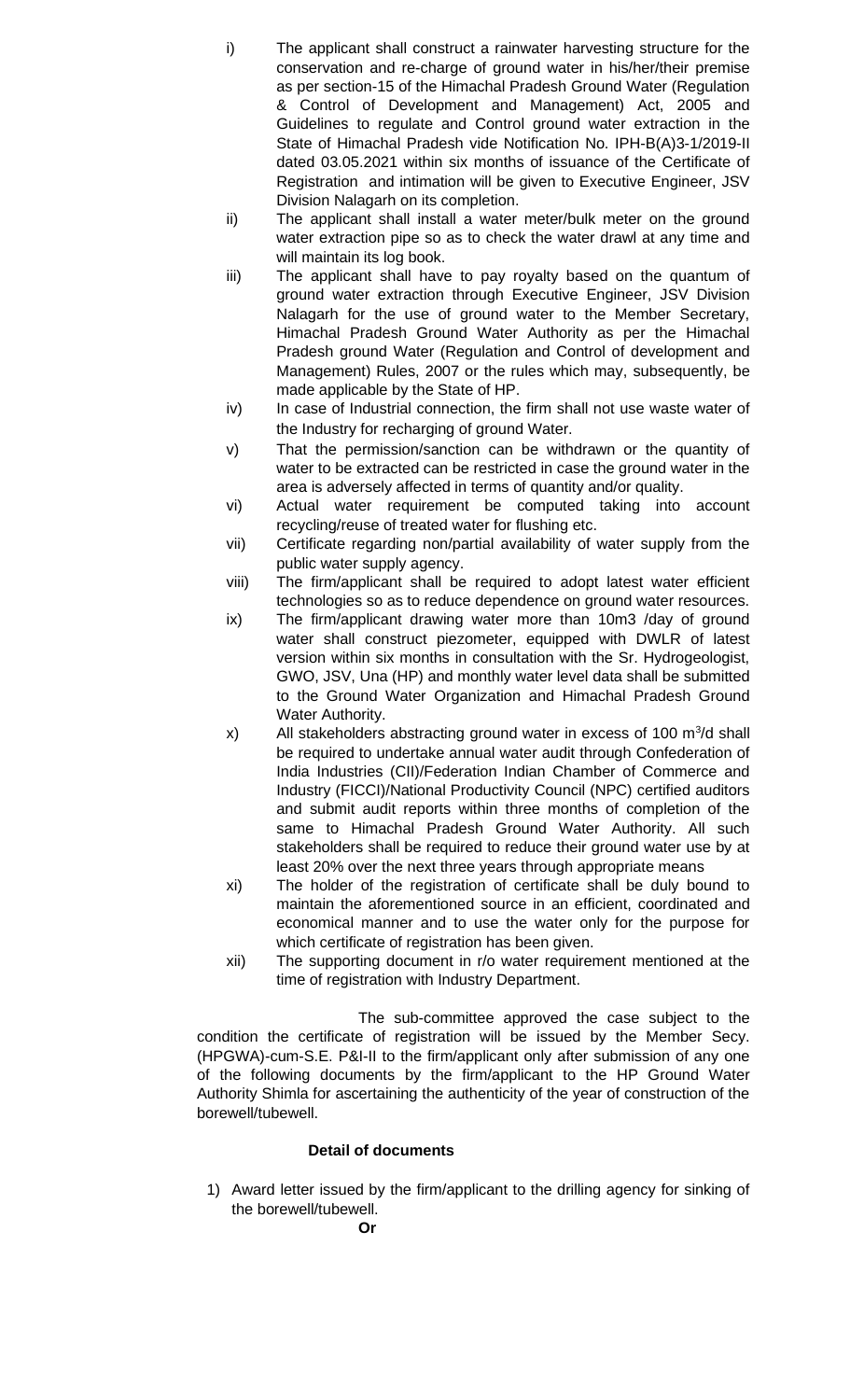Handing over reports of complete borewell/tubewell submitted by the drilling agency to the firm/applicant.

**Or**

 Details of the payment made by the firm/applicant to the drilling agency. **Or**

Any other relevant document.

Therefore, as per the unanimous decision taken by the Sub-Committee, the concerned Executive Engineer is directed to convey the decision of Sub-Committee to the firm/applicant and ensure the submission of the above required documents to this office on or before 10.01.2022 failing which the case will be referred to the Main Committee (HPGWA) for taking the final decision.

# **8. M/s Immacule Lifesciences Pvt. Ltd., Village Thanthewal, Ropar Road, Nalagarh, Distt. Solan (***IUID No.- 90572289, Submission ID No.-27733)*

The applicant has applied on **form – 4A** for certificate of registration of borewell/tubewell and use of ground water for **Industrial purpose**. As per the report of Sr. Hydrogeologist, G.W.O., JSV, Una, **It is intimated that no Govt. tubewell exists within 300m from the borewell of applicant. The site falls in Nalagarh Valley and as per the GEC 2020 report the area is safe and the stage of development is 58%. Lithologically the site falls in valley fill deposits of comprising of clays, gravels, pebbles, boulders & sand.**

A Public notice of the application prepared in this office on Form-5 has already been sent to Executive Engineer, JSV Division **Nalagarh** to get it displayed on the notice board of the local authority. However, no objection has been received.

As per the report of Sr. Hydrogeologist GWO, JSV, Una, the borewell/tubewell has been drilled **during 12/2005.** However, the HP Ground Water Act, 2005 & Rules, 2007 came into force w.e.f. 09.08.2011. Hence, the sub-committee approved the case subject to the following conditions:

- i) The applicant shall construct a rainwater harvesting structure for the conservation and re-charge of ground water in his/her/their premise as per section-15 of the Himachal Pradesh Ground Water (Regulation & Control of Development and Management) Act, 2005 and Guidelines to regulate and Control ground water extraction in the State of Himachal Pradesh vide Notification No. IPH-B(A)3-1/2019-II dated 03.05.2021 within six months of issuance of the Certificate of Registration and intimation will be given to Executive Engineer, JSV Division Nalagarh on its completion.
- ii) The applicant shall install a water meter/bulk meter on the ground water extraction pipe so as to check the water drawl at any time and will maintain its log book.
- iii) The applicant shall have to pay royalty based on the quantum of ground water extraction through Executive Engineer, JSV Division Nalagarh for the use of ground water to the Member Secretary, Himachal Pradesh Ground Water Authority as per the Himachal Pradesh ground Water (Regulation and Control of development and Management) Rules, 2007 or the rules which may, subsequently, be made applicable by the State of HP.
- iv) In case of Industrial connection, the firm shall not use waste water of the Industry for recharging of ground Water.
- v) That the permission/sanction can be withdrawn or the quantity of water to be extracted can be restricted in case the ground water in the area is adversely affected in terms of quantity and/or quality.
- vi) Actual water requirement be computed taking into account recycling/reuse of treated water for flushing etc.
- vii) Certificate regarding non/partial availability of water supply from the public water supply agency.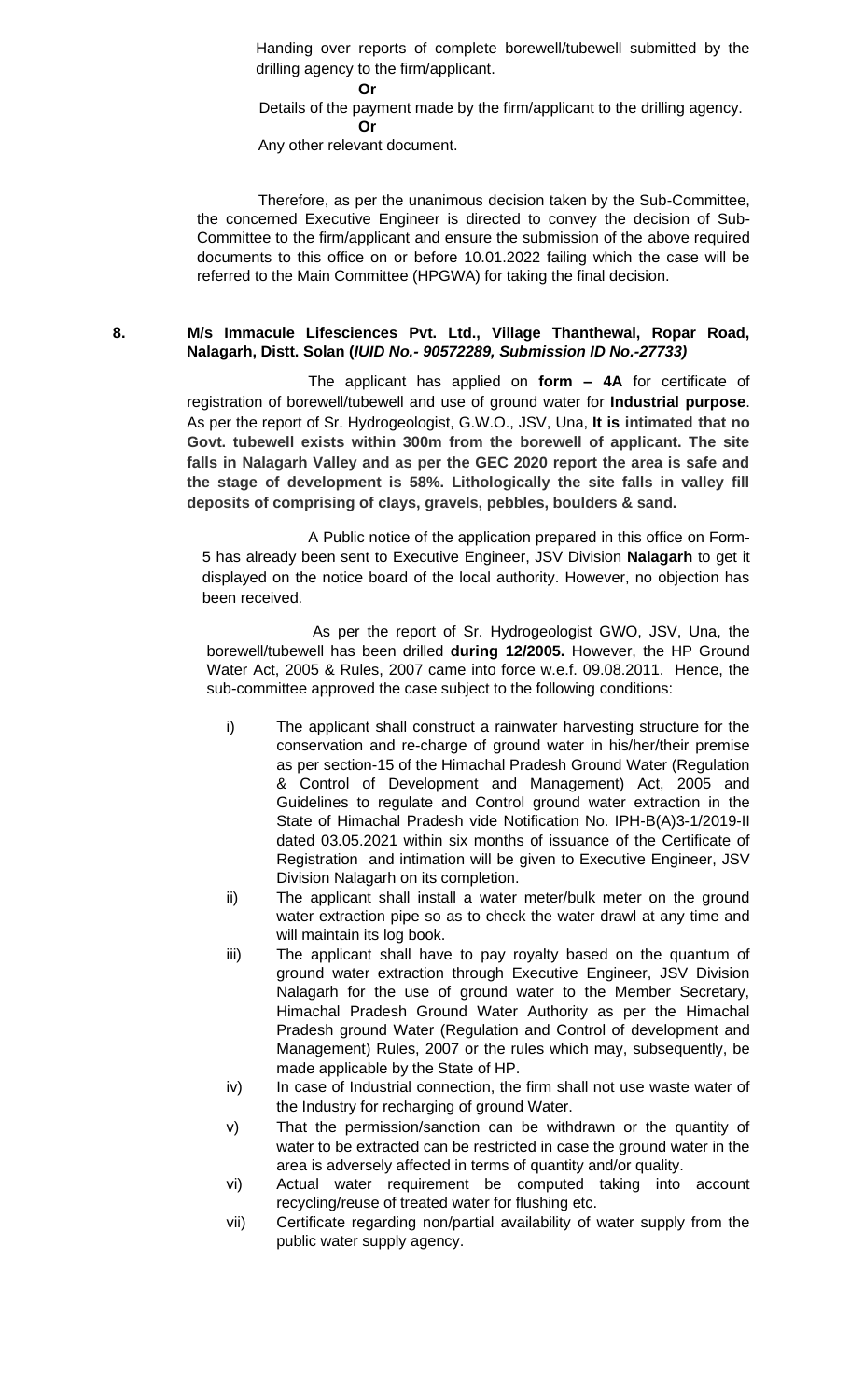- viii) The firm/applicant shall be required to adopt latest water efficient technologies so as to reduce dependence on ground water resources.
- ix) The firm/applicant drawing water more than 10m3 /day of ground water shall construct piezometer, equipped with DWLR of latest version within six months in consultation with the Sr. Hydrogeologist, GWO, JSV, Una (HP) and monthly water level data shall be submitted to the Ground Water Organization and Himachal Pradesh Ground Water Authority.
- x) All stakeholders abstracting ground water in excess of 100  $\mathrm{m}^3/\mathrm{d}$  shall be required to undertake annual water audit through Confederation of India Industries (CII)/Federation Indian Chamber of Commerce and Industry (FICCI)/National Productivity Council (NPC) certified auditors and submit audit reports within three months of completion of the same to Himachal Pradesh Ground Water Authority. All such stakeholders shall be required to reduce their ground water use by at least 20% over the next three years through appropriate means
- xi) The holder of the registration of certificate shall be duly bound to maintain the aforementioned source in an efficient, coordinated and economical manner and to use the water only for the purpose for which certificate of registration has been given.
- xii) The supporting document in r/o water requirement mentioned at the time of registration with Industry Department.

The sub-committee approved the case subject to the condition the certificate of registration will be issued by the Member Secy. (HPGWA)-cum-S.E. P&I-II to the firm/applicant only after submission of any one of the following documents by the firm/applicant to the HP Ground Water Authority Shimla for ascertaining the authenticity of the year of construction of the borewell/tubewell.

## **Detail of documents**

1) Award letter issued by the firm/applicant to the drilling agency for sinking of the borewell/tubewell.

Handing over reports of complete borewell/tubewell submitted by the drilling agency to the firm/applicant.

**Or**

**Or**

 Details of the payment made by the firm/applicant to the drilling agency. **Or**

Any other relevant document.

Therefore, as per the unanimous decision taken by the Sub-Committee, the concerned Executive Engineer is directed to convey the decision of Sub-Committee to the firm/applicant and ensure the submission of the above required documents to this office on or before 10.01.2022 failing which the case will be referred to the Main Committee (HPGWA) for taking the final decision.

# **9. M/s Immacule Lifesciences Pvt. Ltd., Village Thanthewal, Ropar road Nalagarh, Distt. Solan (HP) (***IUID No.- 92012568, Submission ID No.-21765)*

The applicant has applied on **form – 4A** for certificate of registration of borewell/tubewell and use of ground water for **Industrial purpose**. As per the report of Sr. Hydrogeologist, G.W.O., JSV, Una**, No Govt. tubewell exists within 300m of the proposed site of the applicant. The site falls in Nalagarh valley and as per the GEC 2020 report the area is safe and the stage of development is 58%. Lithologically the site falls in valley fill deposits of comprising of clays, gravels, pebbles, boulders & sand.**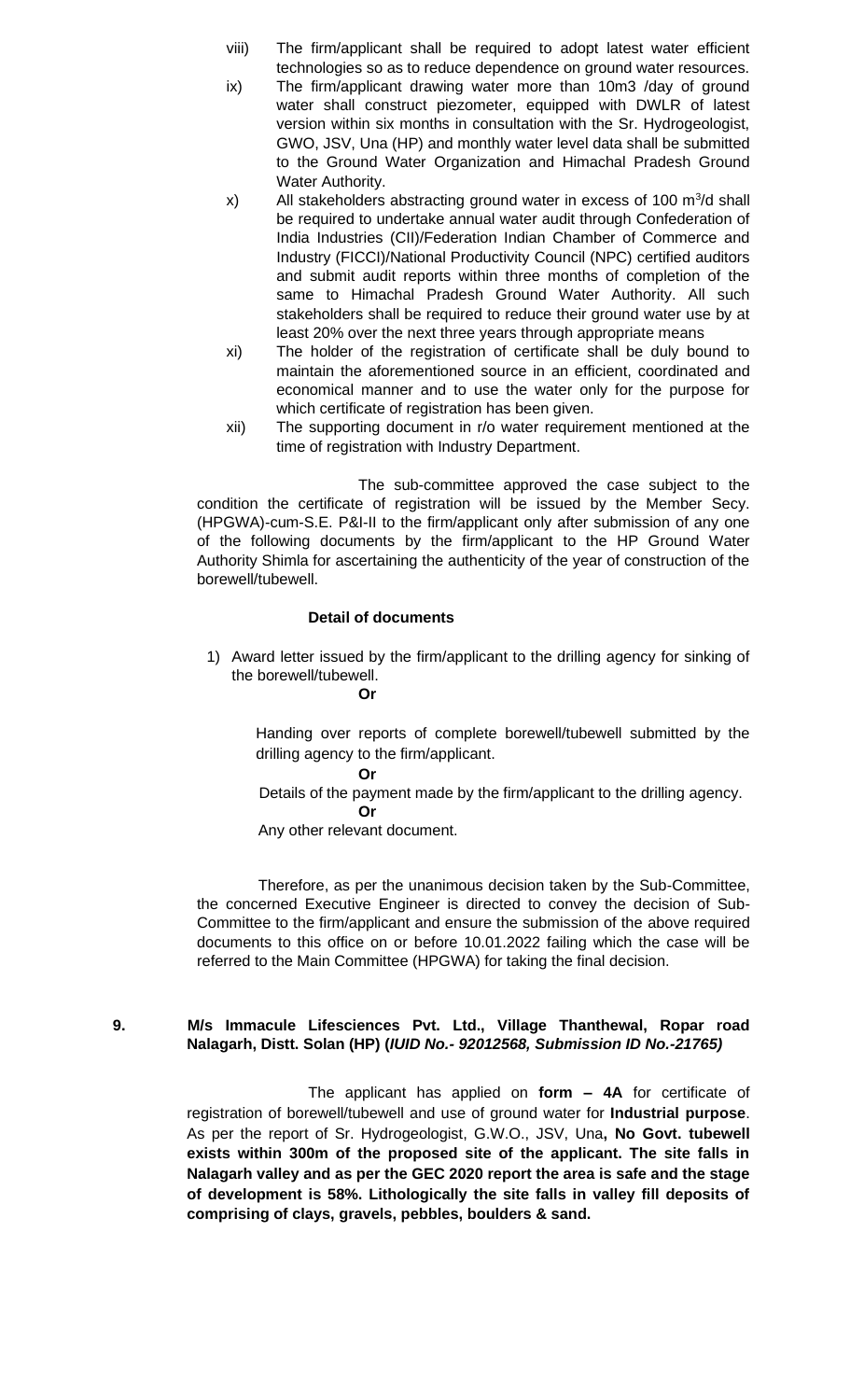A Public notice of the application prepared in this office on Form-5 has already been sent to Executive Engineer, **JSV Division Nalagarh (HP)** to get it displayed on the notice board of the local authority. However, no objection has been received.

As per the report of Sr. Hydrogeologist GWO, JSV, Una, the borewell/tubewell has been drilled during **02/2012,** in that area the HP Ground Water Act, 2005 & Rules, 2007 came into force w.e.f. the date of Notification of notified areas i.e. 09.08.2011. After detailed discussions, it has been decided by the committee that this case may be approved subject to the action/compounding of Rs. 5000 /- under section 22 of Himachal Pradesh Ground Water Act, 2005 & Rule 32 of Himachal Pradesh Ground Water Rules, 2007 as already decided in the 36<sup>th</sup> meeting of Sub-committee and advised to deposit the fine in the HP Ground Water Authority account No. 41710105552 through RTGS/Demand Draft. Hence, the sub-committee approved the case subject to the following conditions:

- i) The applicant shall construct a rainwater harvesting structure for the conservation and re-charge of ground water in his/her/their premise as per section-15 of the Himachal Pradesh Ground Water (Regulation & Control of Development and Management) Act, 2005 and Guidelines to regulate and Control ground water extraction in the State of Himachal Pradesh vide Notification No. IPH-B(A)3-1/2019-II dated 03.05.2021 within six months of issuance of the Certificate of Registration and intimation will be given to Executive Engineer, JSV Division No-1 Una on its completion.
- ii) The applicant shall install a water meter/bulk meter on the ground water extraction pipe so as to check the water drawl at any time and will maintain its log book.
- iii) The applicant shall have to pay royalty based on the quantum of ground water extraction through Executive Engineer, JSV Division No-1 Una for the use of ground water to the Member Secretary, Himachal Pradesh Ground Water Authority as per the Himachal Pradesh ground Water (Regulation and Control of development and Management) Rules, 2007 or the rules which may, subsequently, be made applicable by the State of HP.
- iv) In case of Industrial connection, the firm shall not use waste water of the Industry for recharging of ground Water.
- v) That the permission/sanction can be withdrawn or the quantity of water to be extracted can be restricted in case the ground water in the area is adversely affected in terms of quantity and/or quality.
- vi) Actual water requirement be computed taking into account recycling/reuse of treated water for flushing etc.
- vii) Certificate regarding non/partial availability of water supply from the public water supply agency.
- viii) The firm/applicant shall be required to adopt latest water efficient technologies so as to reduce dependence on ground water resources.
- ix) The firm/applicant drawing water more than 10m3 /day of ground water shall construct piezometer, equipped with DWLR of latest version within six months in consultation with the Sr. Hydrogeologist, GWO, JSV, Una (HP) and monthly water level date shall be submitted to the Ground Water Organization and Himachal Pradesh Ground Water Authority.
- x) All stakeholders abstracting ground water in excess of 100 m3/d shall be required to undertake annual water audit through Confederation of India Industries (CII)/Federation Indian Chamber of Commerce and Industry (FICCI)/National Productivity Council (NPC) certified auditors and submit audit reports within three months of completion of the same to Himachal Pradesh Ground Water Authority. All such stakeholders shall be required to reduce their ground water use by at least 20% over the next three years through appropriate means
- xi) The holder of the registration of certificate shall be duly bound to maintain the aforementioned source in an efficient, coordinated and economical manner and to use the water only for the purpose for which certificate of registration has been given.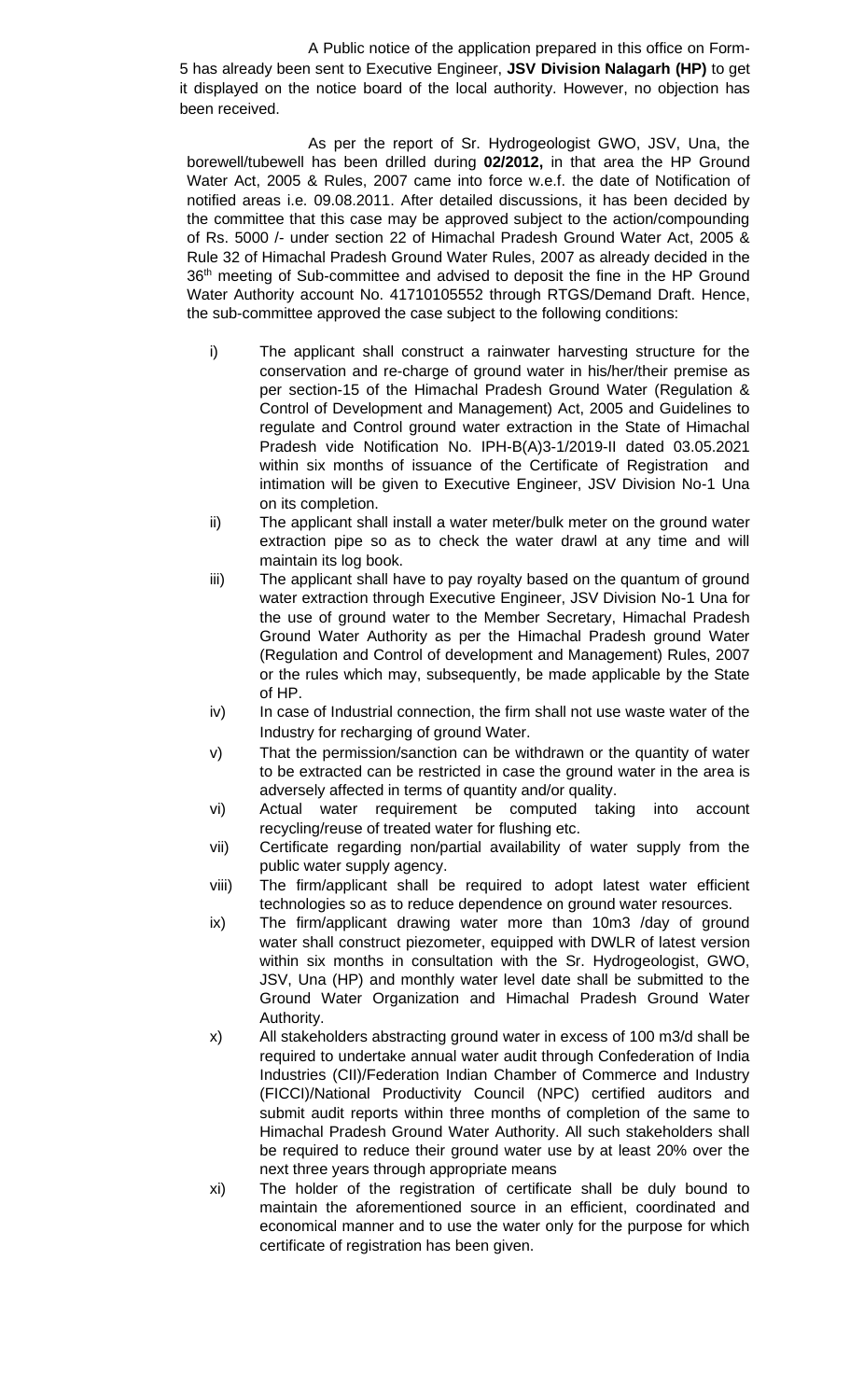xii) The supporting document in r/o water requirement mentioned at the time of registration with Industry Department.

The sub-committee approved the case subject to the condition the certificate of registration will be issued by the Member Secy. (HPGWA)-cum-S.E. P&I-II to the firm/applicant only after submission of any one of the following documents by the firm/applicant to the HP Ground Water Authority Shimla for ascertaining the authenticity of the year of construction of the borewell/tubewell.

#### **Detail of documents**

1) Award letter issued by the firm/applicant to the drilling agency for sinking of the borewell/tubewell.

#### **Or**

Handing over reports of complete borewell/tubewell submitted by the drilling agency to the firm/applicant.

#### **Or**

Details of the payment made by the firm/applicant to the drilling agency.

# **Or**

Any other relevant document.

Therefore, as per the unanimous decision taken by the Sub-Committee, the concerned Executive Engineer is directed to convey the decision of Sub-Committee to the firm/applicant and ensure the submission of the required documents to this office on or before 10.01.2022 above failing which the case will be referred to the Main Committee (HPGWA) for taking the final decision.

## **10. M/s Acme Formulation Pvt. Ltd., Village Ghogarwal, Teh. Nalagarh, Distt. Solan (HP) (***IUID No.- 73313439, Submission ID No.-27099)*

The applicant has applied on **form – 4A** for certificate of registration of borewell/tubewell and use of ground water for **Industrial purpose**. As per the report of Sr. Hydrogeologist, G.W.O., JSV, Una, **It is intimated that no Govt. tubewell exists within 300m of the proposed site of the applicant. The site falls in Nalagarh Valley and as per the GEC 2020 report the area is safe and the stage of development is 58%. Lithologically the site falls in valley fill deposits of comprising of clays, gravels, pebbles, boulders & sand.**

A Public notice of the application prepared in this office on Form-5 has already been sent to Executive Engineer, JSV Division **Nalagarh** to get it displayed on the notice board of the local authority. However, no objection has been received.

As per the report of Sr. Hydrogeologist GWO, JSV, Una, the borewell/tubewell has been drilled **during 07/2011.** However, the HP Ground Water Act, 2005 & Rules, 2007 came into force w.e.f. 09.08.2011. Hence, the sub-committee approved the case subject to the following conditions:

- i) The applicant shall construct a rainwater harvesting structure for the conservation and re-charge of ground water in his/her/their premise as per section-15 of the Himachal Pradesh Ground Water (Regulation & Control of Development and Management) Act, 2005 and Guidelines to regulate and Control ground water extraction in the State of Himachal Pradesh vide Notification No. IPH-B(A)3-1/2019-II dated 03.05.2021 within six months of issuance of the Certificate of Registration and intimation will be given to Executive Engineer, JSV Division Nalagarh on its completion.
- ii) The applicant shall install a water meter/bulk meter on the ground water extraction pipe so as to check the water drawl at any time and will maintain its log book.
- iii) The applicant shall have to pay royalty based on the quantum of ground water extraction through Executive Engineer, JSV Division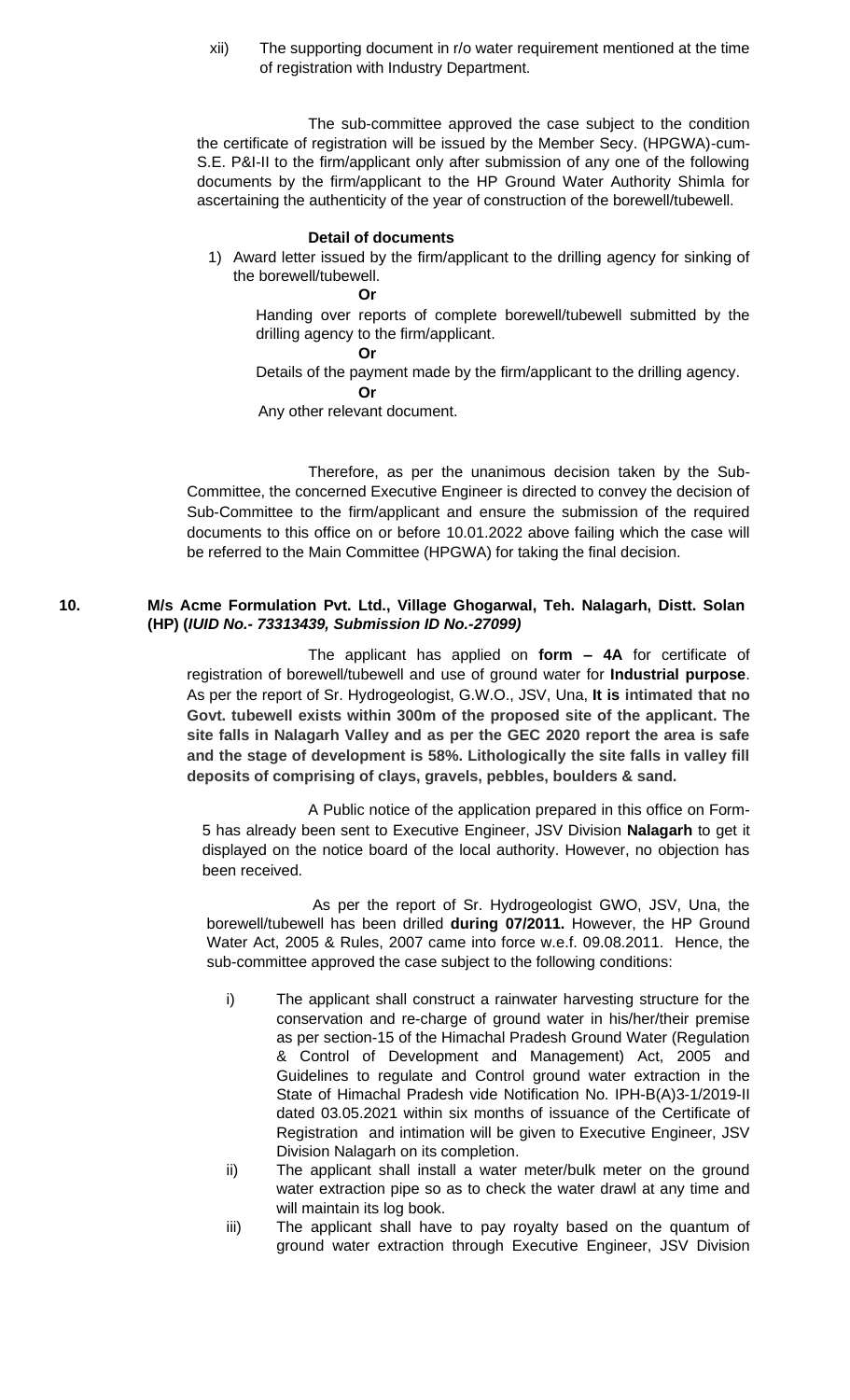Nalagarh for the use of ground water to the Member Secretary, Himachal Pradesh Ground Water Authority as per the Himachal Pradesh ground Water (Regulation and Control of development and Management) Rules, 2007 or the rules which may, subsequently, be made applicable by the State of HP.

- iv) In case of Industrial connection, the firm shall not use waste water of the Industry for recharging of ground Water.
- v) That the permission/sanction can be withdrawn or the quantity of water to be extracted can be restricted in case the ground water in the area is adversely affected in terms of quantity and/or quality.
- vi) Actual water requirement be computed taking into account recycling/reuse of treated water for flushing etc.
- vii) Certificate regarding non/partial availability of water supply from the public water supply agency.
- viii) The firm/applicant shall be required to adopt latest water efficient technologies so as to reduce dependence on ground water resources.
- ix) The firm/applicant drawing water more than 10m3 /day of ground water shall construct piezometer, equipped with DWLR of latest version within six months in consultation with the Sr. Hydrogeologist, GWO, JSV, Una (HP) and monthly water level data shall be submitted to the Ground Water Organization and Himachal Pradesh Ground Water Authority.
- x) All stakeholders abstracting ground water in excess of 100  $\mathrm{m}^3/\mathrm{d}$  shall be required to undertake annual water audit through Confederation of India Industries (CII)/Federation Indian Chamber of Commerce and Industry (FICCI)/National Productivity Council (NPC) certified auditors and submit audit reports within three months of completion of the same to Himachal Pradesh Ground Water Authority. All such stakeholders shall be required to reduce their ground water use by at least 20% over the next three years through appropriate means
- xi) The holder of the registration of certificate shall be duly bound to maintain the aforementioned source in an efficient, coordinated and economical manner and to use the water only for the purpose for which certificate of registration has been given.
- xii) The supporting document in r/o water requirement mentioned at the time of registration with Industry Department.

The sub-committee approved the case subject to the condition the certificate of registration will be issued by the Member Secy. (HPGWA)-cum-S.E. P&I-II to the firm/applicant only after submission of any one of the following documents by the firm/applicant to the HP Ground Water Authority Shimla for ascertaining the authenticity of the year of construction of the borewell/tubewell.

#### **Detail of documents**

1) Award letter issued by the firm/applicant to the drilling agency for sinking of the borewell/tubewell.

#### **Or**

Handing over reports of complete borewell/tubewell submitted by the drilling agency to the firm/applicant.

#### **Or**

 Details of the payment made by the firm/applicant to the drilling agency. **Or**

Any other relevant document.

Therefore, as per the unanimous decision taken by the Sub-Committee, the concerned Executive Engineer is directed to convey the decision of Sub-Committee to the firm/applicant and ensure the submission of the above required documents to this office on or before 10.01.2022 failing which the case will be referred to the Main Committee (HPGWA) for taking the final decision.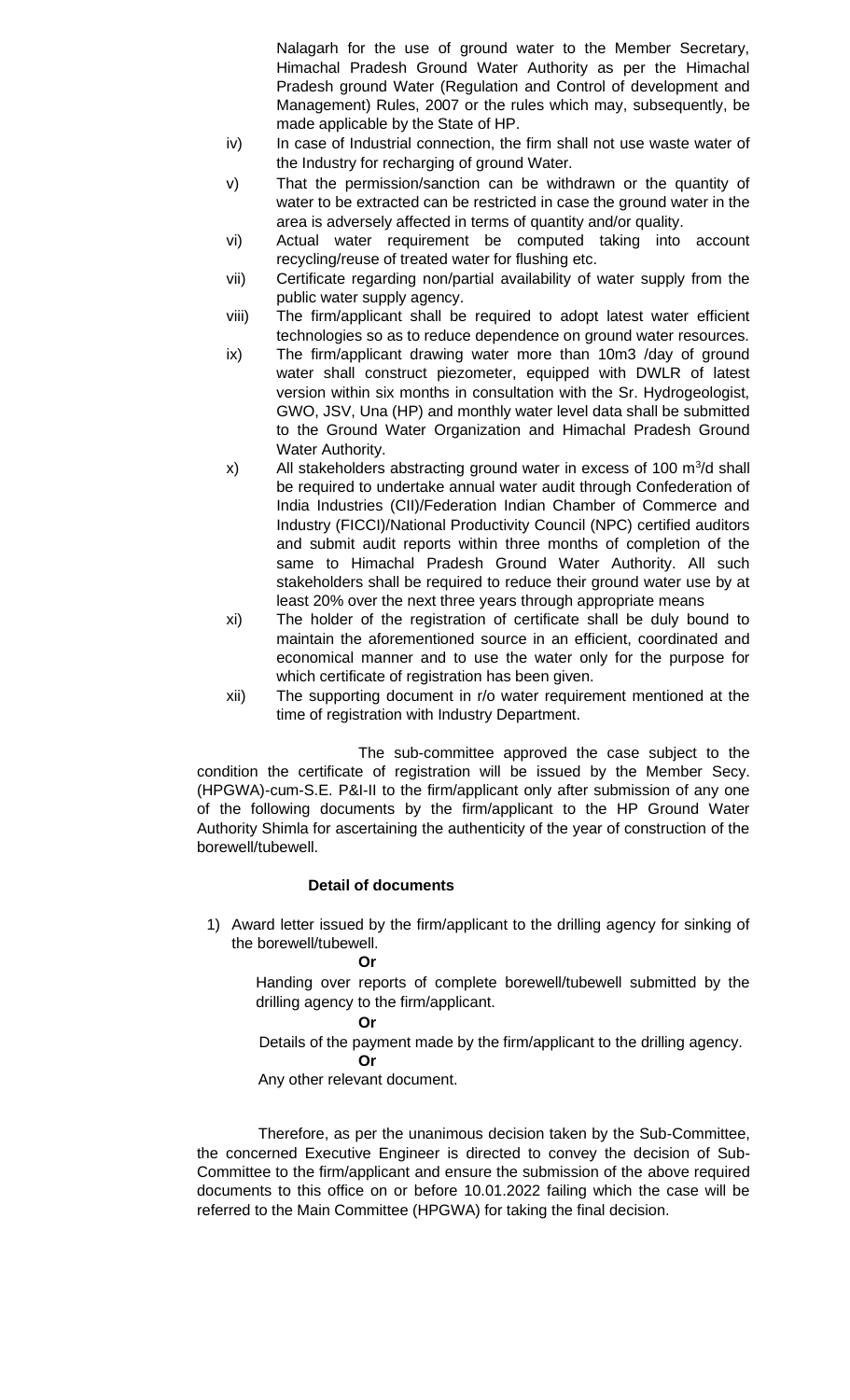## **11. Sh. Parkash Chand S/o Sh. Babu Ram, Village Daseran Bala (259) Bhararighat, Arki, Solan (HP) (***IUID No.- 63726173, Submission ID No.- 28087)*

The applicant has applied on **Form–4** for certificate of registration of borewell/tubewell and use of ground water for **Irrigation purpose.** As per the report of Sr. Hydrogeologist, G.W.O., JSV, Una, **No departmental energized borewell exists within a distance of 300m from the existing borewell of the applicant. The site is located in dissected structural hills comprising of alternate beds of sandstone and shales of Dharamshala group of rocks.**

A Public notice of the application prepared in this office on Form-5 has already been sent to Executive Engineer, JSV Division **Solan (HP)** to get it displayed on the notice board of the local authority. However, no objection has been received.

As per the report of Sr. Hydrogeologist GWO, JSV, Una, the borewell/tubewell has been drilled **during 08/2019.** However, the HP Ground Water Act, 2005 & Rules, 2007 came into force w.e.f. 29.11.2019. Hence, the sub-committee approved the case subject to the following conditions:

- i) The applicant shall construct a rainwater harvesting structure for the conservation and re-charge of ground water in his/her/their premise as per section-15 of the Himachal Pradesh Ground Water (Regulation & Control of Development and Management) Act, 2005 and Guidelines to regulate and Control ground water extraction in the State of Himachal Pradesh vide Notification No. IPH-B(A)3-1/2019-II dated 03.05.2021 within six months of issuance of the Certificate of Registration and intimation will be given to Executive Engineer, JSV Division Shahpur on its completion.
- ii) The applicant shall install a water meter/bulk meter on the ground water extraction pipe so as to check the water drawl at any time and will maintain its log book.
- iii) The applicant shall have to pay royalty based on the quantum of ground water extraction through Executive Engineer, JSV Division Shahpur for the use of ground water to the Member Secretary, Himachal Pradesh Ground Water Authority as per the Himachal Pradesh ground Water (Regulation and Control of development and Management) Rules, 2007 or the rules which may, subsequently, be made applicable by the State of HP.
- iv) In case of Industrial connection, the firm shall not use waste water of the Industry for recharging of ground Water.
- v) That the permission/sanction can be withdrawn or the quantity of water to be extracted can be restricted in case the ground water in the area is adversely affected in terms of quantity and/or quality.
- vi) Actual water requirement be computed taking into account recycling/reuse of treated water for flushing etc.
- vii) Certificate regarding non/partial availability of water supply from the public water supply agency.
- viii) The firm/applicant shall be required to adopt latest water efficient technologies so as to reduce dependence on ground water resources.
- ix) The firm/applicant drawing water more than 10m3 /day of ground water shall construct piezometer, equipped with DWLR of latest version within six months in consultation with the Sr. Hydrogeologist, GWO, JSV, Una (HP) and monthly water level date shall be submitted to the Ground Water Organization and Himachal Pradesh Ground Water Authority.
- x) All stakeholders abstracting ground water in excess of 100 m3/d shall be required to undertake annual water audit through Confederation of India Industries (CII)/Federation Indian Chamber of Commerce and Industry (FICCI)/National Productivity Council (NPC) certified auditors and submit audit reports within three months of completion of the same to Himachal Pradesh Ground Water Authority. All such stakeholders shall be required to reduce their ground water use by at least 20% over the next three years through appropriate means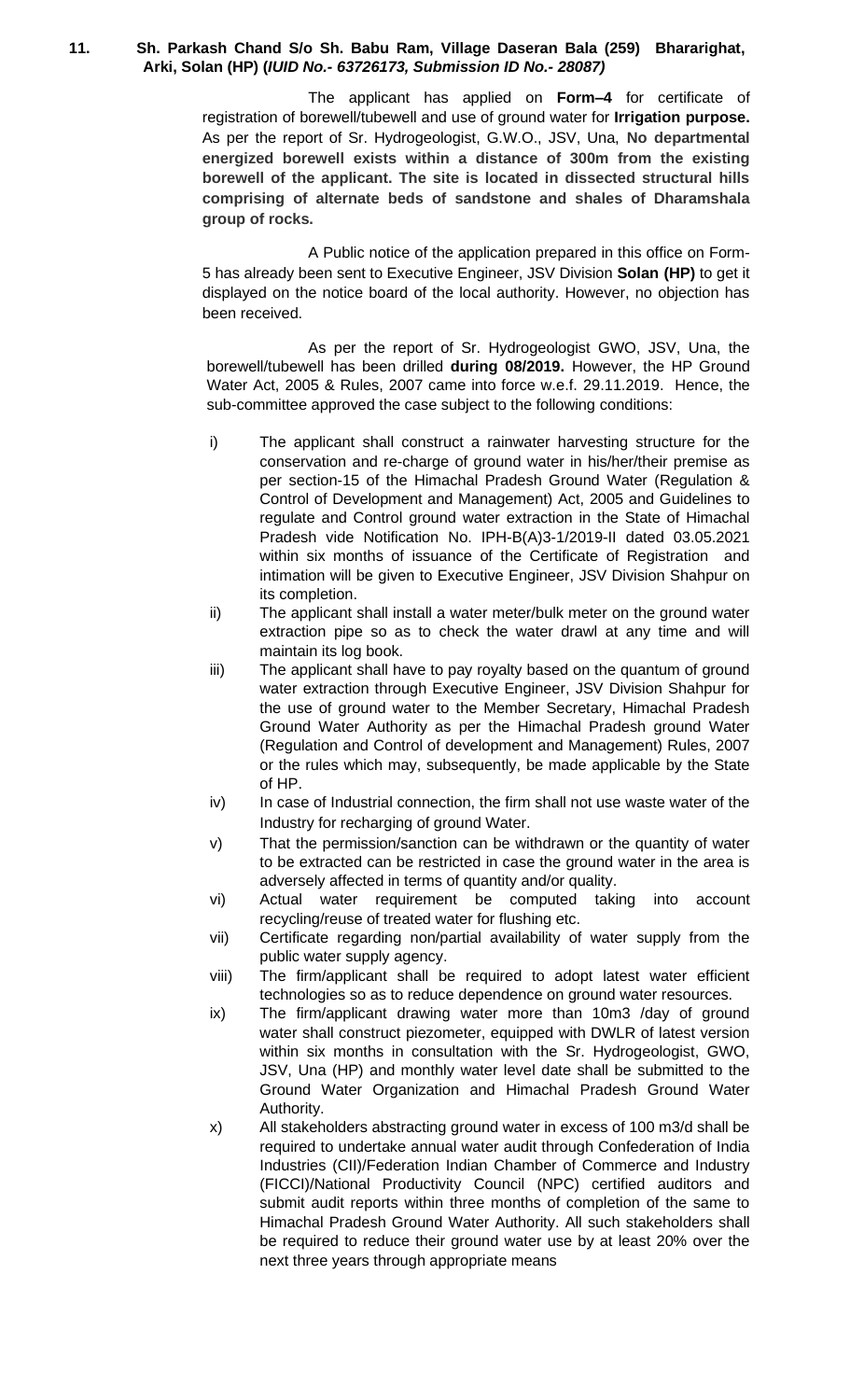xi) The holder of the registration of certificate shall be duly bound to maintain the aforementioned source in an efficient, coordinated and economical manner and to use the water only for the purpose for which certificate of registration has been given.

 The sub-committee approved the case subject to the condition the certificate of registration will be issued by the Member Secy. (HPGWA)-cum-S.E. P&I-II to the firm/applicant only after submission of the following document by the firm/applicant to the HP Ground Water Authority Shimla for ascertaining the authenticity of the year of construction of the borewell/tubewell.

#### **Detail of documents**

1) Supporting document in respect of farm size and crop type.

Therefore, as per the unanimous decision taken by the Sub-Committee, the concerned Executive Engineer is directed to convey the decision of Sub-Committee to the firm/applicant and ensure the submission of the required documents to this office on or before 10.01.2022 above failing which the case will be referred to the Main Committee (HPGWA) for taking the final decision.

#### **Offline applications for Grant of Permit for sinking of new borewell**

## **12. Sh. Parkash Chand S/o Late Sh. Daya Ram, Vill. Butt, P.O. Kharota, Tehsil Jawali, Distt. Kangra (HP)**

The applicant has applied on **Form – 1** for grant of permit for sinking of borewell for **Irrigation Purpose.** As per the report of Sr. Hydrogeologist, G.W.O., JSV, Una, **it is intimated that the site falls in Nurpur Valley and based on latest DGWRE study (As on March 2020), the stage of ground water development of the valley falls under Safe Category.**

A Public notice of the application prepared in this office on Form-2 has already been sent to Executive Engineer, JSV Division **Jawali (HP) & Secretary Gram Panchayat Butt (Kharota), Tehsil Jawali, Distt Kangra (HP)** to get it displayed on the notice board of the local authority. However, no objection has been received.

- i) The applicant shall construct a rainwater harvesting structure for the conservation and re-charge of ground water in his/her/their premise as per section-15 of the Himachal Pradesh Ground Water (Regulation & Control of Development and Management) Act, 2005 and Guidelines to regulate and Control ground water extraction in the State of Himachal Pradesh vide Notification No. IPH-B(A)3-1/2019-II dated 03.05.2021, within six months of issuance of the Certificate of Permit and intimation will be given to Executive Engineer, JSV Division Jawali on its completion.
- ii) The applicant shall install a water meter/bulk meter on the ground water extraction pipe so as to check the water drawl at any time and will maintain its log book.
- iii) The applicant shall have to pay royalty based on the quantum of ground water extraction through Executive Engineer, JSV Division Jawali for the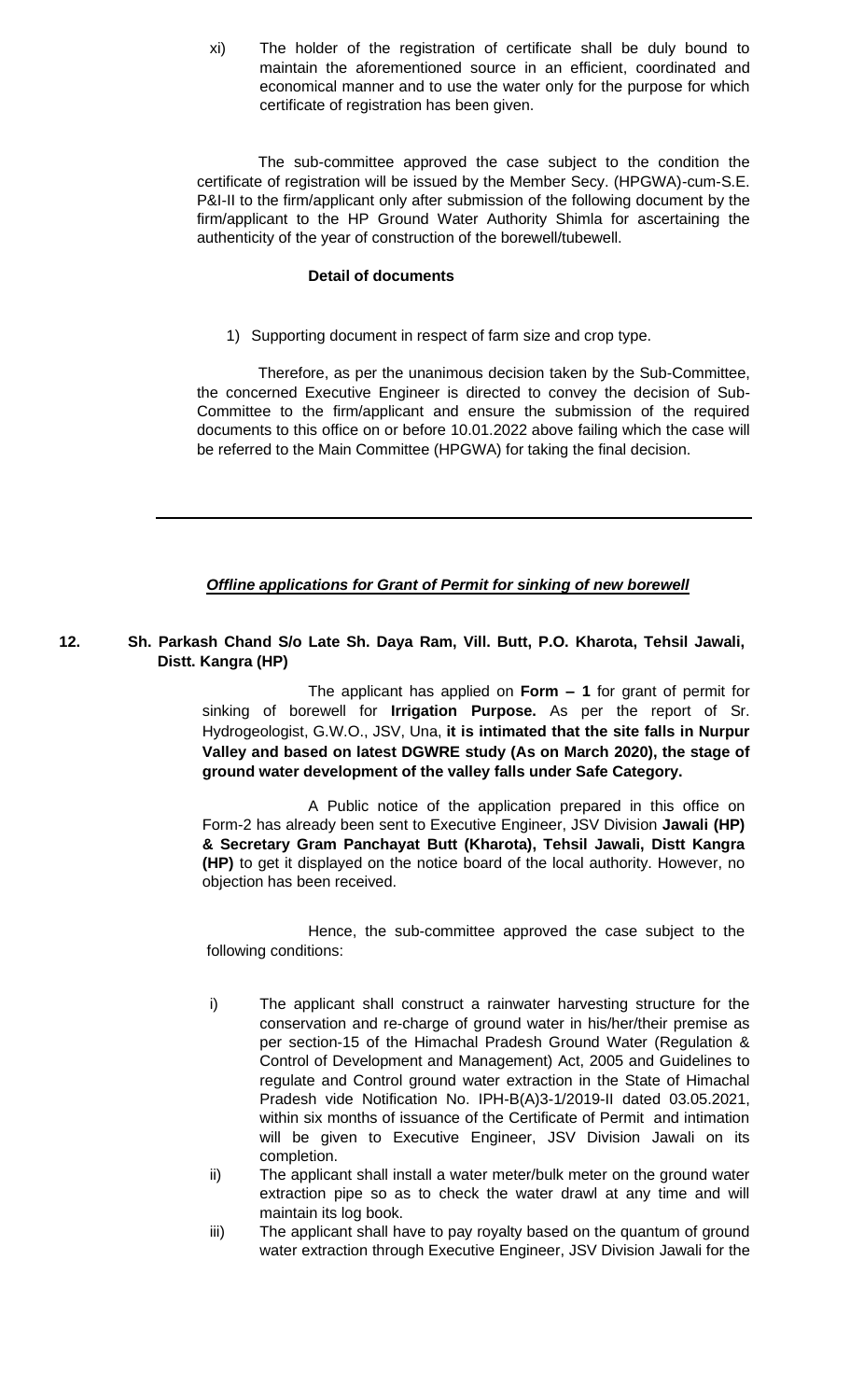use of ground water to the Member Secretary, Himachal Pradesh Ground Water Authority as per the Himachal Pradesh ground Water (Regulation and Control of development and Management) Rules, 2007 or the rules which may, subsequently, be made applicable by the State of HP.

- iv) In case of Industrial connection, the firm shall not use waste water of the Industry for recharging of ground Water.
- v) That the permission/sanction can be withdrawn or the quantity of water to be extracted can be restricted in case the ground water in the area is adversely affected in terms of quantity and/or quality.
- vi) Actual water requirement be computed taking into account recycling/reuse of treated water for flushing etc.
- vii) Certificate regarding non/partial availability of water supply from the public water supply agency.
- viii) The firm/applicant shall be required to adopt latest water efficient technologies so as to reduce dependence on ground water resources.
- ix) The firm/applicant drawing water more than 10m3 /day of ground water shall construct piezometer, equipped with DWLR of latest version within six months shall consultation with the Sr. Hydrogeologist, GWO, JSV, Una (HP) and monthly water level date shall be submitted to the Ground Water Organization and Himachal Pradesh Ground Water Authority.
- x) All stakeholders abstracting ground water in excess of 100 m3/d shall be required to undertake annual water audit through Confederation of India Industries (CII)/Federation Indian Chamber of Commerce and Industry (FICCI)/National Productivity Council (NPC) certified auditors and submit audit reports within three months of completion of the same to Himachal Pradesh Ground Water Authority. All such stakeholders shall be required to reduce their ground water use by at least 20% over the next three years through appropriate means
- xi) The holder of the Permit shall be duly bound to maintain the aforementioned source in an efficient, coordinated and economical manner and to use the water only for the purpose for which certificate of registration has been given.
- xii) Supporting document in respect of farm size and crop type.

Therefore, as per the unanimous decision taken by the Sub-Committee, the concerned Executive Engineer is directed to convey the decision of Sub-Committee to the firm/applicant.

# **13. Smt. Nirmala Devi D/o sh. Ram, Vill. Bangarh, Tehsil & District. Una (HP)**

The applicant has applied on **Form – 1** for grant of permit for sinking of borewell for **Irrigation Purpose.** As per the report of Sr. Hydrogeologist, G.W.O., JSV, Una, **No Govt. tubewell exists within a distance of 300m from the proposed borewell of the applicant. However, a tubewell of Pvt. User Sh. Ashok Kumar having permit No. HPGWA-NU/28 dated 28- 04-2011 exists around 90m from the tubewell in question. The Pvt. User Sh. Ashok Kumar has not drilled the tubewell on the permit location but drilled at a distance of 125m having location co-ordinates N 31° 24' 31.9" E 76° 22' 16.7" as mentioned in the EE IPH Division No. 1 Una letter referred above from the approved location i.e. HPGWA-NU/28. Therefore, by analyzing GPS locations, the distance worked out of both tubewells i.e. existed tubewell of Sh. Ashok Kumar and tubewell in question is around 210m. The site under investigation falls in Hilly area comprises of sedimentary rocks as per GEC, the hilly area (slope greater than 20%) are to be excluded because these are not likely to contribute to ground water recharge. Therefore, in view of this, no ground water resource estimation and utilization study has been carried out hitherto in the area. It is further added that the water availability in such area is controlled by the local**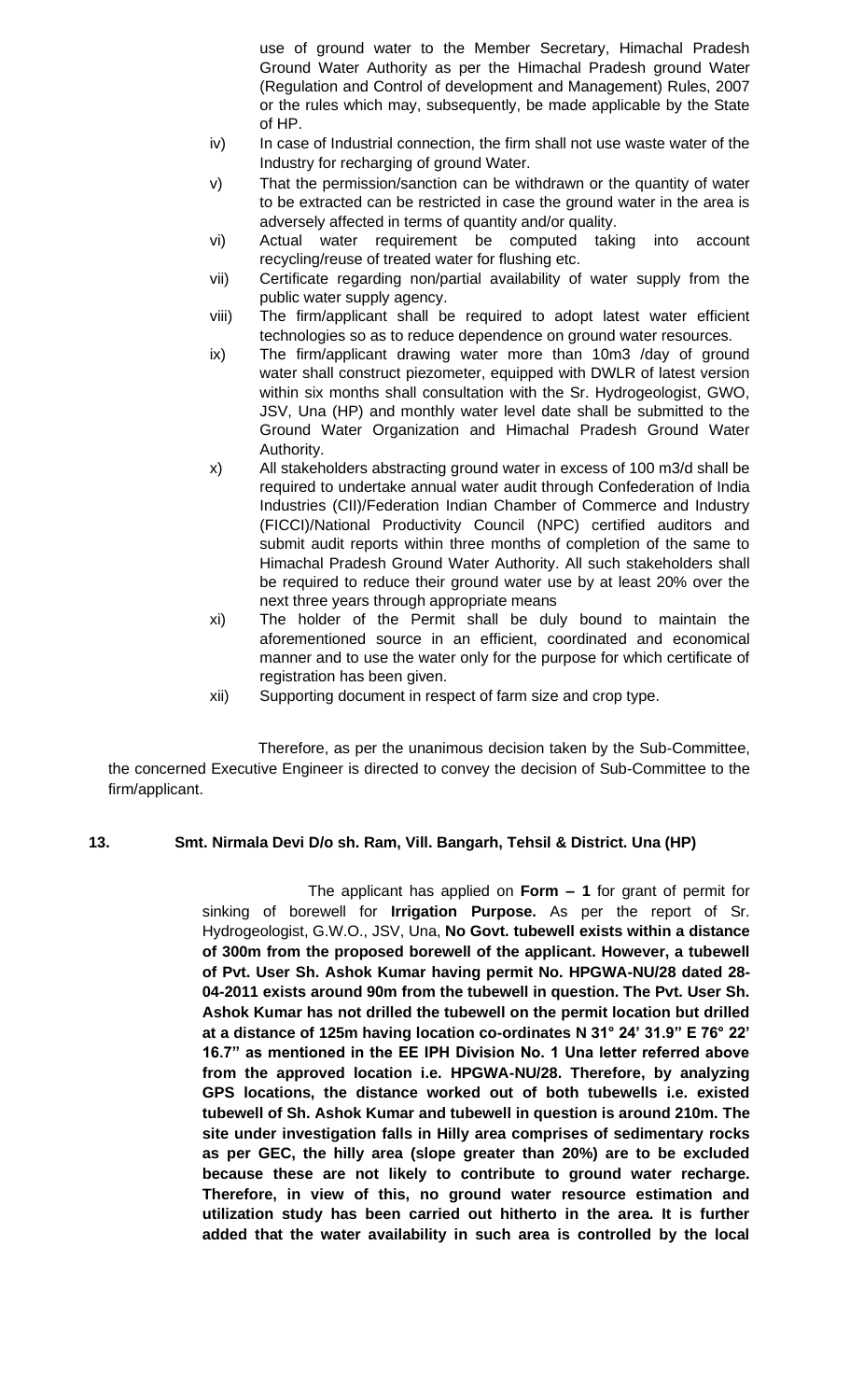# **geology, hydrogeology and geomorphology of the area and does not have regional impact on the aquifer system existing in the area.**

A Public notice of the application prepared in this office on Form-2 has already been sent to Executive Engineer, JSV Division **Una No-1 (HP) & Secretary Gram Panchayat Bangarh, Tehsil & Distt. Una (HP)** to get it displayed on the notice board of the local authority. However, no objection has been received.

- i) The applicant shall construct a rainwater harvesting structure for the conservation and re-charge of ground water in his/her/their premise as per section-15 of the Himachal Pradesh Ground Water (Regulation & Control of Development and Management) Act, 2005 and Guidelines to regulate and Control ground water extraction in the State of Himachal Pradesh vide Notification No. IPH-B(A)3-1/2019-II dated 03.05.2021, within six months of issuance of the Certificate of Permit and intimation will be given to Executive Engineer, JSV Division Una No-1 on its completion.
- ii) The applicant shall install a water meter/bulk meter on the ground water extraction pipe so as to check the water drawl at any time and will maintain its log book.
- iii) The applicant shall have to pay royalty based on the quantum of ground water extraction through Executive Engineer, JSV Division Una No-1 for the use of ground water to the Member Secretary, Himachal Pradesh Ground Water Authority as per the Himachal Pradesh ground Water (Regulation and Control of development and Management) Rules, 2007 or the rules which may, subsequently, be made applicable by the State of HP.
- iv) In case of Industrial connection, the firm shall not use waste water of the Industry for recharging of ground Water.
- v) That the permission/sanction can be withdrawn or the quantity of water to be extracted can be restricted in case the ground water in the area is adversely affected in terms of quantity and/or quality.
- vi) Actual water requirement be computed taking into account recycling/reuse of treated water for flushing etc.
- vii) Certificate regarding non/partial availability of water supply from the public water supply agency.
- viii) The firm/applicant shall be required to adopt latest water efficient technologies so as to reduce dependence on ground water resources.
- ix) The firm/applicant drawing water more than 10m3 /day of ground water shall construct piezometer, equipped with DWLR of latest version within six months shall consultation with the Sr. Hydrogeologist, GWO, JSV, Una (HP) and monthly water level date shall be submitted to the Ground Water Organization and Himachal Pradesh Ground Water Authority.
- x) All stakeholders abstracting ground water in excess of 100 m3/d shall be required to undertake annual water audit through Confederation of India Industries (CII)/Federation Indian Chamber of Commerce and Industry (FICCI)/National Productivity Council (NPC) certified auditors and submit audit reports within three months of completion of the same to Himachal Pradesh Ground Water Authority. All such stakeholders shall be required to reduce their ground water use by at least 20% over the next three years through appropriate means
- xi) The holder of the Permit shall be duly bound to maintain the aforementioned source in an efficient, coordinated and economical manner and to use the water only for the purpose for which certificate of registration has been given.
- xii) Supporting document in respect of farm size and crop type.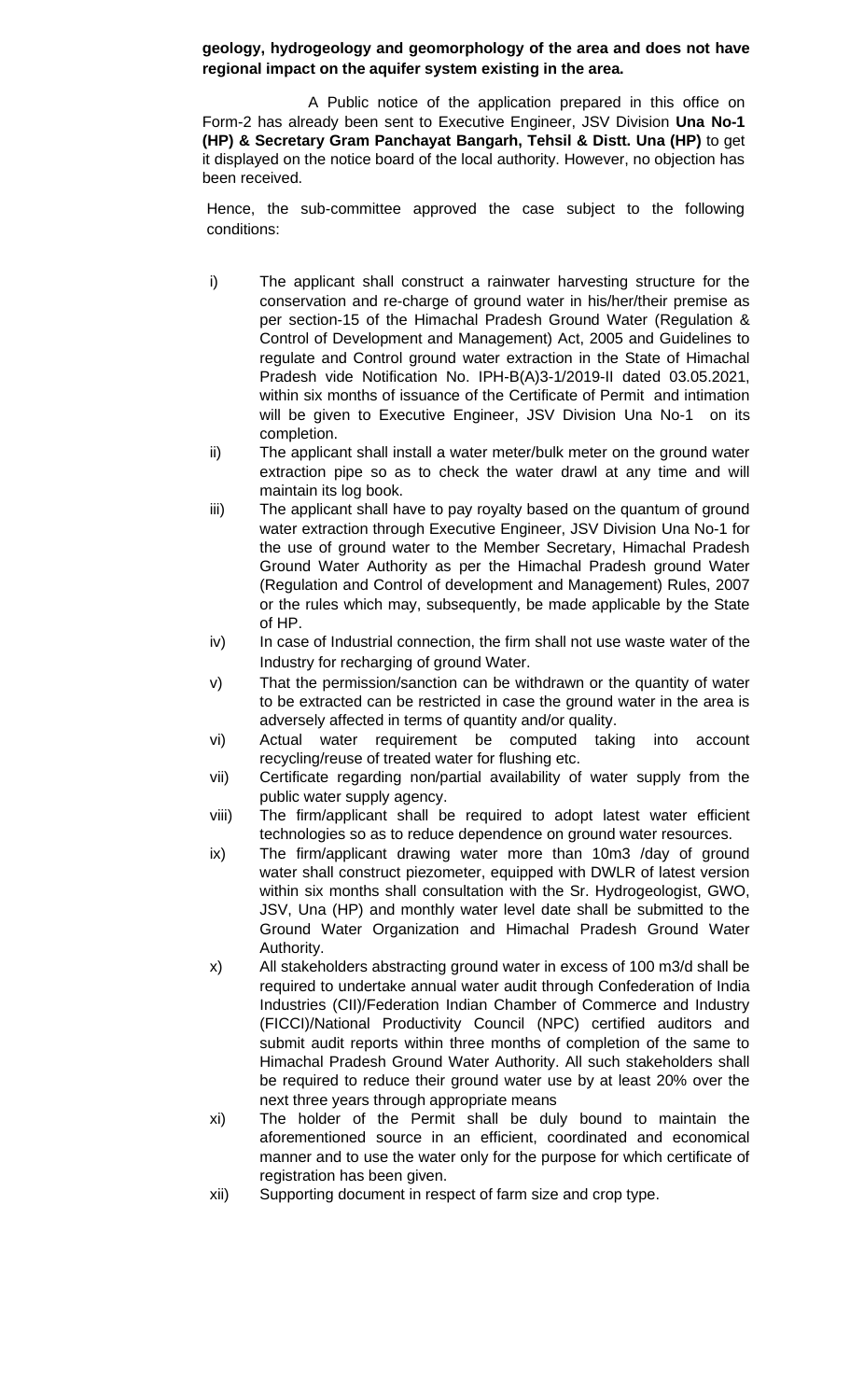#### **14. Sh. Ranjeet Singh S/o Sh. Titter Singh, VPO Katora, Tehsil Jawali, Distt. Kangra (HP)**

The applicant has applied on **Form – 1** for grant of permit for sinking of borewell for **Irrigation Purpose.** As per the report of Sr. Hydrogeologist, G.W.O., JSV, Una, **it is intimated that there is no ground water abstraction structure within a radius of 200m from the proposed borewell location of the applicant. In addition to this, the tubewell falls in Hilly area and based on latest DGWRE study (As on March 2013), the stage of ground water development of the valley falls under Safe Category.** 

A Public notice of the application prepared in this office on Form-2 has already been sent to Executive Engineer, JSV Division **Jawali (HP) &**  Secretary Gram Panchayat **Katora, Tehsil Jawali, Distt. Kangra (HP)** to get it displayed on the notice board of the local authority. However, no objection has been received.

- i) The applicant shall construct a rainwater harvesting structure for the conservation and re-charge of ground water in his/her/their premise as per section-15 of the Himachal Pradesh Ground Water (Regulation & Control of Development and Management) Act, 2005 and Guidelines to regulate and Control ground water extraction in the State of Himachal Pradesh vide Notification No. IPH-B(A)3-1/2019-II dated 03.05.2021, within six months of issuance of the Certificate of Permit and intimation will be given to Executive Engineer, JSV Division Jawali on its completion.
- ii) The applicant shall install a water meter/bulk meter on the ground water extraction pipe so as to check the water drawl at any time and will maintain its log book.
- iii) The applicant shall have to pay royalty based on the quantum of ground water extraction through Executive Engineer, JSV Division Jawali for the use of ground water to the Member Secretary, Himachal Pradesh Ground Water Authority as per the Himachal Pradesh ground Water (Regulation and Control of development and Management) Rules, 2007 or the rules which may, subsequently, be made applicable by the State of HP.
- iv) In case of Industrial connection, the firm shall not use waste water of the Industry for recharging of ground Water.
- v) That the permission/sanction can be withdrawn or the quantity of water to be extracted can be restricted in case the ground water in the area is adversely affected in terms of quantity and/or quality.
- vi) Actual water requirement be computed taking into account recycling/reuse of treated water for flushing etc.
- vii) Certificate regarding non/partial availability of water supply from the public water supply agency.
- viii) The firm/applicant shall be required to adopt latest water efficient technologies so as to reduce dependence on ground water resources.
- ix) The firm/applicant drawing water more than 10m3 /day of ground water shall construct piezometer, equipped with DWLR of latest version within six months shall consultation with the Sr. Hydrogeologist, GWO, JSV, Una (HP) and monthly water level date shall be submitted to the Ground Water Organization and Himachal Pradesh Ground Water Authority.
- x) All stakeholders abstracting ground water in excess of 100 m3/d shall be required to undertake annual water audit through Confederation of India Industries (CII)/Federation Indian Chamber of Commerce and Industry (FICCI)/National Productivity Council (NPC) certified auditors and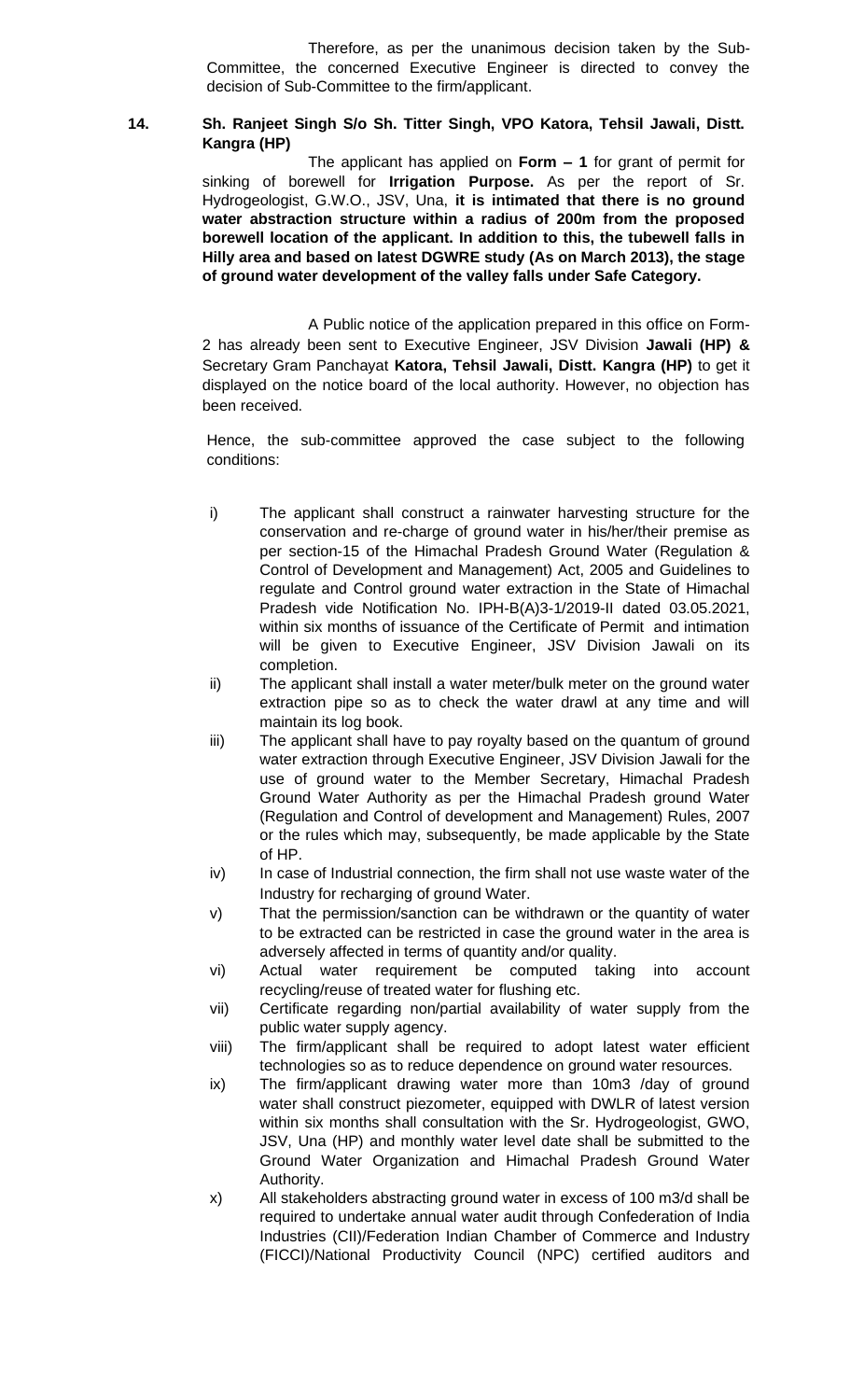submit audit reports within three months of completion of the same to Himachal Pradesh Ground Water Authority. All such stakeholders shall be required to reduce their ground water use by at least 20% over the next three years through appropriate means

- xi) The holder of the Permit shall be duly bound to maintain the aforementioned source in an efficient, coordinated and economical manner and to use the water only for the purpose for which certificate of registration has been given.
- xii) Supporting document in respect of farm size and crop type.

Therefore, as per the unanimous decision taken by the Sub-Committee, the concerned Executive Engineer is directed to convey the decision of Sub-Committee to the firm/applicant.

# **15. Sh. Ashok Kumar S/o Sh. Mali Ram, VPO Jhonka Ratial, Tehsil Jawali, Distt. Kangra (HP)**

The applicant has applied on **Form – 1** for grant of permit for sinking of borewell for **Irrigation Purpose.** As per the report of Sr. Hydrogeologist, G.W.O., JSV, Una, **No ground water abstraction structure within a radius of 200m from the proposed borewell location of the applicant. In addition to this, the tubewell falls in Nurpur Valley and based on latest DGWRE study (As on March 2020), the stage of ground water development of the valley falls under Safe Category.**

A Public notice of the application prepared in this office on Form-2 has already been sent to Executive Engineer, JSV Division **Jawali (HP) & Secretary Gram Panchayat Jhanka Ratial, Tehsil Jawali, Distt. Kangra (HP)** to get it displayed on the notice board of the local authority. However, no objection has been received.

- i) The applicant shall construct a rainwater harvesting structure for the conservation and re-charge of ground water in his/her/their premise as per section-15 of the Himachal Pradesh Ground Water (Regulation & Control of Development and Management) Act, 2005 and Guidelines to regulate and Control ground water extraction in the State of Himachal Pradesh vide Notification No. IPH-B(A)3-1/2019-II dated 03.05.2021, within six months of issuance of the Certificate of Permit and intimation will be given to Executive Engineer, JSV Division Jawali on its completion.
- ii) The applicant shall install a water meter/bulk meter on the ground water extraction pipe so as to check the water drawl at any time and will maintain its log book.
- iii) The applicant shall have to pay royalty based on the quantum of ground water extraction through Executive Engineer, JSV Division Jawali for the use of ground water to the Member Secretary, Himachal Pradesh Ground Water Authority as per the Himachal Pradesh ground Water (Regulation and Control of development and Management) Rules, 2007 or the rules which may, subsequently, be made applicable by the State of HP.
- iv) In case of Industrial connection, the firm shall not use waste water of the Industry for recharging of ground Water.
- v) That the permission/sanction can be withdrawn or the quantity of water to be extracted can be restricted in case the ground water in the area is adversely affected in terms of quantity and/or quality.
- vi) Actual water requirement be computed taking into account recycling/reuse of treated water for flushing etc.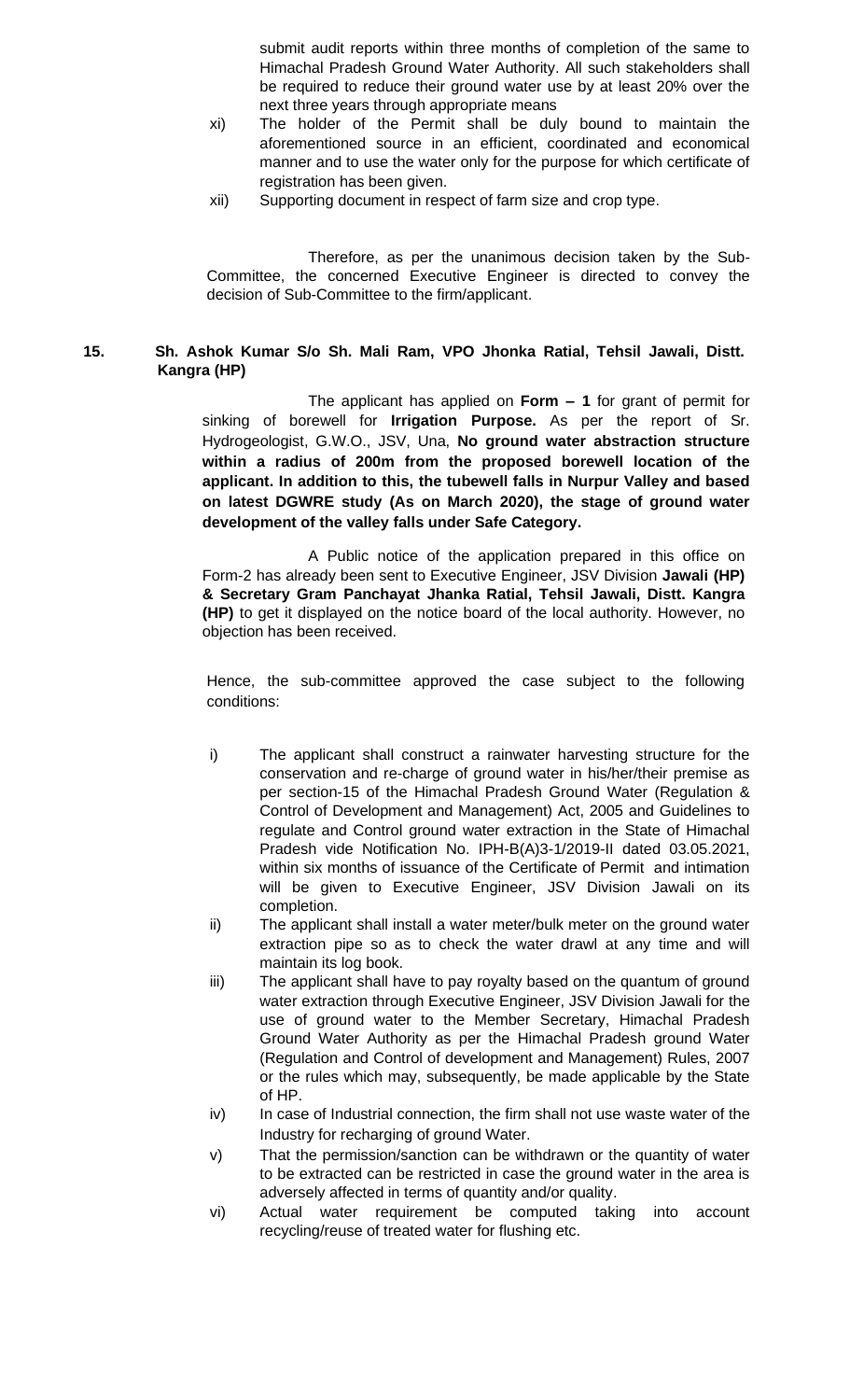- vii) Certificate regarding non/partial availability of water supply from the public water supply agency.
- viii) The firm/applicant shall be required to adopt latest water efficient technologies so as to reduce dependence on ground water resources.
- ix) The firm/applicant drawing water more than 10m3 /day of ground water shall construct piezometer, equipped with DWLR of latest version within six months shall consultation with the Sr. Hydrogeologist, GWO, JSV, Una (HP) and monthly water level date shall be submitted to the Ground Water Organization and Himachal Pradesh Ground Water Authority.
- x) All stakeholders abstracting ground water in excess of 100 m3/d shall be required to undertake annual water audit through Confederation of India Industries (CII)/Federation Indian Chamber of Commerce and Industry (FICCI)/National Productivity Council (NPC) certified auditors and submit audit reports within three months of completion of the same to Himachal Pradesh Ground Water Authority. All such stakeholders shall be required to reduce their ground water use by at least 20% over the next three years through appropriate means
- xi) The holder of the Permit shall be duly bound to maintain the aforementioned source in an efficient, coordinated and economical manner and to use the water only for the purpose for which certificate of registration has been given.
- xii) Supporting document in respect of farm size and crop type.

# **16. Sh. Sukhdev Singh s/o Late Sh. Diwan Chand, VPO Chalwara, Tehsil Jawali, Distt. Kangra (HP)**

The applicant has applied on **Form – 1** for grant of permit for sinking of borewell for **Irrigation Purpose.** As per the report of Sr. Hydrogeologist, G.W.O., JSV, Una, **it is intimated that one defunct handpump having location co-ordinates Latitude N 32° 06' 39.7" Longitude E 76° 00' 07.4", total depth- 75m, year of installation 2001 and seem to be beyond 200m from the proposed site. In this addition to this, the site falls in the Nurpur Valley and based on latest DGWRE study (as on march 2020), the stage of ground water development of the valley is 29.27% which is considered under safe category s per the report of above study.**

A Public notice of the application prepared in this office on Form-2 has already been sent to Executive Engineer, JSV Division **Jawali (HP) & Secretary Gram Panchayat Chalwara, Tehsil Jawali, Distt. Kangra (HP)** to get it displayed on the notice board of the local authority. However, no objection has been received.

Hence, the sub-committee approved the case subject to the following conditions:

i) The applicant shall construct a rainwater harvesting structure for the conservation and re-charge of ground water in his/her/their premise as per section-15 of the Himachal Pradesh Ground Water (Regulation & Control of Development and Management) Act, 2005 and Guidelines to regulate and Control ground water extraction in the State of Himachal Pradesh vide Notification No. IPH-B(A)3-1/2019-II dated 03.05.2021, within six months of issuance of the Certificate of Permit and intimation will be given to Executive Engineer, JSV Division Jawali on its completion.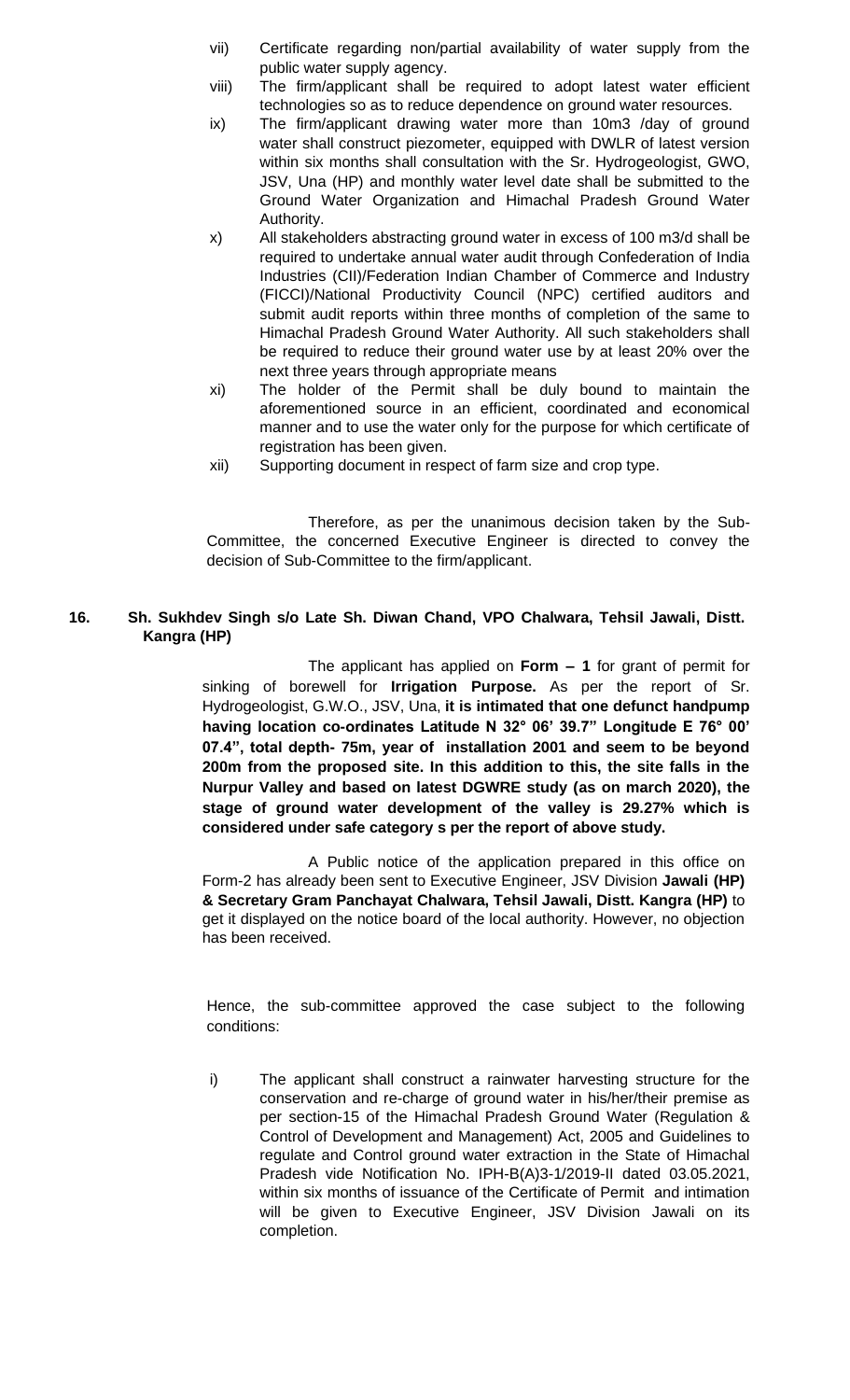- ii) The applicant shall install a water meter/bulk meter on the ground water extraction pipe so as to check the water drawl at any time and will maintain its log book.
- iii) The applicant shall have to pay royalty based on the quantum of ground water extraction through Executive Engineer, JSV Division Jawali for the use of ground water to the Member Secretary, Himachal Pradesh Ground Water Authority as per the Himachal Pradesh ground Water (Regulation and Control of development and Management) Rules, 2007 or the rules which may, subsequently, be made applicable by the State of HP.
- iv) In case of Industrial connection, the firm shall not use waste water of the Industry for recharging of ground Water.
- v) That the permission/sanction can be withdrawn or the quantity of water to be extracted can be restricted in case the ground water in the area is adversely affected in terms of quantity and/or quality.
- vi) Actual water requirement be computed taking into account recycling/reuse of treated water for flushing etc.
- vii) Certificate regarding non/partial availability of water supply from the public water supply agency.
- viii) The firm/applicant shall be required to adopt latest water efficient technologies so as to reduce dependence on ground water resources.
- ix) The firm/applicant drawing water more than 10m3 /day of ground water shall construct piezometer, equipped with DWLR of latest version within six months shall consultation with the Sr. Hydrogeologist, GWO, JSV, Una (HP) and monthly water level date shall be submitted to the Ground Water Organization and Himachal Pradesh Ground Water Authority.
- x) All stakeholders abstracting ground water in excess of 100 m3/d shall be required to undertake annual water audit through Confederation of India Industries (CII)/Federation Indian Chamber of Commerce and Industry (FICCI)/National Productivity Council (NPC) certified auditors and submit audit reports within three months of completion of the same to Himachal Pradesh Ground Water Authority. All such stakeholders shall be required to reduce their ground water use by at least 20% over the next three years through appropriate means
- xi) The holder of the Permit shall be duly bound to maintain the aforementioned source in an efficient, coordinated and economical manner and to use the water only for the purpose for which certificate of registration has been given.
- xii) Supporting document in respect of farm size and crop type.

#### **17. Sh. Parbhat Singh S/o sh. Babu Ram, Village Jior & PO Harnota, Tehsil Jawali, Distt. Kangra (HP)**

The applicant has applied on **Form – 1** for grant of permit for sinking of borewell for **Irrigation Purpose.** As per the report of Sr. Hydrogeologist, G.W.O., JSV, Una, **One defunct manual handpump having location co-ordinate Latitude N 32° 12' 08.6" Longitude E 75° 56' 17.7", total depth-60m, year of installation-2001 and exists around 290m from the proposed site. In addition to this, the tubewell falls in the Nurpur Valley and based on latest DGWRE study (as on March 2020), the stage of ground water development of the valley is 29.27% which is considered under safe category as per the report of above study.**

A Public notice of the application prepared in this office on Form-2 has already been sent to Executive Engineer, JSV Division **Jawali (HP) & Secretary Gram Panchayat Jior, Tehsil Jawali, Distt. Kangra (HP)** to get it displayed on the notice board of the local authority. However, no objection has been received.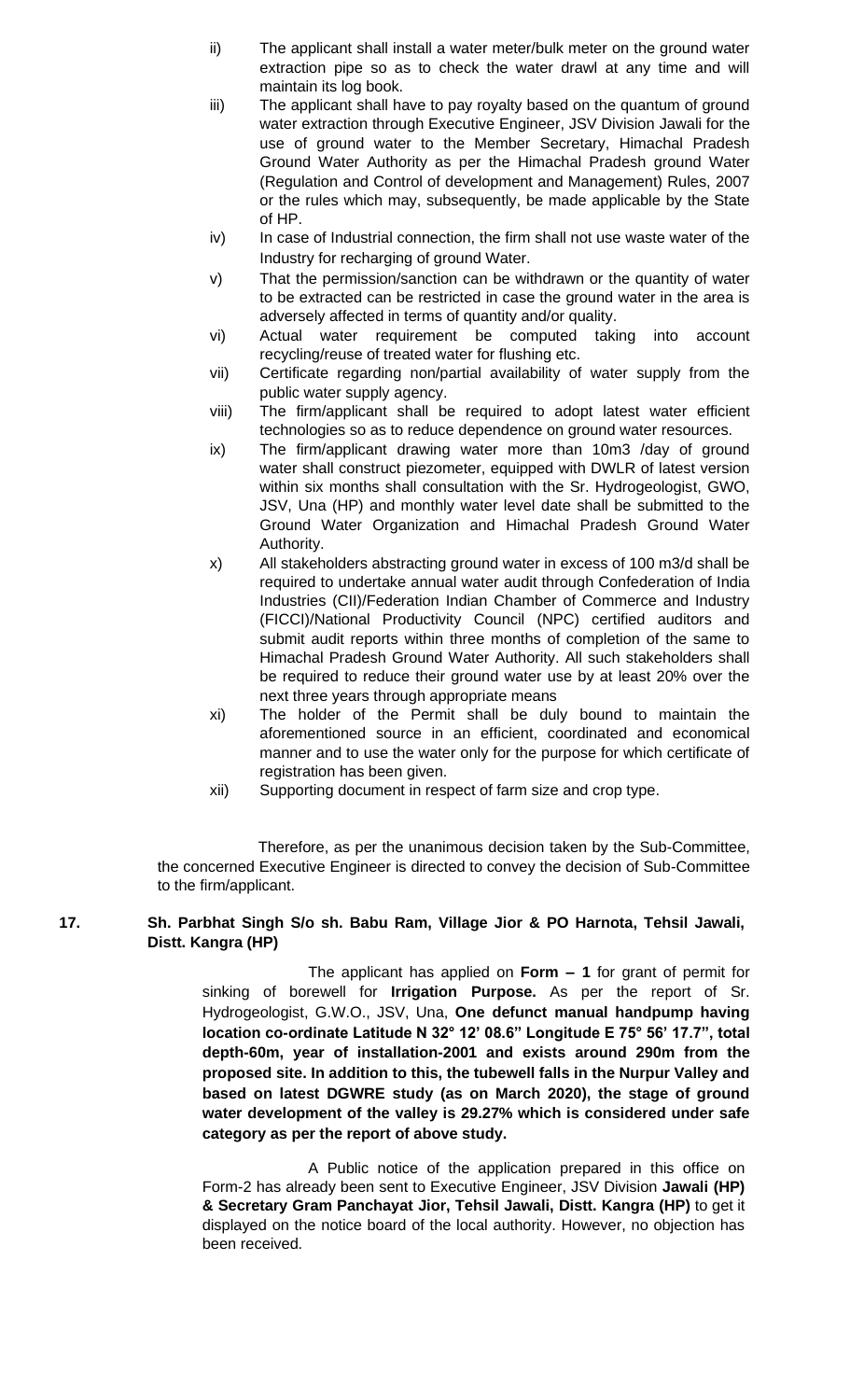Hence, the sub-committee approved the case subject to the following conditions:

- i) The applicant shall construct a rainwater harvesting structure for the conservation and re-charge of ground water in his/her/their premise as per section-15 of the Himachal Pradesh Ground Water (Regulation & Control of Development and Management) Act, 2005 and Guidelines to regulate and Control ground water extraction in the State of Himachal Pradesh vide Notification No. IPH-B(A)3-1/2019-II dated 03.05.2021, within six months of issuance of the Certificate of Permit and intimation will be given to Executive Engineer, JSV Division Jawali on its completion.
- ii) The applicant shall install a water meter/bulk meter on the ground water extraction pipe so as to check the water drawl at any time and will maintain its log book.
- iii) The applicant shall have to pay royalty based on the quantum of ground water extraction through Executive Engineer, JSV Division Jawali for the use of ground water to the Member Secretary, Himachal Pradesh Ground Water Authority as per the Himachal Pradesh ground Water (Regulation and Control of development and Management) Rules, 2007 or the rules which may, subsequently, be made applicable by the State of HP.
- iv) In case of Industrial connection, the firm shall not use waste water of the Industry for recharging of ground Water.
- v) That the permission/sanction can be withdrawn or the quantity of water to be extracted can be restricted in case the ground water in the area is adversely affected in terms of quantity and/or quality.
- vi) Actual water requirement be computed taking into account recycling/reuse of treated water for flushing etc.
- vii) Certificate regarding non/partial availability of water supply from the public water supply agency.
- viii) The firm/applicant shall be required to adopt latest water efficient technologies so as to reduce dependence on ground water resources.
- ix) The firm/applicant drawing water more than 10m3 /day of ground water shall construct piezometer, equipped with DWLR of latest version within six months shall consultation with the Sr. Hydrogeologist, GWO, JSV, Una (HP) and monthly water level date shall be submitted to the Ground Water Organization and Himachal Pradesh Ground Water Authority.
- x) All stakeholders abstracting ground water in excess of 100 m3/d shall be required to undertake annual water audit through Confederation of India Industries (CII)/Federation Indian Chamber of Commerce and Industry (FICCI)/National Productivity Council (NPC) certified auditors and submit audit reports within three months of completion of the same to Himachal Pradesh Ground Water Authority. All such stakeholders shall be required to reduce their ground water use by at least 20% over the next three years through appropriate means
- xi) The holder of the Permit shall be duly bound to maintain the aforementioned source in an efficient, coordinated and economical manner and to use the water only for the purpose for which certificate of registration has been given.
- xii) Supporting document in respect of farm size and crop type.

Therefore, as per the unanimous decision taken by the Sub-Committee, the concerned Executive Engineer is directed to convey the decision of Sub-Committee to the firm/applicant.

# **18. Sh. Bua Ditta s/o Sh. Hukam Chand, Village Dial, PO Dhameta, Tehsil Fatehpur, Distt. Kangra (HP)**

The applicant has applied on **Form – 1** for grant of permit for sinking of borewell for **Irrigation Purpose.** As per the report of Sr. Hydrogeologist, G.W.O., JSV, Una, **No Govt./private ground water abstraction structure within a radius of 200m from the proposed site. In**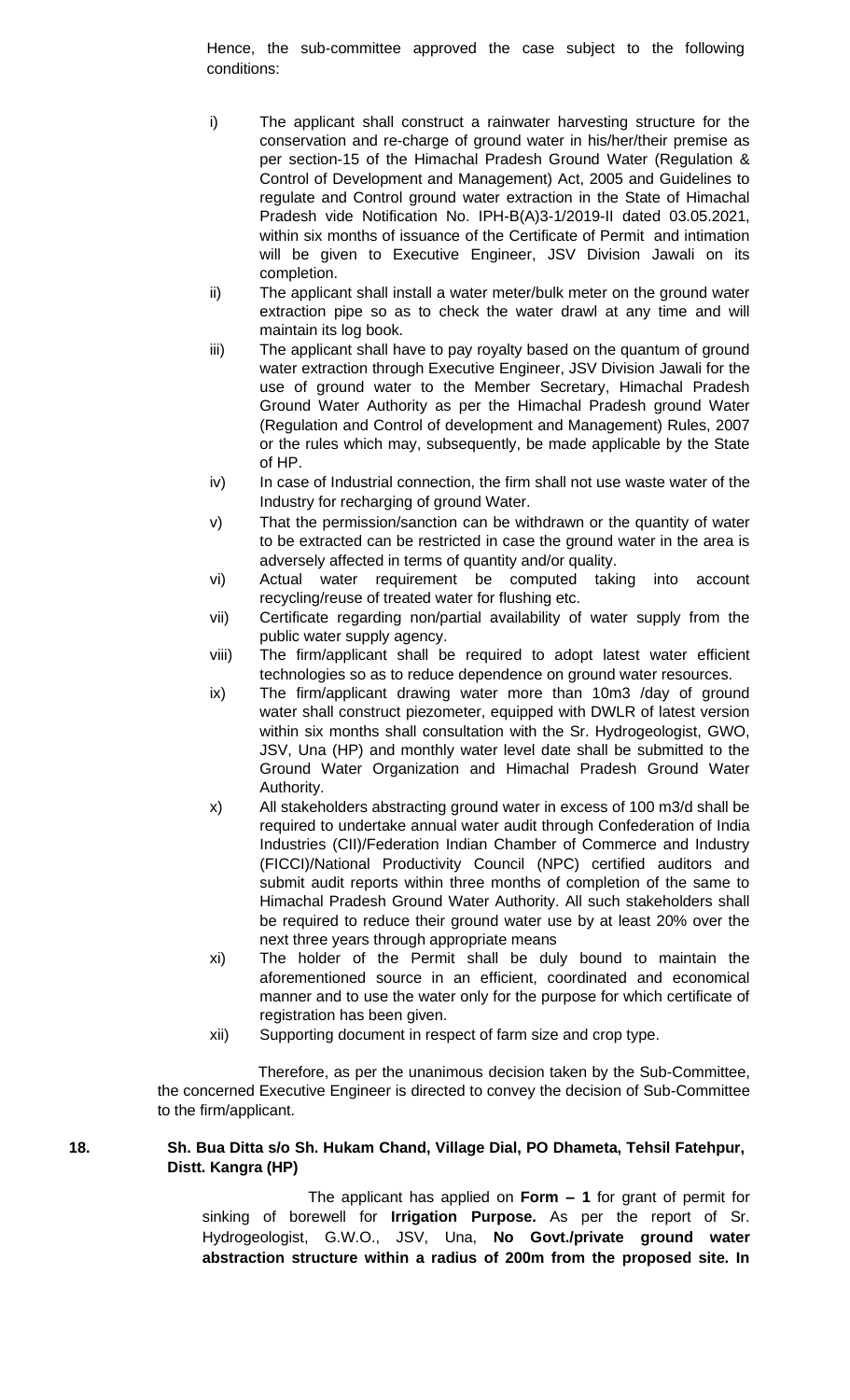**addition to this, the site falls in Hilly area and based on latest DGWRE study (As on March 2020), the stage of ground water development of the valley falls under safe category.** 

A Public notice of the application prepared in this office on Form-2 has already been sent to Executive Engineer, JSV Division **Fatehpur (HP) & Secretary Gram Panchayat Dial (Dhameta), Tehsil Fatehpur, Distt. Kangra (HP)** to get it displayed on the notice board of the local authority. However, no objection has been received.

- i) The applicant shall construct a rainwater harvesting structure for the conservation and re-charge of ground water in his/her/their premise as per section-15 of the Himachal Pradesh Ground Water (Regulation & Control of Development and Management) Act, 2005 and Guidelines to regulate and Control ground water extraction in the State of Himachal Pradesh vide Notification No. IPH-B(A)3-1/2019-II dated 03.05.2021, within six months of issuance of the Certificate of Permit and intimation will be given to Executive Engineer, JSV Division Paonta Sahib on its completion.
- ii) The applicant shall install a water meter/bulk meter on the ground water extraction pipe so as to check the water drawl at any time and will maintain its log book.
- iii) The applicant shall have to pay royalty based on the quantum of ground water extraction through Executive Engineer, JSV Division Paonta Sahib for the use of ground water to the Member Secretary, Himachal Pradesh Ground Water Authority as per the Himachal Pradesh ground Water (Regulation and Control of development and Management) Rules, 2007 or the rules which may, subsequently, be made applicable by the State of HP.
- iv) In case of Industrial connection, the firm shall not use waste water of the Industry for recharging of ground Water.
- v) That the permission/sanction can be withdrawn or the quantity of water to be extracted can be restricted in case the ground water in the area is adversely affected in terms of quantity and/or quality.
- vi) Actual water requirement be computed taking into account recycling/reuse of treated water for flushing etc.
- vii) Certificate regarding non/partial availability of water supply from the public water supply agency.
- viii) The firm/applicant shall be required to adopt latest water efficient technologies so as to reduce dependence on ground water resources.
- ix) The firm/applicant drawing water more than 10m3 /day of ground water shall construct piezometer, equipped with DWLR of latest version within six months shall consultation with the Sr. Hydrogeologist, GWO, JSV, Una (HP) and monthly water level date shall be submitted to the Ground Water Organization and Himachal Pradesh Ground Water Authority.
- x) All stakeholders abstracting ground water in excess of 100 m3/d shall be required to undertake annual water audit through Confederation of India Industries (CII)/Federation Indian Chamber of Commerce and Industry (FICCI)/National Productivity Council (NPC) certified auditors and submit audit reports within three months of completion of the same to Himachal Pradesh Ground Water Authority. All such stakeholders shall be required to reduce their ground water use by at least 20% over the next three years through appropriate means
- xi) The holder of the Permit shall be duly bound to maintain the aforementioned source in an efficient, coordinated and economical manner and to use the water only for the purpose for which certificate of registration has been given.
- xii) Supporting document in respect of farm size and crop type.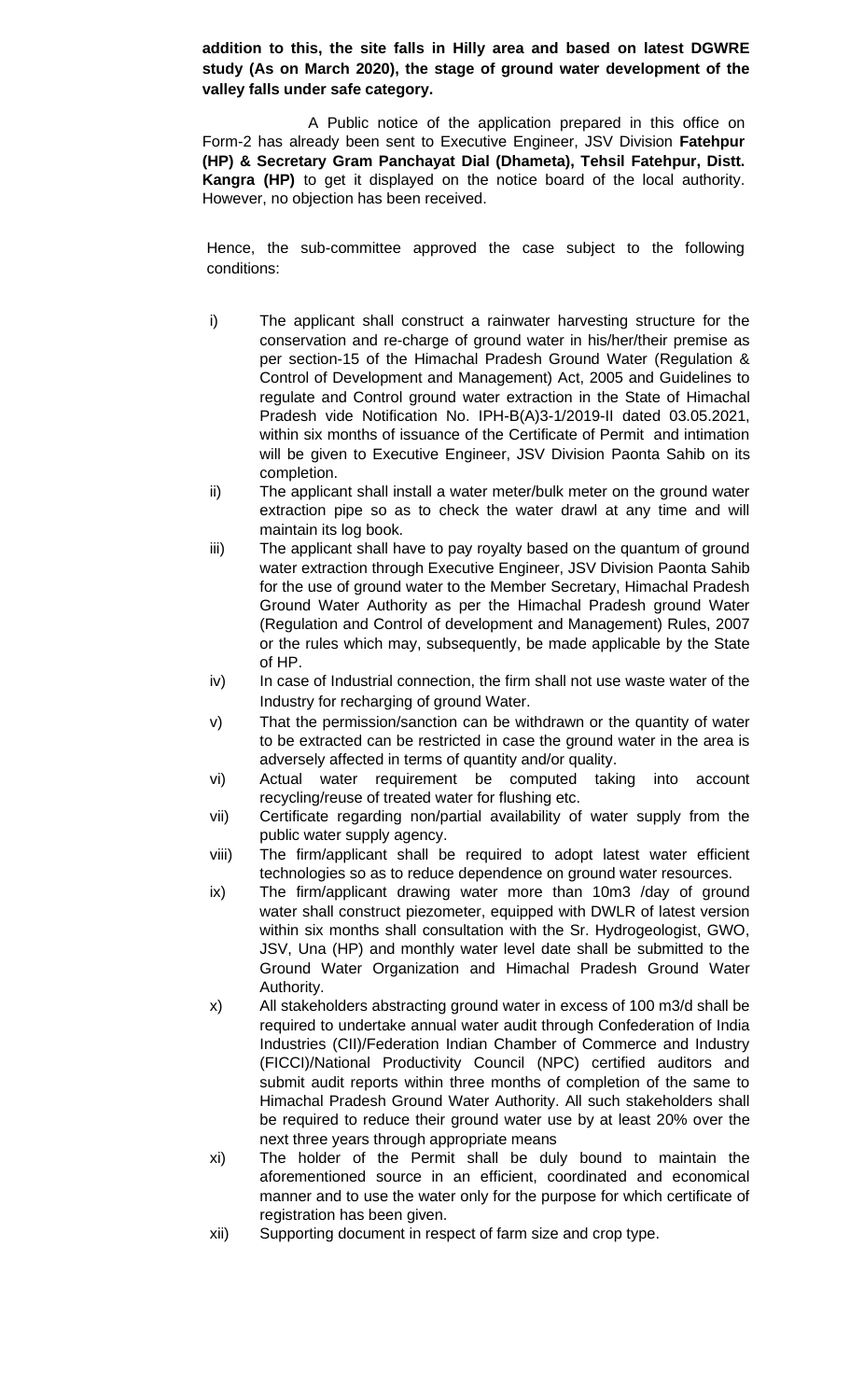## **19. Sh. Pawan Kumar s/o Late sh. Harbans Singh, VPO Nadoli, Tehsil Jawali, Distt. Kangra (HP)**

The applicant has applied on **Form – 1** for grant of permit for sinking of borewell for **Irrigation Purpose.** As per the report of Sr. Hydrogeologist, G.W.O., JSV, Una, **Two departmental hand pumps exists at a distance of more than 100m from the proposed borewell of the applicant. In addition to this, the site is located in low dissected structural hills comprising of alternate beds of sandstones and clay of Middle Shiwalik Group of Rocks. The Ground Water prospect in the area is moderate.** 

A Public notice of the application prepared in this office on Form-2 has already been sent to Executive Engineer, JSV Division **Jawali (HP) & Secretary Gram Panchayat Nadoli, Tehsil Jawali, Distt. Kangra (HP)** to get it displayed on the notice board of the local authority. However, no objection has been received.

- i) The applicant shall construct a rainwater harvesting structure for the conservation and re-charge of ground water in his/her/their premise as per section-15 of the Himachal Pradesh Ground Water (Regulation & Control of Development and Management) Act, 2005 and Guidelines to regulate and Control ground water extraction in the State of Himachal Pradesh vide Notification No. IPH-B(A)3-1/2019-II dated 03.05.2021, within six months of issuance of the Certificate of Permit and intimation will be given to Executive Engineer, JSV Division Jawali on its completion.
- ii) The applicant shall install a water meter/bulk meter on the ground water extraction pipe so as to check the water drawl at any time and will maintain its log book.
- iii) The applicant shall have to pay royalty based on the quantum of ground water extraction through Executive Engineer, JSV Division Jawali for the use of ground water to the Member Secretary, Himachal Pradesh Ground Water Authority as per the Himachal Pradesh ground Water (Regulation and Control of development and Management) Rules, 2007 or the rules which may, subsequently, be made applicable by the State of HP.
- iv) In case of Industrial connection, the firm shall not use waste water of the Industry for recharging of ground Water.
- v) That the permission/sanction can be withdrawn or the quantity of water to be extracted can be restricted in case the ground water in the area is adversely affected in terms of quantity and/or quality.
- vi) Actual water requirement be computed taking into account recycling/reuse of treated water for flushing etc.
- vii) Certificate regarding non/partial availability of water supply from the public water supply agency.
- viii) The firm/applicant shall be required to adopt latest water efficient technologies so as to reduce dependence on ground water resources.
- ix) The firm/applicant drawing water more than 10m3 /day of ground water shall construct piezometer, equipped with DWLR of latest version within six months shall consultation with the Sr. Hydrogeologist, GWO, JSV, Una (HP) and monthly water level date shall be submitted to the Ground Water Organization and Himachal Pradesh Ground Water Authority.
- x) All stakeholders abstracting ground water in excess of 100 m3/d shall be required to undertake annual water audit through Confederation of India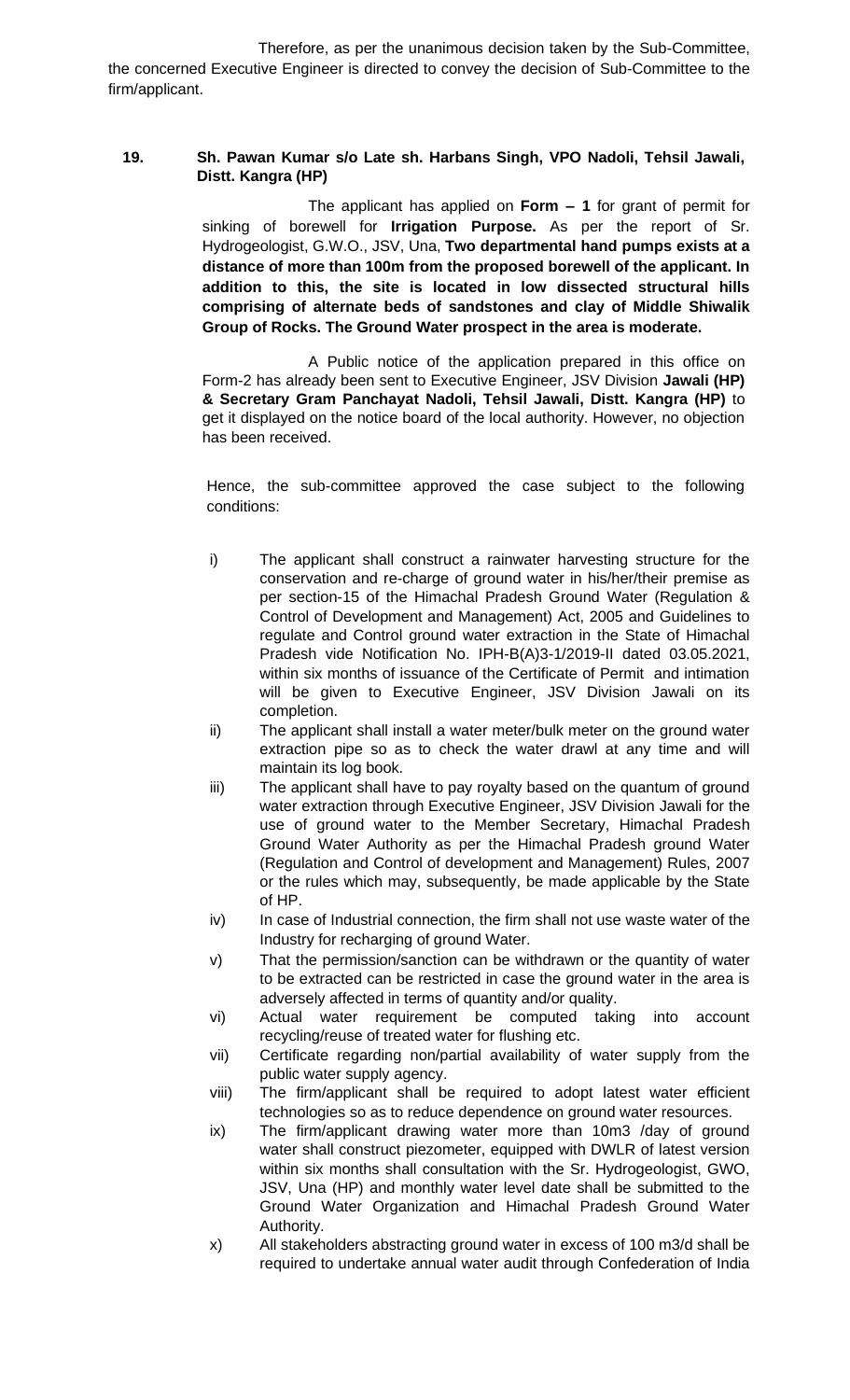Industries (CII)/Federation Indian Chamber of Commerce and Industry (FICCI)/National Productivity Council (NPC) certified auditors and submit audit reports within three months of completion of the same to Himachal Pradesh Ground Water Authority. All such stakeholders shall be required to reduce their ground water use by at least 20% over the next three years through appropriate means

- xi) The holder of the Permit shall be duly bound to maintain the aforementioned source in an efficient, coordinated and economical manner and to use the water only for the purpose for which certificate of registration has been given.
- xii) Supporting document in respect of farm size and crop type.

Therefore, as per the unanimous decision taken by the Sub-Committee, the concerned Executive Engineer is directed to convey the decision of Sub-Committee to the firm/applicant.

**20. Sh. Prithi Singh s/o Sh. Nahpa Ram, Village Amni, P.O. Dharoon, G.P. Kothi Banda, Tehsil Jawali, Distt. Kangra (HP)**

The applicant has applied on **Form – 1** for grant of permit for sinking of borewell for **Irrigation Purpose.** As per the report of Sr. Hydrogeologist, G.W.O., JSV, Una, **A dug well exists at a distance of 50m from proposed site of the applicant having location co-ordinates N 32° 13' 34.5" E 76° 06' 33.5". The site lies in moderately dissected structural hills comprising of boulder conglomerate of Upper Shiwalik. The Ground water prospects in the area is moderate.** 

A Public notice of the application prepared in this office on Form-2 has already been sent to Executive Engineer, JSV Division **Jawali (HP) & Secretary Gram Panchayat Amni (Dharoon), Tehsil Jawali, Distt. Kangra (HP)** to get it displayed on the notice board of the local authority. However, no objection has been received.

- i) The applicant shall construct a rainwater harvesting structure for the conservation and re-charge of ground water in his/her/their premise as per section-15 of the Himachal Pradesh Ground Water (Regulation & Control of Development and Management) Act, 2005 and Guidelines to regulate and Control ground water extraction in the State of Himachal Pradesh vide Notification No. IPH-B(A)3-1/2019-II dated 03.05.2021, within six months of issuance of the Certificate of Permit and intimation will be given to Executive Engineer, JSV Division Jawali on its completion.
- ii) The applicant shall install a water meter/bulk meter on the ground water extraction pipe so as to check the water drawl at any time and will maintain its log book.
- iii) The applicant shall have to pay royalty based on the quantum of ground water extraction through Executive Engineer, JSV Division Jawali for the use of ground water to the Member Secretary, Himachal Pradesh Ground Water Authority as per the Himachal Pradesh ground Water (Regulation and Control of development and Management) Rules, 2007 or the rules which may, subsequently, be made applicable by the State of HP.
- iv) In case of Industrial connection, the firm shall not use waste water of the Industry for recharging of ground Water.
- v) That the permission/sanction can be withdrawn or the quantity of water to be extracted can be restricted in case the ground water in the area is adversely affected in terms of quantity and/or quality.
- vi) Actual water requirement be computed taking into account recycling/reuse of treated water for flushing etc.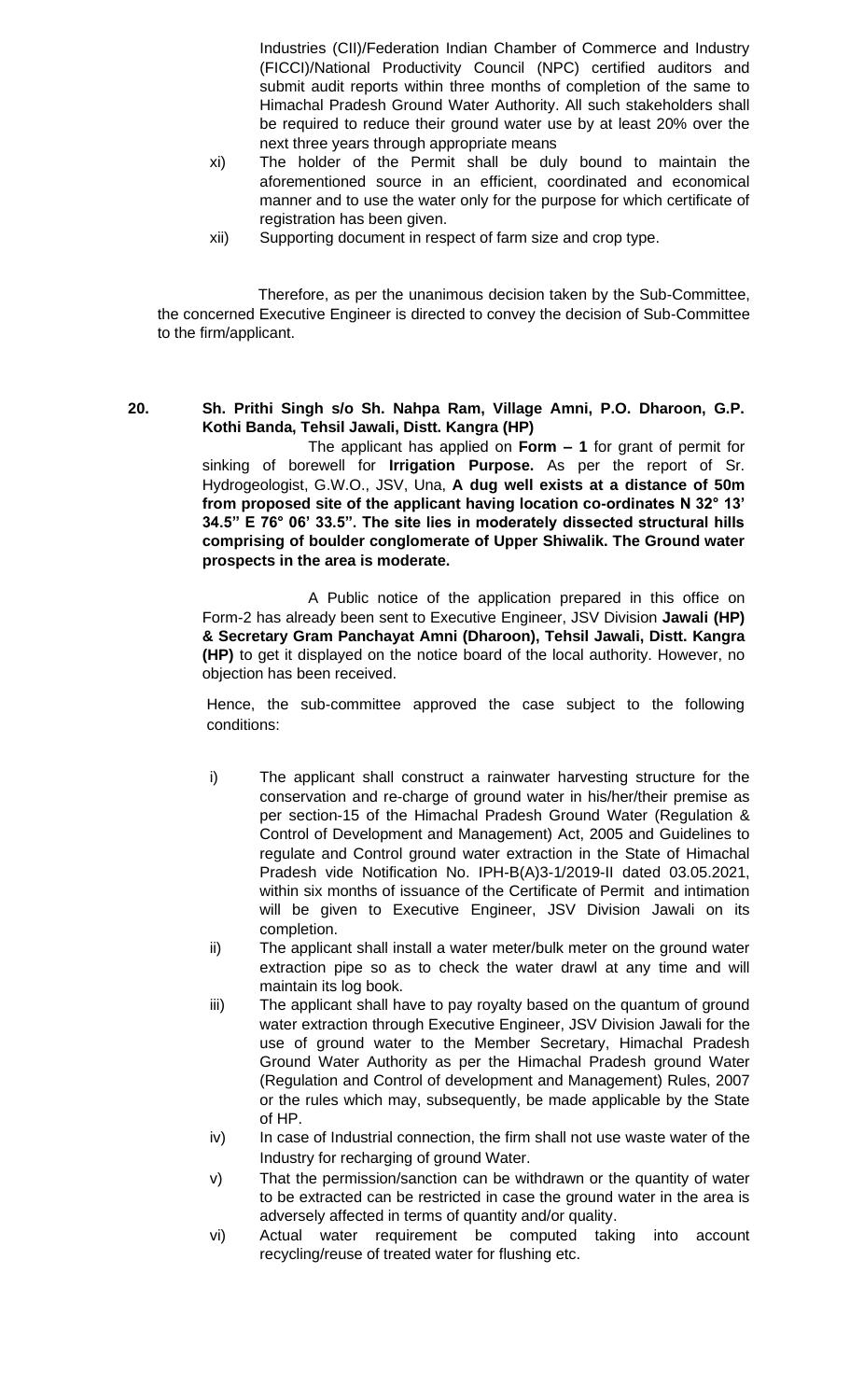- vii) Certificate regarding non/partial availability of water supply from the public water supply agency.
- viii) The firm/applicant shall be required to adopt latest water efficient technologies so as to reduce dependence on ground water resources.
- ix) The firm/applicant drawing water more than 10m3 /day of ground water shall construct piezometer, equipped with DWLR of latest version within six months shall consultation with the Sr. Hydrogeologist, GWO, JSV, Una (HP) and monthly water level date shall be submitted to the Ground Water Organization and Himachal Pradesh Ground Water Authority.
- x) All stakeholders abstracting ground water in excess of 100 m3/d shall be required to undertake annual water audit through Confederation of India Industries (CII)/Federation Indian Chamber of Commerce and Industry (FICCI)/National Productivity Council (NPC) certified auditors and submit audit reports within three months of completion of the same to Himachal Pradesh Ground Water Authority. All such stakeholders shall be required to reduce their ground water use by at least 20% over the next three years through appropriate means
- xi) The holder of the Permit shall be duly bound to maintain the aforementioned source in an efficient, coordinated and economical manner and to use the water only for the purpose for which certificate of registration has been given.
- xii) Supporting document in respect of farm size and crop type.

**21. Sh. Partap Singh s/o sh. Raghubir Singh, Village Talyal, PO Dole, Tehsil Jawali, Distt. Kangra (HP)**

> The applicant has applied on **Form – 1** for grant of permit for sinking of borewell for **Irrigation Purpose.** As per the report of Sr. Hydrogeologist, G.W.O., JSV, Una, **One departmental handpump exists more than 100m from the proposed borewell of the applicant. Geologically area comprises of sand stones and clay beds of Middle Shiwalik group of rocks, and moderately dissected structural hills having slopes more than 20%. The ground Water prospects in the area is moderate.**

> A Public notice of the application prepared in this office on Form-2 has already been sent to Executive Engineer, JSV Division **Jawali (HP) & Secretary Gram Panchayat Talyal (Dole), Tehsil Jawali, Distt. Kangra (HP)** to get it displayed on the notice board of the local authority. However, no objection has been received.

- i) The applicant shall construct a rainwater harvesting structure for the conservation and re-charge of ground water in his/her/their premise as per section-15 of the Himachal Pradesh Ground Water (Regulation & Control of Development and Management) Act, 2005 and Guidelines to regulate and Control ground water extraction in the State of Himachal Pradesh vide Notification No. IPH-B(A)3-1/2019-II dated 03.05.2021, within six months of issuance of the Certificate of Permit and intimation will be given to Executive Engineer, JSV Division Jawali on its completion.
- ii) The applicant shall install a water meter/bulk meter on the ground water extraction pipe so as to check the water drawl at any time and will maintain its log book.
- iii) The applicant shall have to pay royalty based on the quantum of ground water extraction through Executive Engineer, JSV Division Jawali for the use of ground water to the Member Secretary, Himachal Pradesh Ground Water Authority as per the Himachal Pradesh ground Water (Regulation and Control of development and Management) Rules, 2007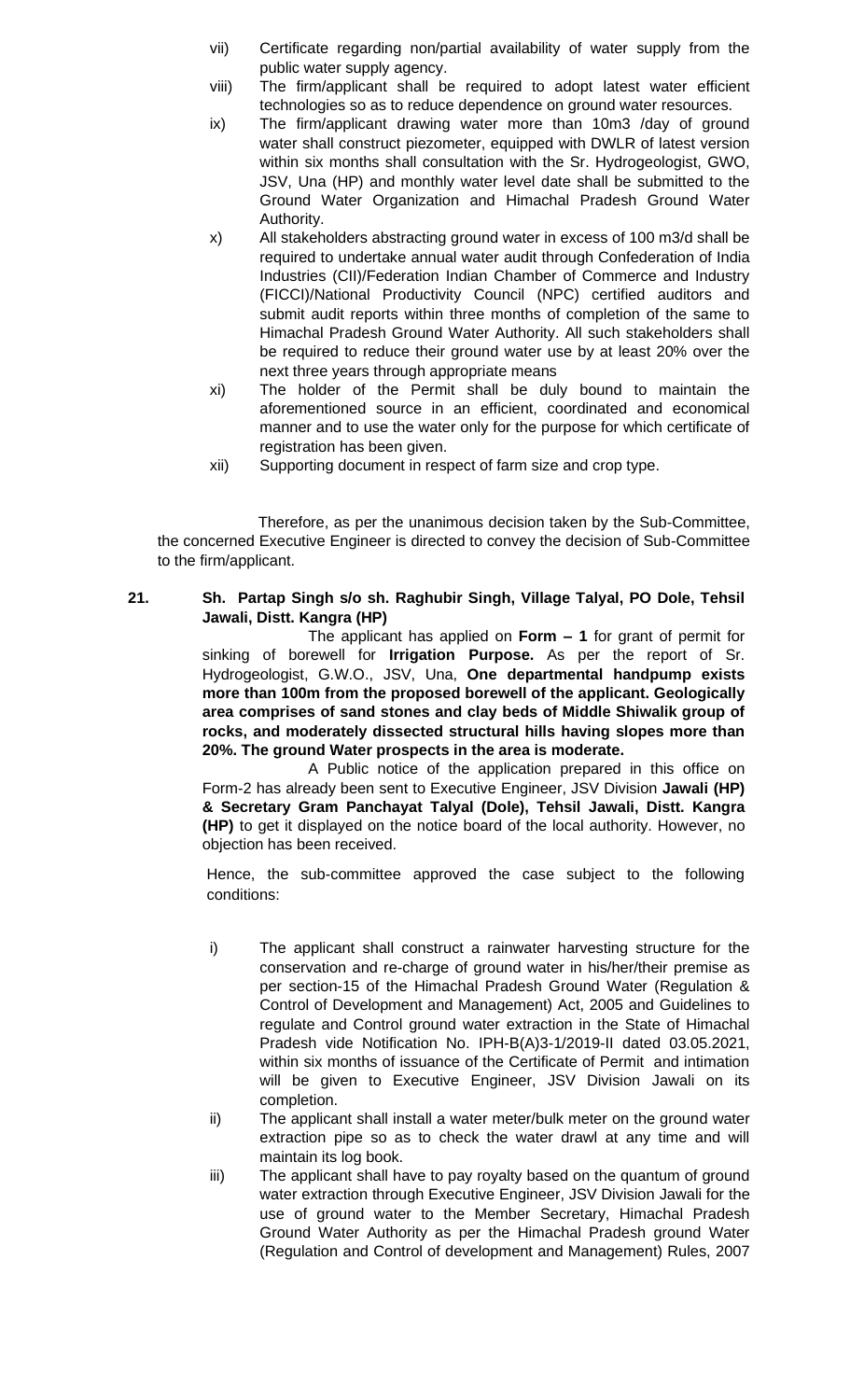or the rules which may, subsequently, be made applicable by the State of HP.

- iv) In case of Industrial connection, the firm shall not use waste water of the Industry for recharging of ground Water.
- v) That the permission/sanction can be withdrawn or the quantity of water to be extracted can be restricted in case the ground water in the area is adversely affected in terms of quantity and/or quality.
- vi) Actual water requirement be computed taking into account recycling/reuse of treated water for flushing etc.
- vii) Certificate regarding non/partial availability of water supply from the public water supply agency.
- viii) The firm/applicant shall be required to adopt latest water efficient technologies so as to reduce dependence on ground water resources.
- ix) The firm/applicant drawing water more than 10m3 /day of ground water shall construct piezometer, equipped with DWLR of latest version within six months shall consultation with the Sr. Hydrogeologist, GWO, JSV, Una (HP) and monthly water level date shall be submitted to the Ground Water Organization and Himachal Pradesh Ground Water Authority.
- x) All stakeholders abstracting ground water in excess of 100 m3/d shall be required to undertake annual water audit through Confederation of India Industries (CII)/Federation Indian Chamber of Commerce and Industry (FICCI)/National Productivity Council (NPC) certified auditors and submit audit reports within three months of completion of the same to Himachal Pradesh Ground Water Authority. All such stakeholders shall be required to reduce their ground water use by at least 20% over the next three years through appropriate means
- xi) The holder of the Permit shall be duly bound to maintain the aforementioned source in an efficient, coordinated and economical manner and to use the water only for the purpose for which certificate of registration has been given.
- xii) Supporting document in respect of farm size and crop type.

Therefore, as per the unanimous decision taken by the Sub-Committee, the concerned Executive Engineer is directed to convey the decision of Sub-Committee to the firm/applicant.

# **22. Sh. Tilak Raj s/o sh. Guru Ram, Vill. Ghagwan, P.O. Surdwan, Tehsil Indora, Distt. Kangra (HP)**

The applicant has applied on **Form – 1** for grant of permit for sinking of borewell for **Irrigation Purpose.** As per the report of Sr. Hydrogeologist, G.W.O., JSV, Una, **One departmental handpump exists at a distance of more than 100m from the proposed borewell of the applicant having location co-ordinates N 32° 06' 40.7" E 75° 44' 53.1". In addition to this, the site falls in Indora Valley and based on latest DGWRE study (as on March 2020), the stage of ground water development of the valley is 29.27% which is considered under safe Category as per the report of the above study.**

A Public notice of the application prepared in this office on Form-2 has already been sent to Executive Engineer, JSV Division **Indora (HP) & Secretary Gram Panchayat Ghagwan (Indora), Tehsil Indora, Distt. Kangra (HP)** to get it displayed on the notice board of the local authority. However, no objection has been received.

Hence, the sub-committee approved the case subject to the following conditions:

i) The applicant shall construct a rainwater harvesting structure for the conservation and re-charge of ground water in his/her/their premise as per section-15 of the Himachal Pradesh Ground Water (Regulation & Control of Development and Management) Act, 2005 and Guidelines to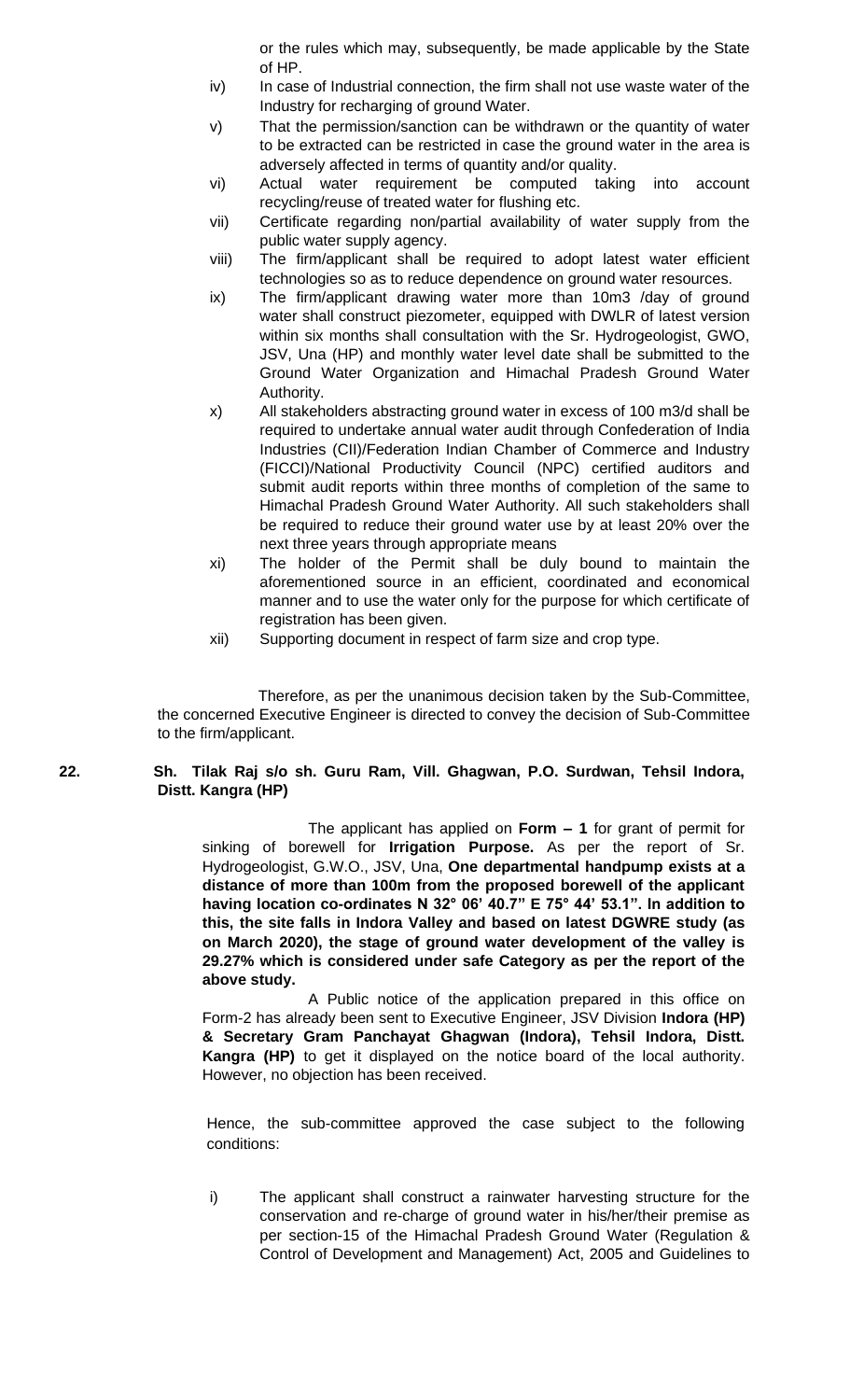regulate and Control ground water extraction in the State of Himachal Pradesh vide Notification No. IPH-B(A)3-1/2019-II dated 03.05.2021, within six months of issuance of the Certificate of Permit and intimation will be given to Executive Engineer, JSV Division Indora on its completion.

- ii) The applicant shall install a water meter/bulk meter on the ground water extraction pipe so as to check the water drawl at any time and will maintain its log book.
- iii) The applicant shall have to pay royalty based on the quantum of ground water extraction through Executive Engineer, JSV Division Indora for the use of ground water to the Member Secretary, Himachal Pradesh Ground Water Authority as per the Himachal Pradesh ground Water (Regulation and Control of development and Management) Rules, 2007 or the rules which may, subsequently, be made applicable by the State of HP.
- iv) In case of Industrial connection, the firm shall not use waste water of the Industry for recharging of ground Water.
- v) That the permission/sanction can be withdrawn or the quantity of water to be extracted can be restricted in case the ground water in the area is adversely affected in terms of quantity and/or quality.
- vi) Actual water requirement be computed taking into account recycling/reuse of treated water for flushing etc.
- vii) Certificate regarding non/partial availability of water supply from the public water supply agency.
- viii) The firm/applicant shall be required to adopt latest water efficient technologies so as to reduce dependence on ground water resources.
- ix) The firm/applicant drawing water more than 10m3 /day of ground water shall construct piezometer, equipped with DWLR of latest version within six months shall consultation with the Sr. Hydrogeologist, GWO, JSV, Una (HP) and monthly water level date shall be submitted to the Ground Water Organization and Himachal Pradesh Ground Water Authority.
- x) All stakeholders abstracting ground water in excess of 100 m3/d shall be required to undertake annual water audit through Confederation of India Industries (CII)/Federation Indian Chamber of Commerce and Industry (FICCI)/National Productivity Council (NPC) certified auditors and submit audit reports within three months of completion of the same to Himachal Pradesh Ground Water Authority. All such stakeholders shall be required to reduce their ground water use by at least 20% over the next three years through appropriate means
- xi) The holder of the Permit shall be duly bound to maintain the aforementioned source in an efficient, coordinated and economical manner and to use the water only for the purpose for which certificate of registration has been given.
- xii) Supporting document in respect of farm size and crop type.

Therefore, as per the unanimous decision taken by the Sub-Committee, the concerned Executive Engineer is directed to convey the decision of Sub-Committee to the firm/applicant.

**23. Sh. Sarup Singh S/o Sh. Devi Singh, Village Hatli Har & P.O. Suliali, Tehsil Nurpur, Distt. Kangra (HP)**

The applicant has applied on **Form – 1** for grant of permit for sinking of borewell for **Irrigation Purpose.** As per the report of Sr. Hydrogeologist, G.W.O., JSV, Una, **No govt. tubewell exists within a distance of 300m from the proposed borewell of the applicant. In addition to this, the site falls in Nurpur Valley and based on latest DGWRE study (as on March 2020), the stage of ground water development of the valley is 29.27% which is considered under safe Category as per the report of the above study.**

A Public notice of the application prepared in this office on Form-2 has already been sent to **Executive Engineer, JSV Division Nurpur (HP) & Secretary Gram Panchayat Hatli Har (Suliali), Tehsil Nurpur, Distt.**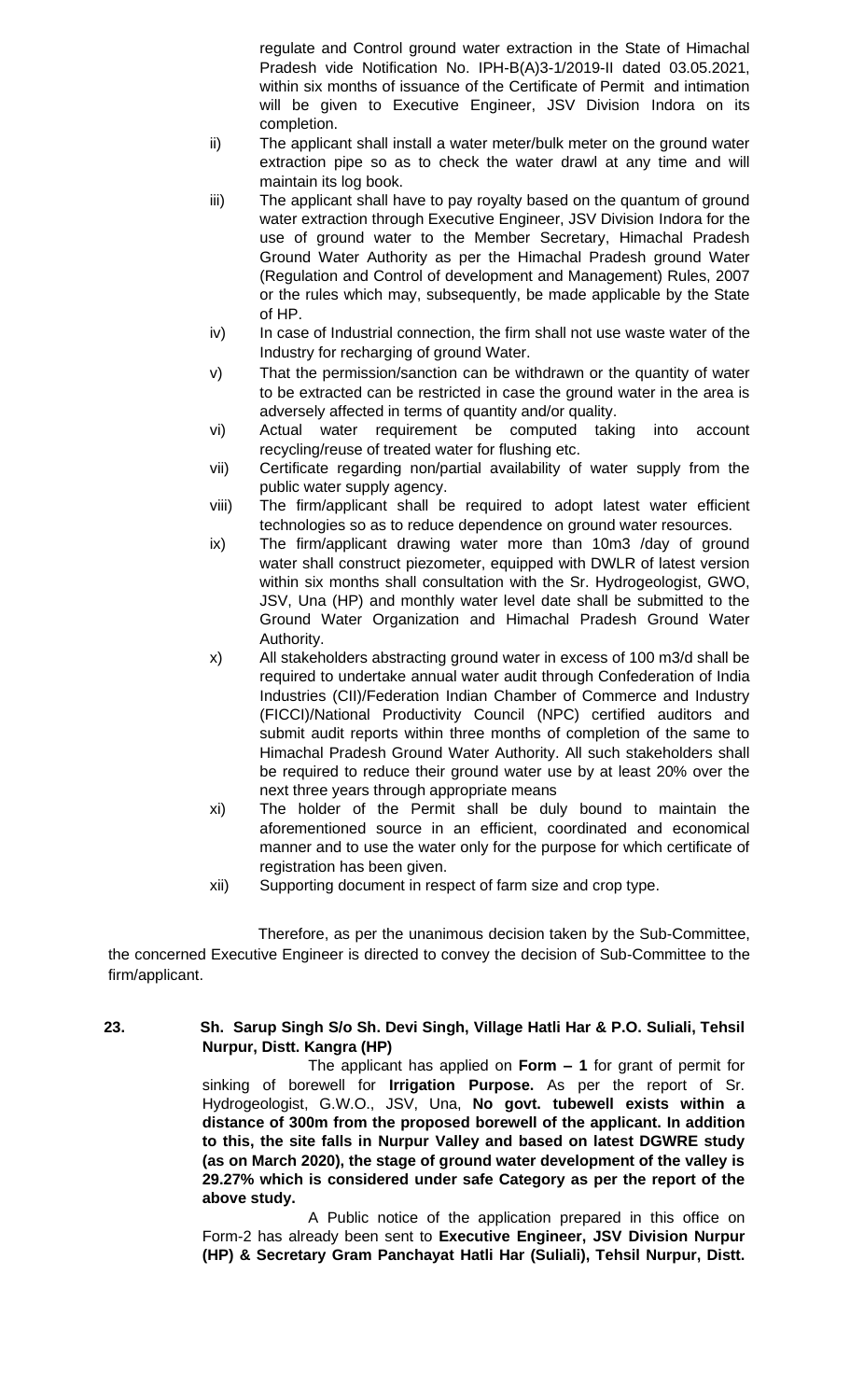**Kangra (HP)** to get it displayed on the notice board of the local authority. However, no objection has been received.

Hence, the sub-committee approved the case subject to the following conditions:

- i) The applicant shall construct a rainwater harvesting structure for the conservation and re-charge of ground water in his/her/their premise as per section-15 of the Himachal Pradesh Ground Water (Regulation & Control of Development and Management) Act, 2005 and Guidelines to regulate and Control ground water extraction in the State of Himachal Pradesh vide Notification No. IPH-B(A)3-1/2019-II dated 03.05.2021, within six months of issuance of the Certificate of Permit and intimation will be given to Executive Engineer, JSV Division Nurpur on its completion.
- ii) The applicant shall install a water meter/bulk meter on the ground water extraction pipe so as to check the water drawl at any time and will maintain its log book.
- iii) The applicant shall have to pay royalty based on the quantum of ground water extraction through Executive Engineer, JSV Division Nurpur for the use of ground water to the Member Secretary, Himachal Pradesh Ground Water Authority as per the Himachal Pradesh ground Water (Regulation and Control of development and Management) Rules, 2007 or the rules which may, subsequently, be made applicable by the State of HP.
- iv) In case of Industrial connection, the firm shall not use waste water of the Industry for recharging of ground Water.
- v) That the permission/sanction can be withdrawn or the quantity of water to be extracted can be restricted in case the ground water in the area is adversely affected in terms of quantity and/or quality.
- vi) Actual water requirement be computed taking into account recycling/reuse of treated water for flushing etc.
- vii) Certificate regarding non/partial availability of water supply from the public water supply agency.
- viii) The firm/applicant shall be required to adopt latest water efficient technologies so as to reduce dependence on ground water resources.
- ix) The firm/applicant drawing water more than 10m3 /day of ground water shall construct piezometer, equipped with DWLR of latest version within six months shall consultation with the Sr. Hydrogeologist, GWO, JSV, Una (HP) and monthly water level date shall be submitted to the Ground Water Organization and Himachal Pradesh Ground Water Authority.
- x) All stakeholders abstracting ground water in excess of 100 m3/d shall be required to undertake annual water audit through Confederation of India Industries (CII)/Federation Indian Chamber of Commerce and Industry (FICCI)/National Productivity Council (NPC) certified auditors and submit audit reports within three months of completion of the same to Himachal Pradesh Ground Water Authority. All such stakeholders shall be required to reduce their ground water use by at least 20% over the next three years through appropriate means
- xi) The holder of the Permit shall be duly bound to maintain the aforementioned source in an efficient, coordinated and economical manner and to use the water only for the purpose for which certificate of registration has been given.
- xii) Supporting document in respect of farm size and crop type.

Therefore, as per the unanimous decision taken by the Sub-Committee, the concerned Executive Engineer is directed to convey the decision of Sub-Committee to the firm/applicant.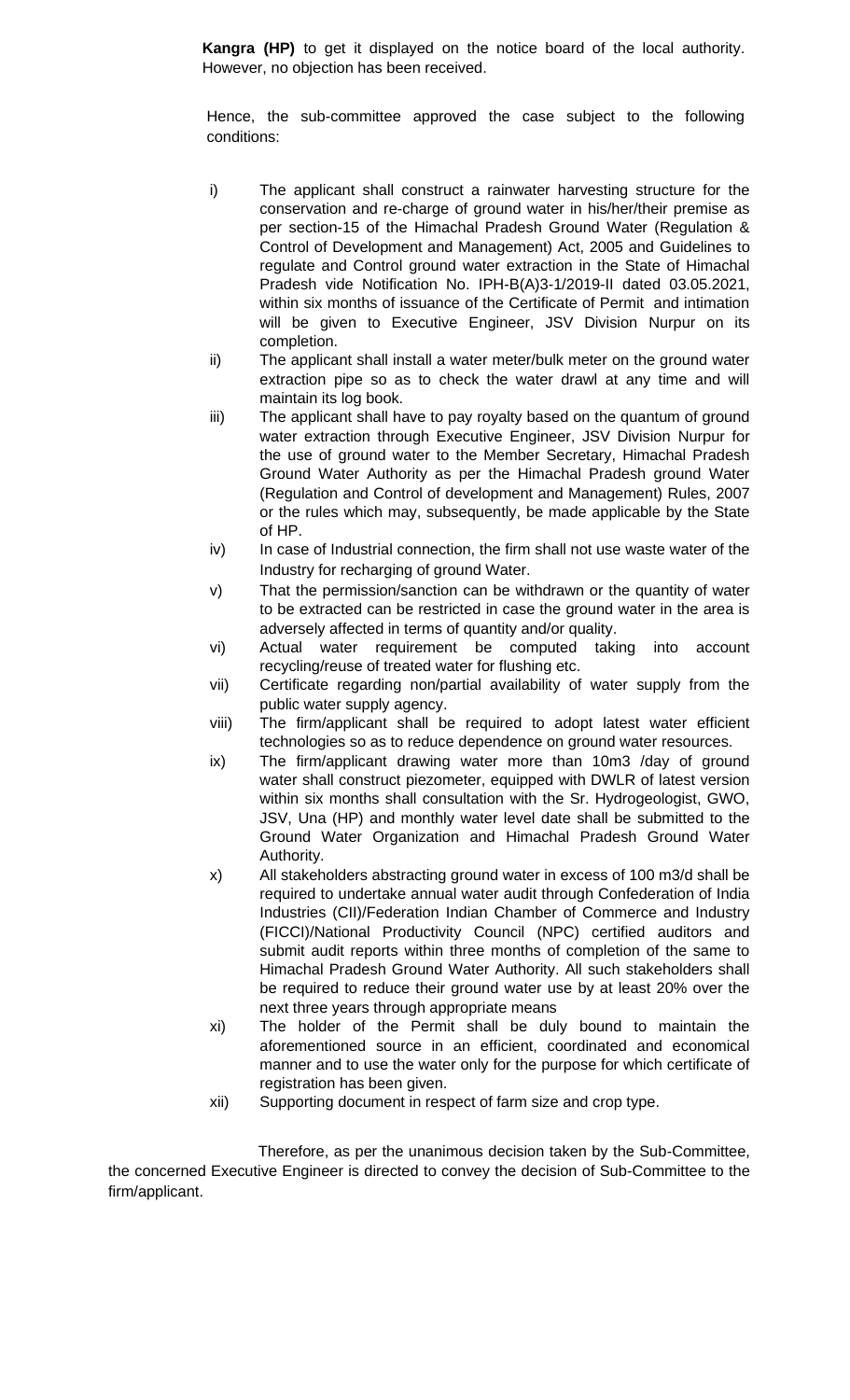#### **24. Sh. Gurumukh Singh S/o Late sh. Ram Dass, W. No. 4 Dangoli, Tehsil & Distt. Una (HP)**

The applicant has applied on **Form – 1** for grant of permit for sinking of borewell for **Irrigation Purpose.** As per the report of Sr. Hydrogeologist, G.W.O., JSV, Una, **No Govt. tubewell exists within a distance of 200m from the proposed borewell of the applicant. In addition to this, the site falls in Una Valley and based on latest DGWRE study (as on March 2020), the stage of ground water development of the valley is 60.99% (in Satluj Basin) & 31.35% (in Beas Basin) which is considered under safe Category as per the report of the above study.**

A Public notice of the application prepared in this office on Form-2 has already been sent to **Executive Engineer, JSV Division No-1 Una (HP) & Secretary Gram Panchayat Dangoli, Tehsil & Distt. Una (HP)** to get it displayed on the notice board of the local authority. However, no objection has been received.

- i) The applicant shall construct a rainwater harvesting structure for the conservation and re-charge of ground water in his/her/their premise as per section-15 of the Himachal Pradesh Ground Water (Regulation & Control of Development and Management) Act, 2005 and Guidelines to regulate and Control ground water extraction in the State of Himachal Pradesh vide Notification No. IPH-B(A)3-1/2019-II dated 03.05.2021, within six months of issuance of the Certificate of Permit and intimation will be given to Executive Engineer, JSV Division No-1 Una on its completion.
- ii) The applicant shall install a water meter/bulk meter on the ground water extraction pipe so as to check the water drawl at any time and will maintain its log book.
- iii) The applicant shall have to pay royalty based on the quantum of ground water extraction through Executive Engineer, JSV Division No-1 Una for the use of ground water to the Member Secretary, Himachal Pradesh Ground Water Authority as per the Himachal Pradesh ground Water (Regulation and Control of development and Management) Rules, 2007 or the rules which may, subsequently, be made applicable by the State of HP.
- iv) In case of Industrial connection, the firm shall not use waste water of the Industry for recharging of ground Water.
- v) That the permission/sanction can be withdrawn or the quantity of water to be extracted can be restricted in case the ground water in the area is adversely affected in terms of quantity and/or quality.
- vi) Actual water requirement be computed taking into account recycling/reuse of treated water for flushing etc.
- vii) Certificate regarding non/partial availability of water supply from the public water supply agency.
- viii) The firm/applicant shall be required to adopt latest water efficient technologies so as to reduce dependence on ground water resources.
- ix) The firm/applicant drawing water more than 10m3 /day of ground water shall construct piezometer, equipped with DWLR of latest version within six months shall consultation with the Sr. Hydrogeologist, GWO, JSV, Una (HP) and monthly water level date shall be submitted to the Ground Water Organization and Himachal Pradesh Ground Water Authority.
- x) All stakeholders abstracting ground water in excess of 100 m3/d shall be required to undertake annual water audit through Confederation of India Industries (CII)/Federation Indian Chamber of Commerce and Industry (FICCI)/National Productivity Council (NPC) certified auditors and submit audit reports within three months of completion of the same to Himachal Pradesh Ground Water Authority. All such stakeholders shall be required to reduce their ground water use by at least 20% over the next three years through appropriate means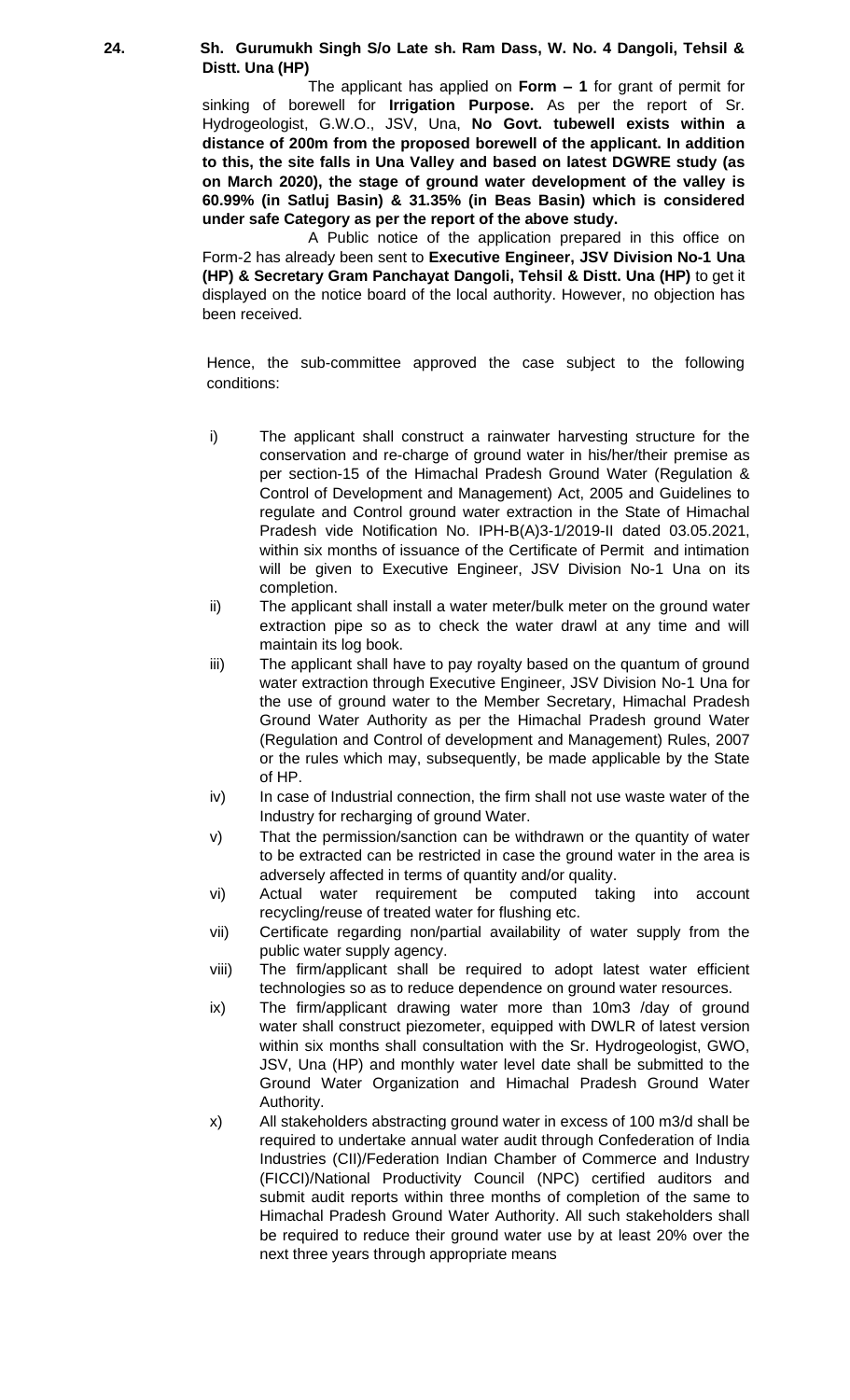- xi) The holder of the Permit shall be duly bound to maintain the aforementioned source in an efficient, coordinated and economical manner and to use the water only for the purpose for which certificate of registration has been given.
- xii) Supporting document in respect of farm size and crop type.

# **25. Sh. Updesh Raj S/o Sh. Mangat Ram, Village Raja Khasa, Tehsil Indora, Distt. Kangra (Hp)**

The applicant has applied on **Form – 1** for grant of permit for sinking of borewell for **Irrigation Purpose.** As per the report of Sr. Hydrogeologist, G.W.O., JSV, Una, **No Govt. tubewell exists within a distance of 200m from the proposed borewell of the applicant. The site lies in moderately dissected structural hills comprising of boulder conglomerate of Upper Shiwalik. The Ground water prospect in the area is moderate.** 

A Public notice of the application prepared in this office on Form-2 has already been sent to **Executive Engineer, JSV Division Indora (HP) & Secretary Gram Panchayat Rajakhasan, Tehsil Indora & Distt. Kangra (HP)** to get it displayed on the notice board of the local authority. However, no objection has been received.

- i) The applicant shall construct a rainwater harvesting structure for the conservation and re-charge of ground water in his/her/their premise as per section-15 of the Himachal Pradesh Ground Water (Regulation & Control of Development and Management) Act, 2005 and Guidelines to regulate and Control ground water extraction in the State of Himachal Pradesh vide Notification No. IPH-B(A)3-1/2019-II dated 03.05.2021, within six months of issuance of the Certificate of Permit and intimation will be given to Executive Engineer, JSV Division Indora on its completion.
- ii) The applicant shall install a water meter/bulk meter on the ground water extraction pipe so as to check the water drawl at any time and will maintain its log book.
- iii) The applicant shall have to pay royalty based on the quantum of ground water extraction through Executive Engineer, JSV Division Indora for the use of ground water to the Member Secretary, Himachal Pradesh Ground Water Authority as per the Himachal Pradesh ground Water (Regulation and Control of development and Management) Rules, 2007 or the rules which may, subsequently, be made applicable by the State of HP.
- iv) In case of Industrial connection, the firm shall not use waste water of the Industry for recharging of ground Water.
- v) That the permission/sanction can be withdrawn or the quantity of water to be extracted can be restricted in case the ground water in the area is adversely affected in terms of quantity and/or quality.
- vi) Actual water requirement be computed taking into account recycling/reuse of treated water for flushing etc.
- vii) Certificate regarding non/partial availability of water supply from the public water supply agency.
- viii) The firm/applicant shall be required to adopt latest water efficient technologies so as to reduce dependence on ground water resources.
- ix) The firm/applicant drawing water more than 10m3 /day of ground water shall construct piezometer, equipped with DWLR of latest version within six months shall consultation with the Sr. Hydrogeologist, GWO,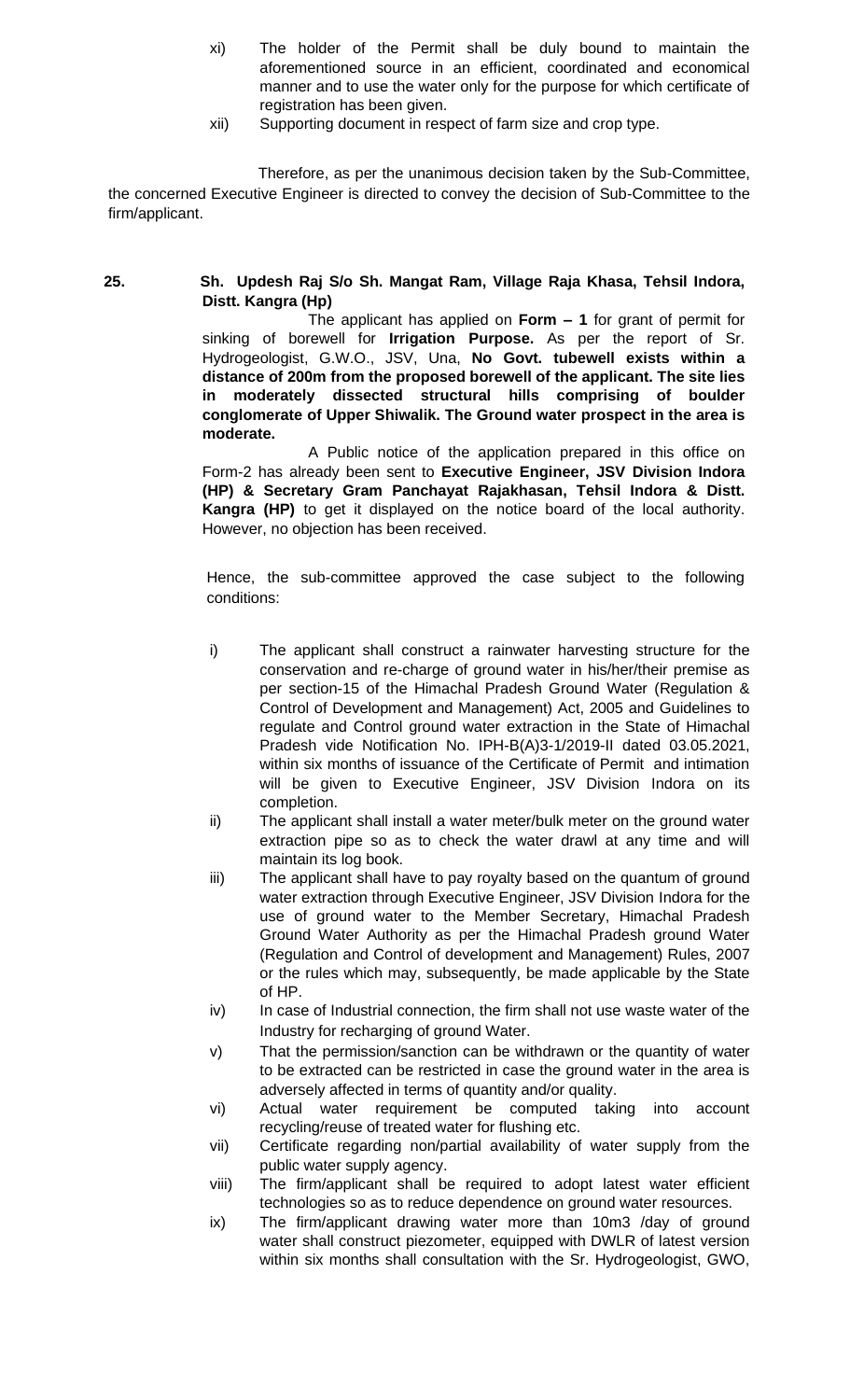JSV, Una (HP) and monthly water level date shall be submitted to the Ground Water Organization and Himachal Pradesh Ground Water Authority.

- x) All stakeholders abstracting ground water in excess of 100 m3/d shall be required to undertake annual water audit through Confederation of India Industries (CII)/Federation Indian Chamber of Commerce and Industry (FICCI)/National Productivity Council (NPC) certified auditors and submit audit reports within three months of completion of the same to Himachal Pradesh Ground Water Authority. All such stakeholders shall be required to reduce their ground water use by at least 20% over the next three years through appropriate means
- xi) The holder of the Permit shall be duly bound to maintain the aforementioned source in an efficient, coordinated and economical manner and to use the water only for the purpose for which certificate of registration has been given.
- xii) Supporting document in respect of farm size and crop type.

Therefore, as per the unanimous decision taken by the Sub-Committee, the concerned Executive Engineer is directed to convey the decision of Sub-Committee to the firm/applicant.

# **26. Sh. Hardev Singh S/o Sh. Nikka Ram, Village Amroh, P.O. Khurwain, Tehsil Bangana, Distt. Una (HP)**

The applicant has applied on **Form – 1** for grant of permit for sinking of borewell for **Irrigation Purpose.** As per the report of Sr. Hydrogeologist, G.W.O., JSV, Una, **No Govt. tubewell exists within a distance of 300m from the proposed borewell of the applicant. In addition to this, the site falls in Hilly Valley area and based on latest DGWRE study (as on March 2020), the stage of ground water development of the valley falls under safe Category.**

A Public notice of the application prepared in this office on Form-2 has already been sent to **Executive Engineer, JSV Division No-II Una (HP) & Secretary Gram Panchayat Amroh (Khurwain), Tehsil Bangana & Distt. Una (HP)** to get it displayed on the notice board of the local authority. However, no objection has been received.

- i) The applicant shall construct a rainwater harvesting structure for the conservation and re-charge of ground water in his/her/their premise as per section-15 of the Himachal Pradesh Ground Water (Regulation & Control of Development and Management) Act, 2005 and Guidelines to regulate and Control ground water extraction in the State of Himachal Pradesh vide Notification No. IPH-B(A)3-1/2019-II dated 03.05.2021, within six months of issuance of the Certificate of Permit and intimation will be given to Executive Engineer, JSV Division No-II Una on its completion.
- ii) The applicant shall install a water meter/bulk meter on the ground water extraction pipe so as to check the water drawl at any time and will maintain its log book.
- iii) The applicant shall have to pay royalty based on the quantum of ground water extraction through Executive Engineer, JSV Division No-II Una for the use of ground water to the Member Secretary, Himachal Pradesh Ground Water Authority as per the Himachal Pradesh ground Water (Regulation and Control of development and Management) Rules, 2007 or the rules which may, subsequently, be made applicable by the State of HP.
- iv) In case of Industrial connection, the firm shall not use waste water of the Industry for recharging of ground Water.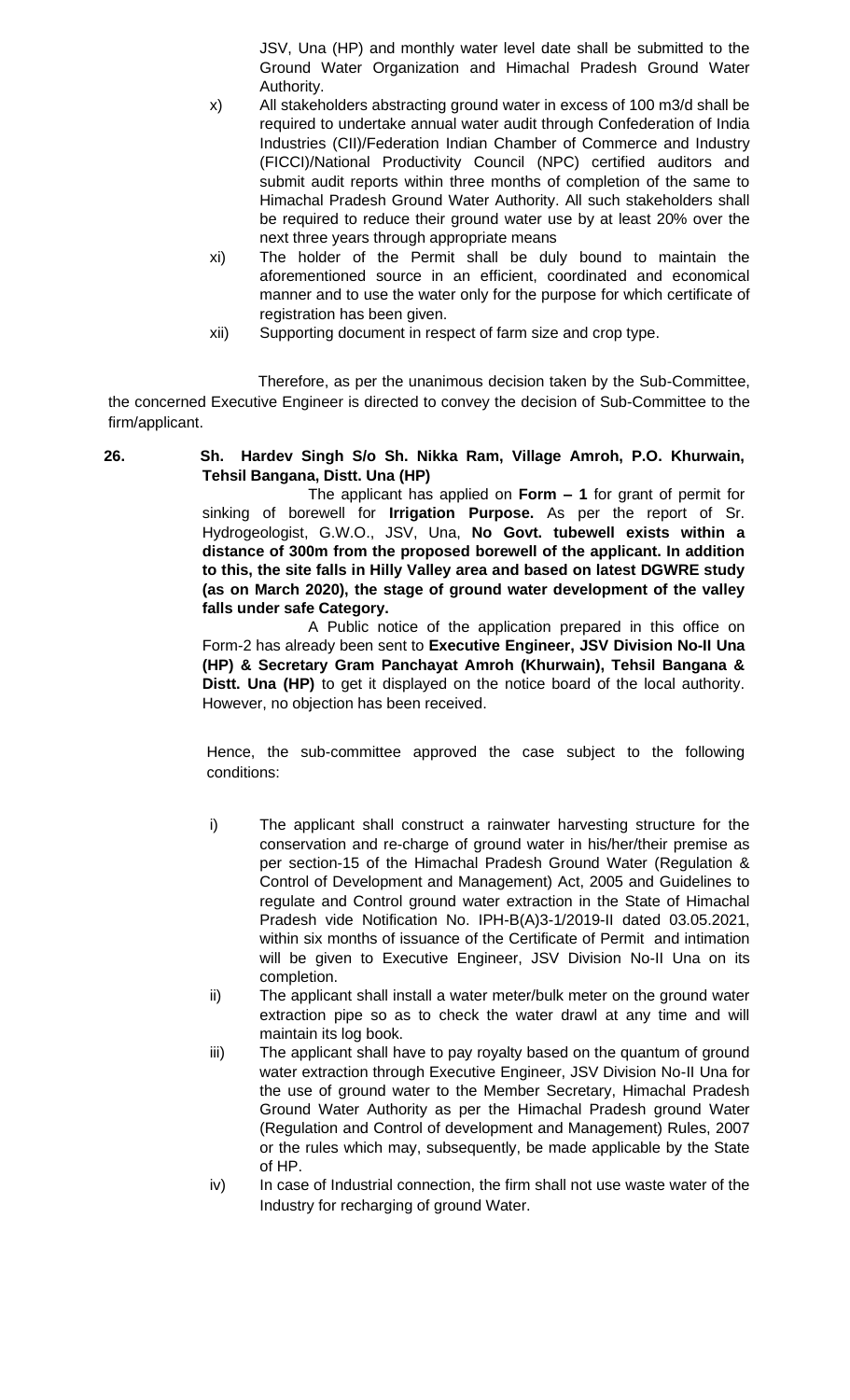- v) That the permission/sanction can be withdrawn or the quantity of water to be extracted can be restricted in case the ground water in the area is adversely affected in terms of quantity and/or quality.
- vi) Actual water requirement be computed taking into account recycling/reuse of treated water for flushing etc.
- vii) Certificate regarding non/partial availability of water supply from the public water supply agency.
- viii) The firm/applicant shall be required to adopt latest water efficient technologies so as to reduce dependence on ground water resources.
- ix) The firm/applicant drawing water more than 10m3 /day of ground water shall construct piezometer, equipped with DWLR of latest version within six months shall consultation with the Sr. Hydrogeologist, GWO, JSV, Una (HP) and monthly water level date shall be submitted to the Ground Water Organization and Himachal Pradesh Ground Water Authority.
- x) All stakeholders abstracting ground water in excess of 100 m3/d shall be required to undertake annual water audit through Confederation of India Industries (CII)/Federation Indian Chamber of Commerce and Industry (FICCI)/National Productivity Council (NPC) certified auditors and submit audit reports within three months of completion of the same to Himachal Pradesh Ground Water Authority. All such stakeholders shall be required to reduce their ground water use by at least 20% over the next three years through appropriate means
- xi) The holder of the Permit shall be duly bound to maintain the aforementioned source in an efficient, coordinated and economical manner and to use the water only for the purpose for which certificate of registration has been given.
- xii) Supporting document in respect of farm size and crop type.

# **27. Sh. Rajinder Singh S/o Sh. Laccho Ram, Village Makrahan, Tehsil Jawali, Distt. Kangra (HP)**

The applicant has applied on **Form – 1** for grant of permit for sinking of borewell for **Irrigation Purpose.** As per the report of Sr. Hydrogeologist, G.W.O., JSV, Una, **Govt. tubewell Mawa having location coordinates N 32° 09' 10.2" E 75° 59' 55.6" exists around 220m from the proposed site of the applicant. In addition to this, the site falls in Jawali Valley and based on latest DGWRE study (as on March 2020), the stage of ground water development of the valley falls under safe Category.**

A Public notice of the application prepared in this office on Form-2 has already been sent to **Executive Engineer, JSV Division Jawali (HP) & Secretary Gram Panchayat Makrahan, Tehsil Jawali & Distt. Kangra (HP)** to get it displayed on the notice board of the local authority. However, no objection has been received.

- i) The applicant shall construct a rainwater harvesting structure for the conservation and re-charge of ground water in his/her/their premise as per section-15 of the Himachal Pradesh Ground Water (Regulation & Control of Development and Management) Act, 2005 and Guidelines to regulate and Control ground water extraction in the State of Himachal Pradesh vide Notification No. IPH-B(A)3-1/2019-II dated 03.05.2021, within six months of issuance of the Certificate of Permit and intimation will be given to Executive Engineer, JSV Division Jawali on its completion.
- ii) The applicant shall install a water meter/bulk meter on the ground water extraction pipe so as to check the water drawl at any time and will maintain its log book.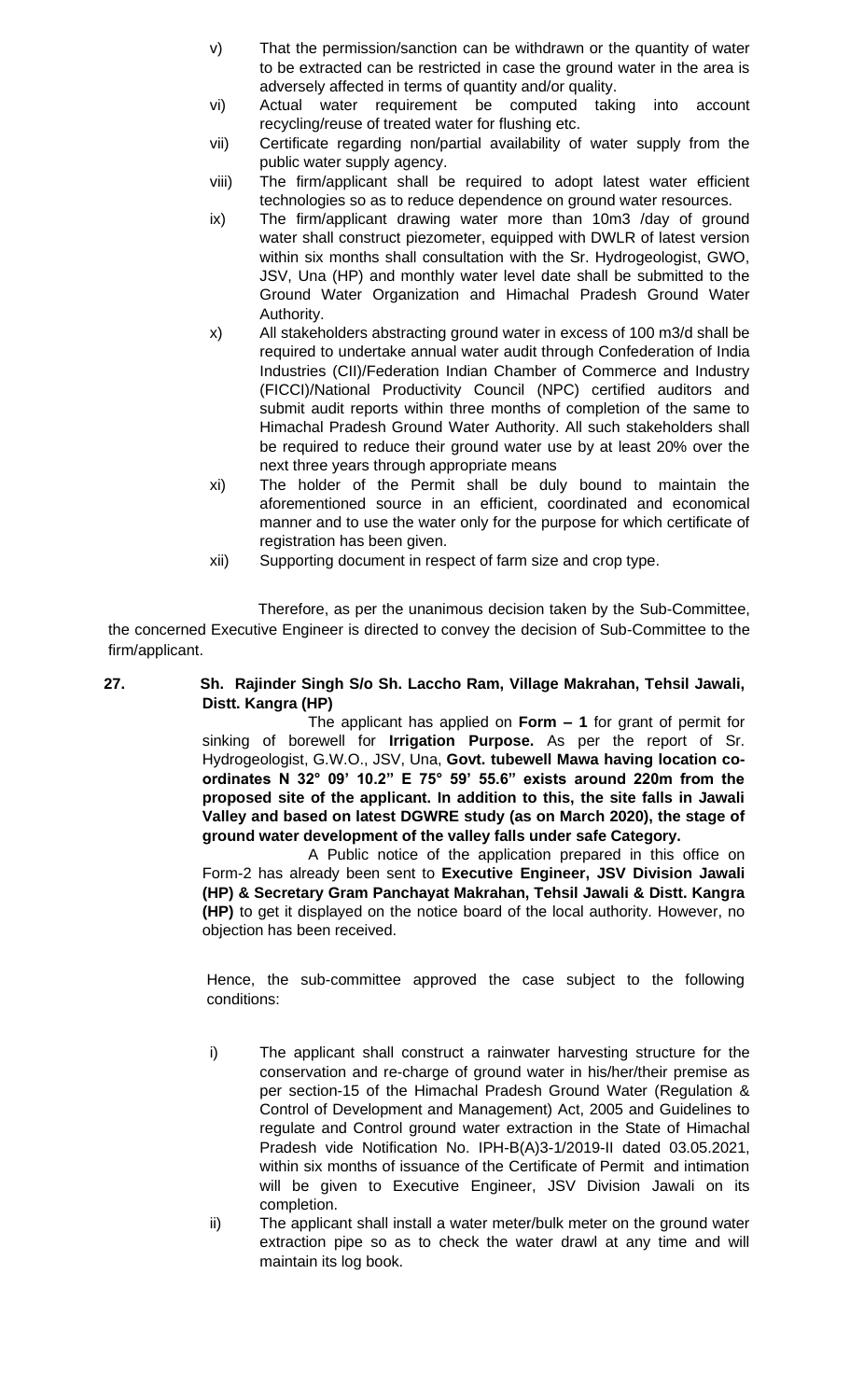- iii) The applicant shall have to pay royalty based on the quantum of ground water extraction through Executive Engineer, JSV Division Jawali for the use of ground water to the Member Secretary, Himachal Pradesh Ground Water Authority as per the Himachal Pradesh ground Water (Regulation and Control of development and Management) Rules, 2007 or the rules which may, subsequently, be made applicable by the State of HP.
- iv) In case of Industrial connection, the firm shall not use waste water of the Industry for recharging of ground Water.
- v) That the permission/sanction can be withdrawn or the quantity of water to be extracted can be restricted in case the ground water in the area is adversely affected in terms of quantity and/or quality.
- vi) Actual water requirement be computed taking into account recycling/reuse of treated water for flushing etc.
- vii) Certificate regarding non/partial availability of water supply from the public water supply agency.
- viii) The firm/applicant shall be required to adopt latest water efficient technologies so as to reduce dependence on ground water resources.
- ix) The firm/applicant drawing water more than 10m3 /day of ground water shall construct piezometer, equipped with DWLR of latest version within six months shall consultation with the Sr. Hydrogeologist, GWO, JSV, Una (HP) and monthly water level date shall be submitted to the Ground Water Organization and Himachal Pradesh Ground Water Authority.
- x) All stakeholders abstracting ground water in excess of 100 m3/d shall be required to undertake annual water audit through Confederation of India Industries (CII)/Federation Indian Chamber of Commerce and Industry (FICCI)/National Productivity Council (NPC) certified auditors and submit audit reports within three months of completion of the same to Himachal Pradesh Ground Water Authority. All such stakeholders shall be required to reduce their ground water use by at least 20% over the next three years through appropriate means
- xi) The holder of the Permit shall be duly bound to maintain the aforementioned source in an efficient, coordinated and economical manner and to use the water only for the purpose for which certificate of registration has been given.
- xii) Supporting document in respect of farm size and crop type.

**28. Sh. Ashok Kumar S/o Late Sh. Rattan Chand, Village Bihru, Tehsil Bangana & Distt. Una (HP)**

The applicant has applied on **Form – 1** for grant of permit for sinking of borewell for **Irrigation Purpose.** As per the report of Sr. Hydrogeologist, G.W.O., JSV, Una, **No Govt. tubewell exists within a distance of 300m from the proposed borewell of the applicant. The site falls in Hilly area comprises of sedimentary rocks.**

A Public notice of the application prepared in this office on Form-2 has already been sent to **Executive Engineer, JSV Division No-II Una (HP) & Secretary Gram Panchayat Bihru, Tehsil Bangana & Distt. Una (HP)**  to get it displayed on the notice board of the local authority. However, no objection has been received.

Hence, the sub-committee approved the case subject to the following conditions:

i) The applicant shall construct a rainwater harvesting structure for the conservation and re-charge of ground water in his/her/their premise as per section-15 of the Himachal Pradesh Ground Water (Regulation &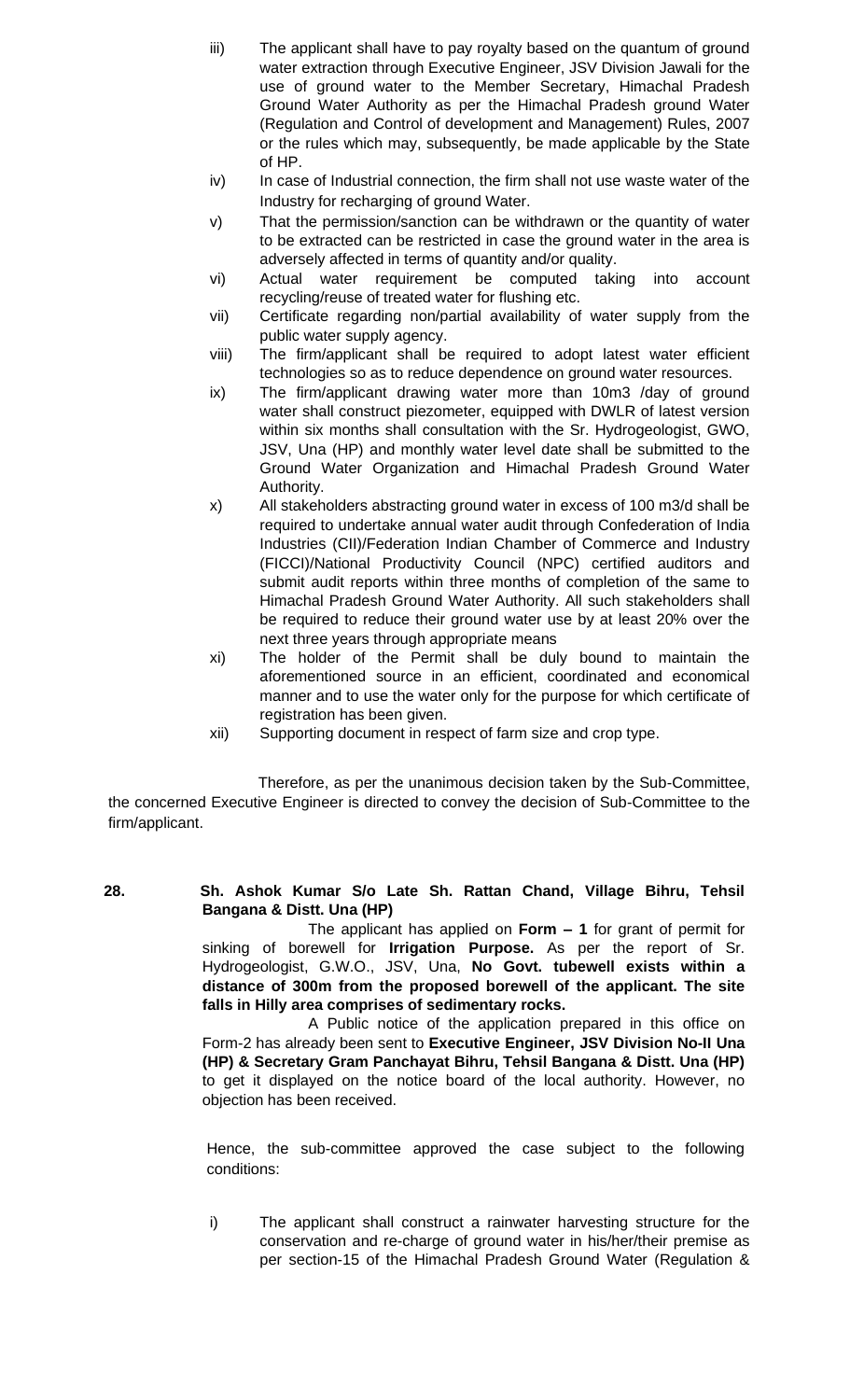Control of Development and Management) Act, 2005 and Guidelines to regulate and Control ground water extraction in the State of Himachal Pradesh vide Notification No. IPH-B(A)3-1/2019-II dated 03.05.2021, within six months of issuance of the Certificate of Permit and intimation will be given to Executive Engineer, JSV Division No-II Una on its completion.

- ii) The applicant shall install a water meter/bulk meter on the ground water extraction pipe so as to check the water drawl at any time and will maintain its log book.
- iii) The applicant shall have to pay royalty based on the quantum of ground water extraction through Executive Engineer, JSV Division No-II Una for the use of ground water to the Member Secretary, Himachal Pradesh Ground Water Authority as per the Himachal Pradesh ground Water (Regulation and Control of development and Management) Rules, 2007 or the rules which may, subsequently, be made applicable by the State of HP.
- iv) In case of Industrial connection, the firm shall not use waste water of the Industry for recharging of ground Water.
- v) That the permission/sanction can be withdrawn or the quantity of water to be extracted can be restricted in case the ground water in the area is adversely affected in terms of quantity and/or quality.
- vi) Actual water requirement be computed taking into account recycling/reuse of treated water for flushing etc.
- vii) Certificate regarding non/partial availability of water supply from the public water supply agency.
- viii) The firm/applicant shall be required to adopt latest water efficient technologies so as to reduce dependence on ground water resources.
- ix) The firm/applicant drawing water more than 10m3 /day of ground water shall construct piezometer, equipped with DWLR of latest version within six months shall consultation with the Sr. Hydrogeologist, GWO, JSV, Una (HP) and monthly water level date shall be submitted to the Ground Water Organization and Himachal Pradesh Ground Water Authority.
- x) All stakeholders abstracting ground water in excess of 100 m3/d shall be required to undertake annual water audit through Confederation of India Industries (CII)/Federation Indian Chamber of Commerce and Industry (FICCI)/National Productivity Council (NPC) certified auditors and submit audit reports within three months of completion of the same to Himachal Pradesh Ground Water Authority. All such stakeholders shall be required to reduce their ground water use by at least 20% over the next three years through appropriate means
- xi) The holder of the Permit shall be duly bound to maintain the aforementioned source in an efficient, coordinated and economical manner and to use the water only for the purpose for which certificate of registration has been given.
- xii) Supporting document in respect of farm size and crop type.

Therefore, as per the unanimous decision taken by the Sub-Committee, the concerned Executive Engineer is directed to convey the decision of Sub-Committee to the firm/applicant.

# **29. Sh. Pawan Kumar Seth S/o Late Sh. Roshan Lal Seth, Vill. Bihru, Tehsil Bangana & Distt. Una (HP)**

The applicant has applied on **Form – 1** for grant of permit for sinking of borewell for **Irrigation Purpose.** As per the report of Sr. Hydrogeologist, G.W.O., JSV, Una, **No Govt. tubewell exists within a distance of 300m from the proposed borewell of the applicant. The site falls in Hilly area and based on latest DGWRE study (as on March 2020), the stage of ground water development of the valley falls under safe category.**

A Public notice of the application prepared in this office on Form-2 has already been sent to **Executive Engineer, JSV Division No-II Una (HP) & Secretary Gram Panchayat Bihru, Tehsil Bangana & Distt. Una (HP)**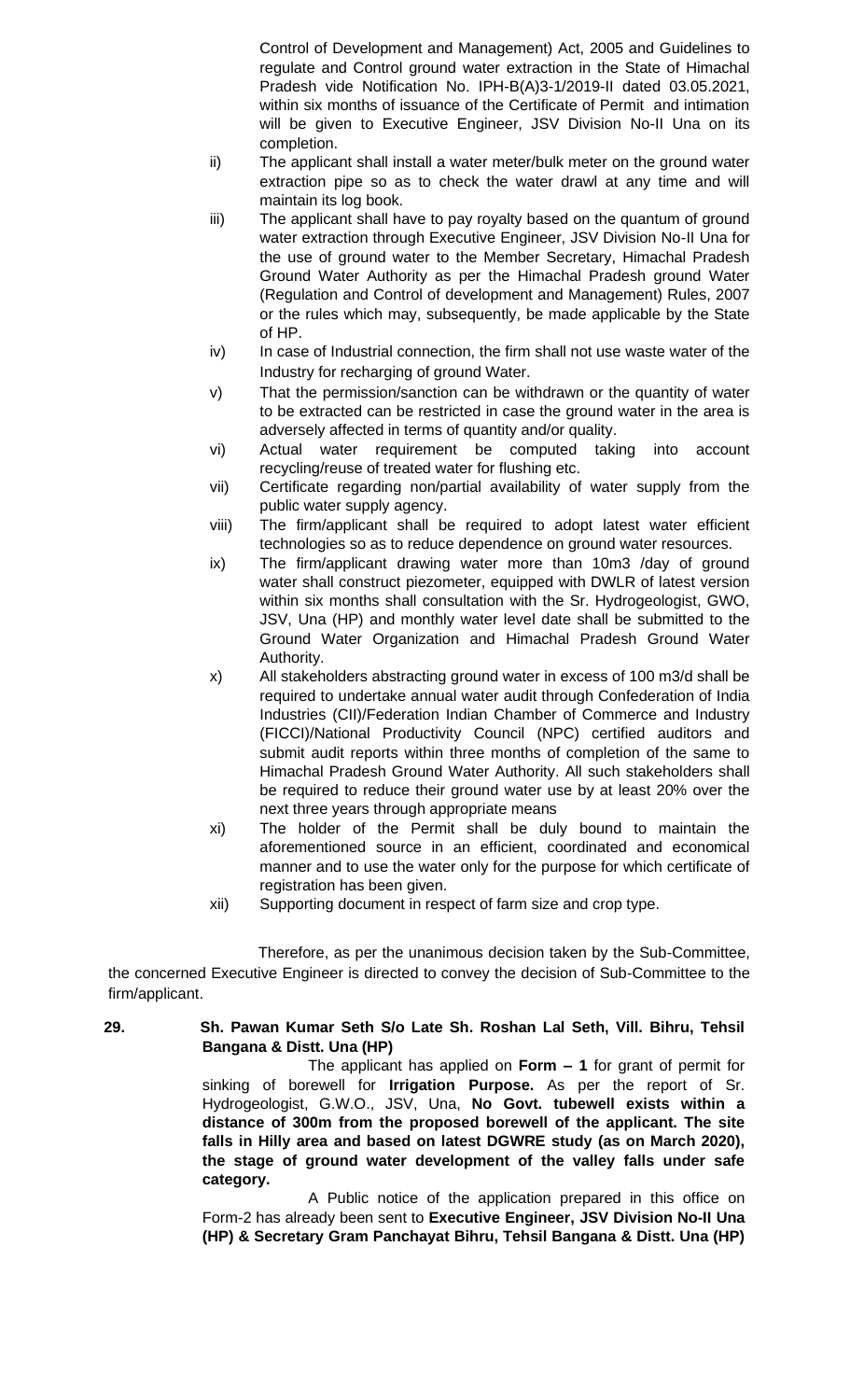to get it displayed on the notice board of the local authority. However, no objection has been received.

Hence, the sub-committee approved the case subject to the following conditions:

- i) The applicant shall construct a rainwater harvesting structure for the conservation and re-charge of ground water in his/her/their premise as per section-15 of the Himachal Pradesh Ground Water (Regulation & Control of Development and Management) Act, 2005 and Guidelines to regulate and Control ground water extraction in the State of Himachal Pradesh vide Notification No. IPH-B(A)3-1/2019-II dated 03.05.2021, within six months of issuance of the Certificate of Permit and intimation will be given to Executive Engineer, JSV Division No-II Una on its completion.
- ii) The applicant shall install a water meter/bulk meter on the ground water extraction pipe so as to check the water drawl at any time and will maintain its log book.
- iii) The applicant shall have to pay royalty based on the quantum of ground water extraction through Executive Engineer, JSV Division No-II Una for the use of ground water to the Member Secretary, Himachal Pradesh Ground Water Authority as per the Himachal Pradesh ground Water (Regulation and Control of development and Management) Rules, 2007 or the rules which may, subsequently, be made applicable by the State of HP.
- iv) In case of Industrial connection, the firm shall not use waste water of the Industry for recharging of ground Water.
- v) That the permission/sanction can be withdrawn or the quantity of water to be extracted can be restricted in case the ground water in the area is adversely affected in terms of quantity and/or quality.
- vi) Actual water requirement be computed taking into account recycling/reuse of treated water for flushing etc.
- vii) Certificate regarding non/partial availability of water supply from the public water supply agency.
- viii) The firm/applicant shall be required to adopt latest water efficient technologies so as to reduce dependence on ground water resources.
- ix) The firm/applicant drawing water more than 10m3 /day of ground water shall construct piezometer, equipped with DWLR of latest version within six months shall consultation with the Sr. Hydrogeologist, GWO, JSV, Una (HP) and monthly water level date shall be submitted to the Ground Water Organization and Himachal Pradesh Ground Water Authority.
- x) All stakeholders abstracting ground water in excess of 100 m3/d shall be required to undertake annual water audit through Confederation of India Industries (CII)/Federation Indian Chamber of Commerce and Industry (FICCI)/National Productivity Council (NPC) certified auditors and submit audit reports within three months of completion of the same to Himachal Pradesh Ground Water Authority. All such stakeholders shall be required to reduce their ground water use by at least 20% over the next three years through appropriate means
- xi) The holder of the Permit shall be duly bound to maintain the aforementioned source in an efficient, coordinated and economical manner and to use the water only for the purpose for which certificate of registration has been given.
- xii) Supporting document in respect of farm size and crop type.

Therefore, as per the unanimous decision taken by the Sub-Committee, the concerned Executive Engineer is directed to convey the decision of Sub-Committee to the firm/applicant.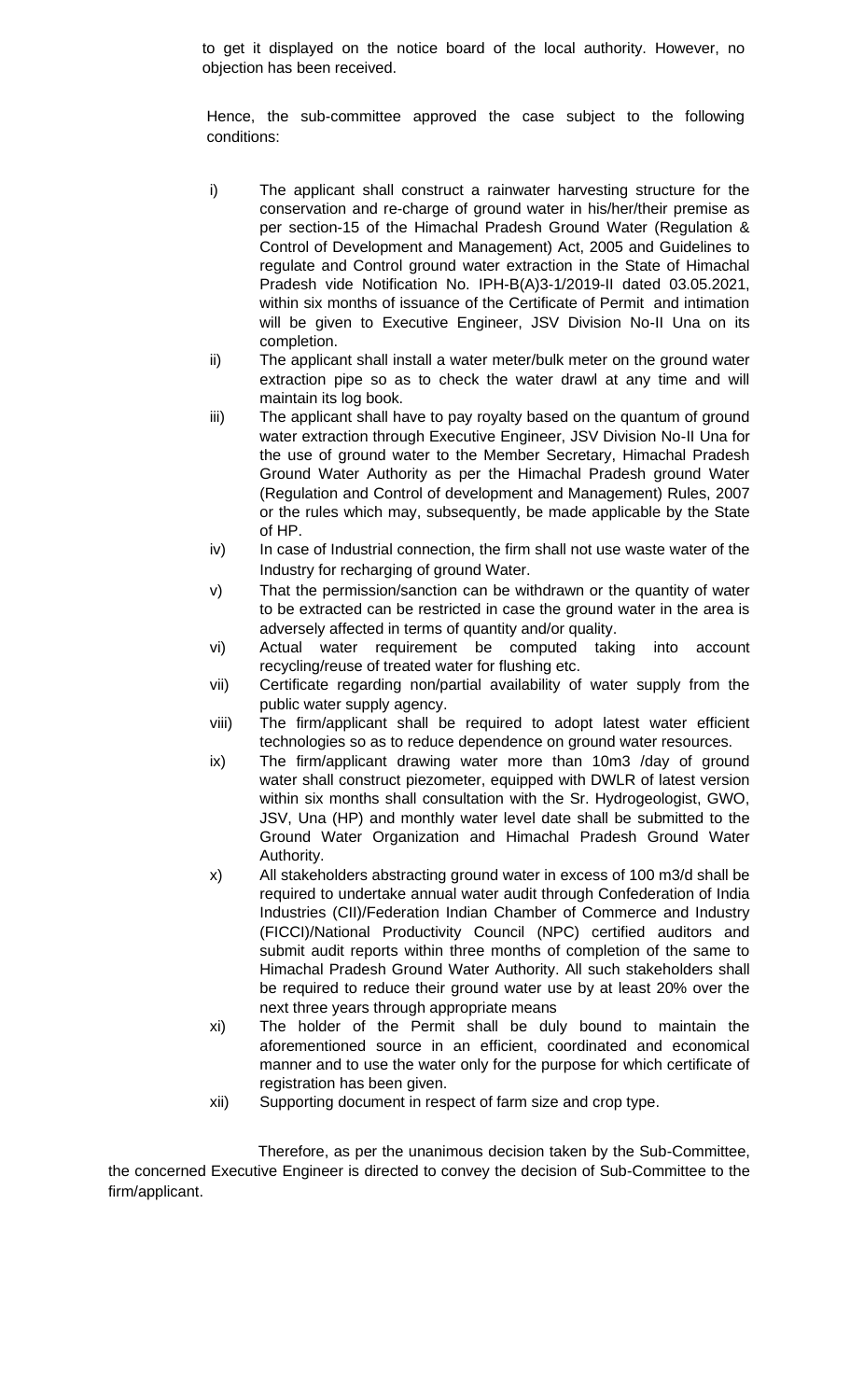#### **30. Sh. Nitin Pathania S/o Late Sh. Bau Ram, Village Makrahan, P.O. Makrahan, Tehsil Jawali, Distt. Kangra (HP)**

The applicant has applied on **Form – 1** for grant of permit for sinking of borewell for **Irrigation Purpose.** As per the report of Sr. Hydrogeologist, G.W.O., JSV, Una, **Govt. tubewell at Makrahan having Location co- ordinates N 32° 08' 43.7" E 75° 59' 38.2" exist around 305m from the proposed borewell of applicant. In addition to this, the site falls in Jawali Valley area and based on latest DGWRE study (as on March 2020), the stage of ground water development of the area falls under safe category.** 

A Public notice of the application prepared in this office on Form-2 has already been sent to **Executive Engineer, JSV Division Jawali (HP) & Secretary Gram Panchayat Makrahan, Tehsil Jawali & Distt. Kangra (HP)** to get it displayed on the notice board of the local authority. However, no objection has been received.

- i) The applicant shall construct a rainwater harvesting structure for the conservation and re-charge of ground water in his/her/their premise as per section-15 of the Himachal Pradesh Ground Water (Regulation & Control of Development and Management) Act, 2005 and Guidelines to regulate and Control ground water extraction in the State of Himachal Pradesh vide Notification No. IPH-B(A)3-1/2019-II dated 03.05.2021, within six months of issuance of the Certificate of Permit and intimation will be given to Executive Engineer, JSV Division Jawali on its completion.
- ii) The applicant shall install a water meter/bulk meter on the ground water extraction pipe so as to check the water drawl at any time and will maintain its log book.
- iii) The applicant shall have to pay royalty based on the quantum of ground water extraction through Executive Engineer, JSV Division Jawali for the use of ground water to the Member Secretary, Himachal Pradesh Ground Water Authority as per the Himachal Pradesh ground Water (Regulation and Control of development and Management) Rules, 2007 or the rules which may, subsequently, be made applicable by the State of HP.
- iv) In case of Industrial connection, the firm shall not use waste water of the Industry for recharging of ground Water.
- v) That the permission/sanction can be withdrawn or the quantity of water to be extracted can be restricted in case the ground water in the area is adversely affected in terms of quantity and/or quality.
- vi) Actual water requirement be computed taking into account recycling/reuse of treated water for flushing etc.
- vii) Certificate regarding non/partial availability of water supply from the public water supply agency.
- viii) The firm/applicant shall be required to adopt latest water efficient technologies so as to reduce dependence on ground water resources.
- ix) The firm/applicant drawing water more than 10m3 /day of ground water shall construct piezometer, equipped with DWLR of latest version within six months shall consultation with the Sr. Hydrogeologist, GWO, JSV, Una (HP) and monthly water level date shall be submitted to the Ground Water Organization and Himachal Pradesh Ground Water Authority.
- x) All stakeholders abstracting ground water in excess of 100 m3/d shall be required to undertake annual water audit through Confederation of India Industries (CII)/Federation Indian Chamber of Commerce and Industry (FICCI)/National Productivity Council (NPC) certified auditors and submit audit reports within three months of completion of the same to Himachal Pradesh Ground Water Authority. All such stakeholders shall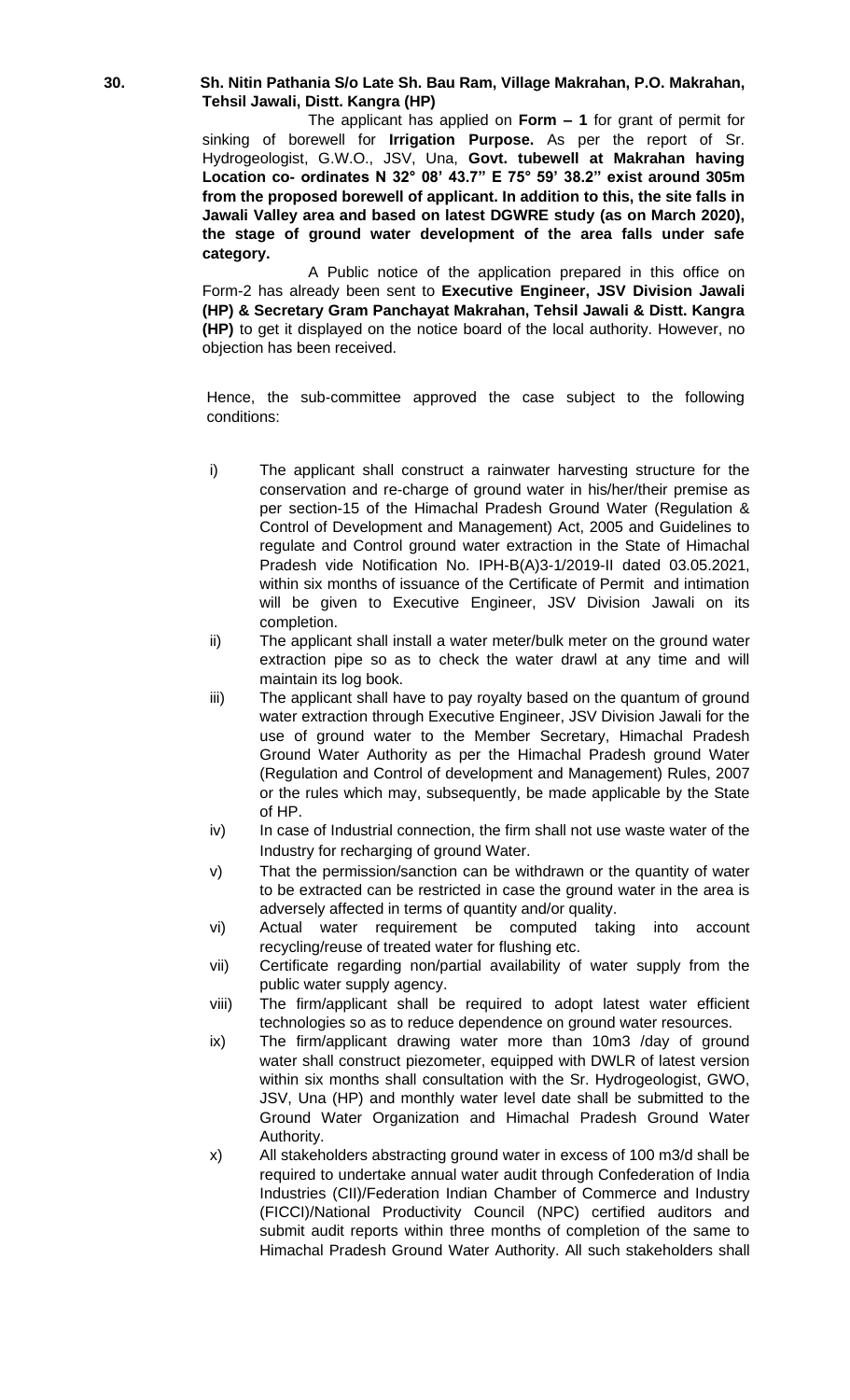be required to reduce their ground water use by at least 20% over the next three years through appropriate means

- xi) The holder of the Permit shall be duly bound to maintain the aforementioned source in an efficient, coordinated and economical manner and to use the water only for the purpose for which certificate of registration has been given.
- xii) Supporting document in respect of farm size and crop type.

Therefore, as per the unanimous decision taken by the Sub-Committee, the concerned Executive Engineer is directed to convey the decision of Sub-Committee to the firm/applicant.

**31. Smt. Kushal Devi D/o Sh. Lacchman, Village Lower Badehra, P.O. Badehra, Tehsil Haroli, Distt. Una (HP)**

> The applicant has applied on **Form – 1** for grant of permit for sinking of borewell for **Irrigation Purpose.** As per the report of Sr. Hydrogeologist, G.W.O., JSV, Una, **No Govt. tubewell exists within a radius of 200m from the proposed borewell of the applicant. In addition to this, the site falls in Una Valley and based on latest DGWRE study (As on March 2020), the stage of ground water development of the valley falls under safe category.**

> A Public notice of the application prepared in this office on Form-2 has already been sent to **Executive Engineer, JSV Division No-1 Una (HP) & Secretary Gram Panchayat Badehra, Tehsil Haroli & Distt. Una (HP)**  to get it displayed on the notice board of the local authority. However, no objection has been received.

- i) The applicant shall construct a rainwater harvesting structure for the conservation and re-charge of ground water in his/her/their premise as per section-15 of the Himachal Pradesh Ground Water (Regulation & Control of Development and Management) Act, 2005 and Guidelines to regulate and Control ground water extraction in the State of Himachal Pradesh vide Notification No. IPH-B(A)3-1/2019-II dated 03.05.2021, within six months of issuance of the Certificate of Permit and intimation will be given to Executive Engineer, JSV Division No-1 Una on its completion.
- ii) The applicant shall install a water meter/bulk meter on the ground water extraction pipe so as to check the water drawl at any time and will maintain its log book.
- iii) The applicant shall have to pay royalty based on the quantum of ground water extraction through Executive Engineer, JSV Division No-1 Una for the use of ground water to the Member Secretary, Himachal Pradesh Ground Water Authority as per the Himachal Pradesh ground Water (Regulation and Control of development and Management) Rules, 2007 or the rules which may, subsequently, be made applicable by the State of HP.
- iv) In case of Industrial connection, the firm shall not use waste water of the Industry for recharging of ground Water.
- v) That the permission/sanction can be withdrawn or the quantity of water to be extracted can be restricted in case the ground water in the area is adversely affected in terms of quantity and/or quality.
- vi) Actual water requirement be computed taking into account recycling/reuse of treated water for flushing etc.
- vii) Certificate regarding non/partial availability of water supply from the public water supply agency.
- viii) The firm/applicant shall be required to adopt latest water efficient technologies so as to reduce dependence on ground water resources.
- ix) The firm/applicant drawing water more than 10m3 /day of ground water shall construct piezometer, equipped with DWLR of latest version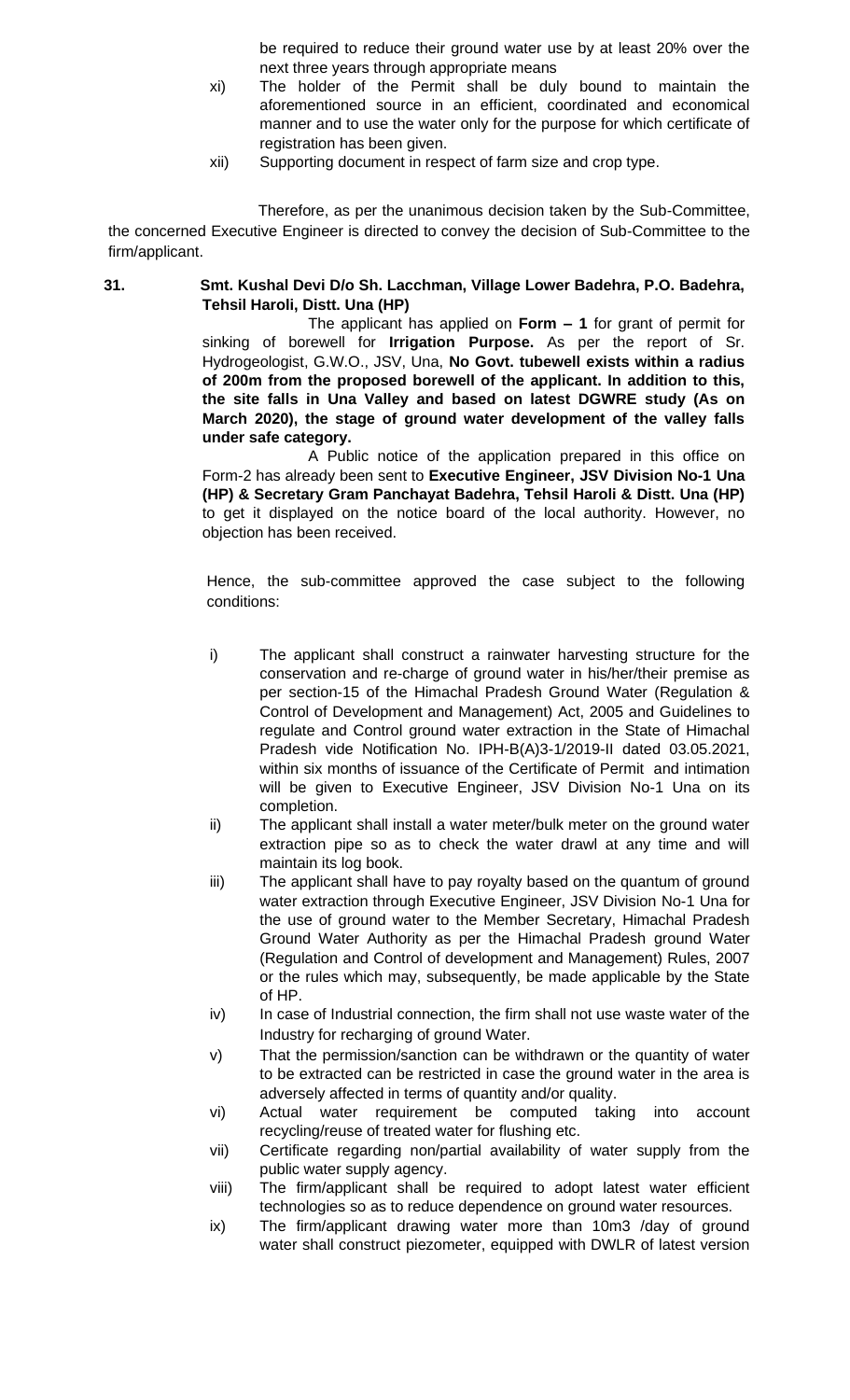within six months shall consultation with the Sr. Hydrogeologist, GWO, JSV, Una (HP) and monthly water level date shall be submitted to the Ground Water Organization and Himachal Pradesh Ground Water Authority.

- x) All stakeholders abstracting ground water in excess of 100 m3/d shall be required to undertake annual water audit through Confederation of India Industries (CII)/Federation Indian Chamber of Commerce and Industry (FICCI)/National Productivity Council (NPC) certified auditors and submit audit reports within three months of completion of the same to Himachal Pradesh Ground Water Authority. All such stakeholders shall be required to reduce their ground water use by at least 20% over the next three years through appropriate means
- xi) The holder of the Permit shall be duly bound to maintain the aforementioned source in an efficient, coordinated and economical manner and to use the water only for the purpose for which certificate of registration has been given.
- xii) Supporting document in respect of farm size and crop type.

Therefore, as per the unanimous decision taken by the Sub-Committee, the concerned Executive Engineer is directed to convey the decision of Sub-Committee to the firm/applicant.

# **32. Sh. Subhash Chand S/o Late Sh. Gian Chand VPO Hatli, Tehsil Fatehpur, Distt. Kangra (HP)**

The applicant has applied on **Form – 1** for grant of permit for sinking of borewell for **Irrigation Purpose.** As per the report of Sr. Hydrogeologist, G.W.O., JSV, Una, **No Govt. tubewell exists within a radius of 200m from the proposed borewell of the applicant & the site falls in Hilly area.** 

A Public notice of the application prepared in this office on Form-2 has already been sent to **Executive Engineer, JSV Division Fatehpur (HP) & Secretary Gram Panchayat Hatli, Tehsil Fatehpur & Distt. Kangra (HP)** to get it displayed on the notice board of the local authority. However, no objection has been received.

- i) The applicant shall construct a rainwater harvesting structure for the conservation and re-charge of ground water in his/her/their premise as per section-15 of the Himachal Pradesh Ground Water (Regulation & Control of Development and Management) Act, 2005 and Guidelines to regulate and Control ground water extraction in the State of Himachal Pradesh vide Notification No. IPH-B(A)3-1/2019-II dated 03.05.2021, within six months of issuance of the Certificate of Permit and intimation will be given to Executive Engineer, JSV Division Fatehpur on its completion.
- ii) The applicant shall install a water meter/bulk meter on the ground water extraction pipe so as to check the water drawl at any time and will maintain its log book.
- iii) The applicant shall have to pay royalty based on the quantum of ground water extraction through Executive Engineer, JSV Division Fatehpur for the use of ground water to the Member Secretary, Himachal Pradesh Ground Water Authority as per the Himachal Pradesh ground Water (Regulation and Control of development and Management) Rules, 2007 or the rules which may, subsequently, be made applicable by the State of HP.
- iv) In case of Industrial connection, the firm shall not use waste water of the Industry for recharging of ground Water.
- v) That the permission/sanction can be withdrawn or the quantity of water to be extracted can be restricted in case the ground water in the area is adversely affected in terms of quantity and/or quality.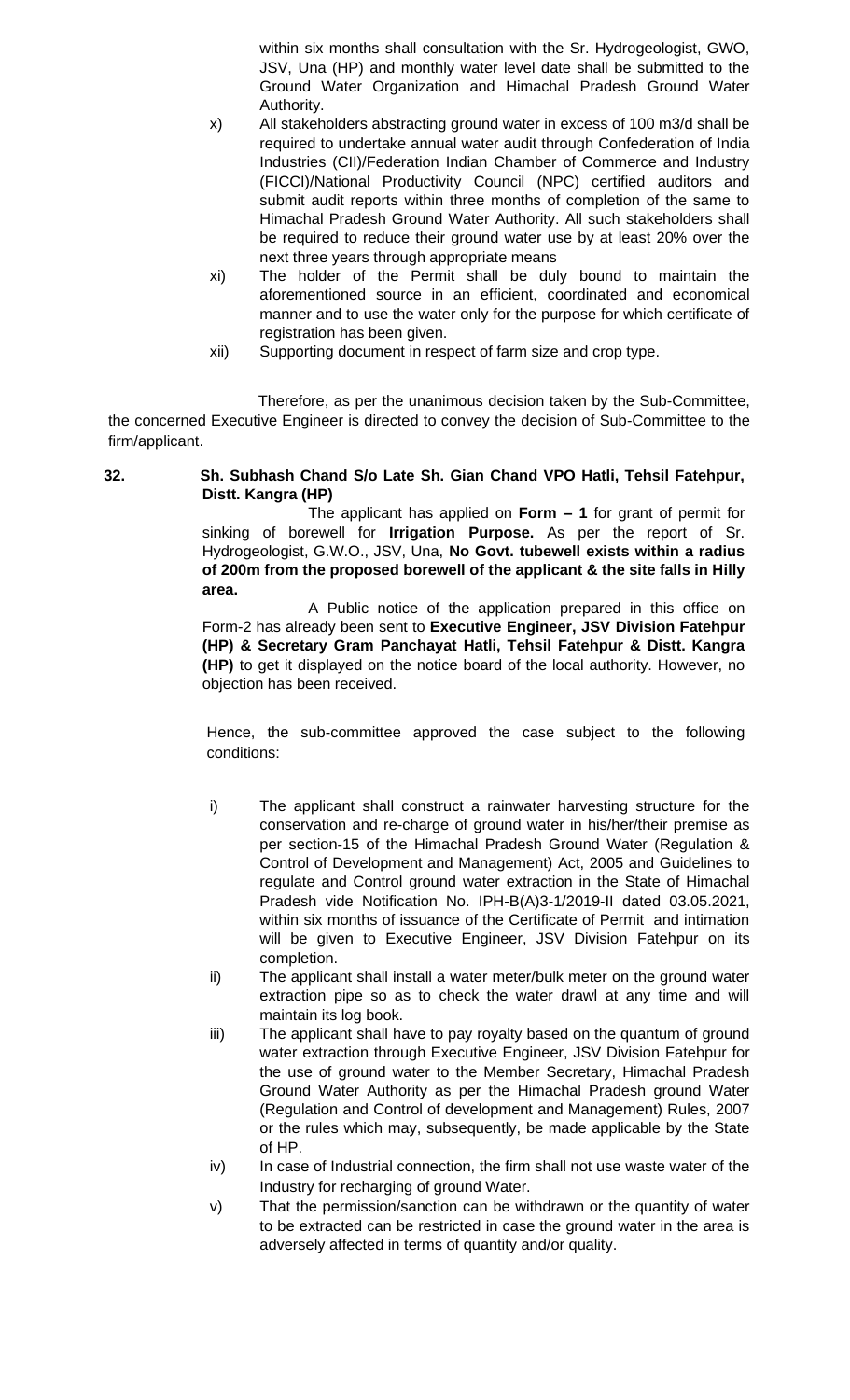- vi) Actual water requirement be computed taking into account recycling/reuse of treated water for flushing etc.
- vii) Certificate regarding non/partial availability of water supply from the public water supply agency.
- viii) The firm/applicant shall be required to adopt latest water efficient technologies so as to reduce dependence on ground water resources.
- ix) The firm/applicant drawing water more than 10m3 /day of ground water shall construct piezometer, equipped with DWLR of latest version within six months shall consultation with the Sr. Hydrogeologist, GWO, JSV, Una (HP) and monthly water level date shall be submitted to the Ground Water Organization and Himachal Pradesh Ground Water Authority.
- x) All stakeholders abstracting ground water in excess of 100 m3/d shall be required to undertake annual water audit through Confederation of India Industries (CII)/Federation Indian Chamber of Commerce and Industry (FICCI)/National Productivity Council (NPC) certified auditors and submit audit reports within three months of completion of the same to Himachal Pradesh Ground Water Authority. All such stakeholders shall be required to reduce their ground water use by at least 20% over the next three years through appropriate means
- xi) The holder of the Permit shall be duly bound to maintain the aforementioned source in an efficient, coordinated and economical manner and to use the water only for the purpose for which certificate of registration has been given.
- xii) Supporting document in respect of farm size and crop type.

# **Online applications for Permit for sinking of borewell**

**33. Sh. Surender Kumar s/o Dutt Ram, Village Basholu Kalan, P.O. Dharampur, Tehsil Kasauli, Distt. Solan (HP) (IUID: 91267803) (Submission ID- 29970)**

> The applicant has applied on **Form – 1** for grant of permit for sinking of borewell for **Domestic Purpose.** As per the report of Sr. Hydrogeologist, G.W.O., JSV, Una, **One departmental energized tubewell exists within a distance of 300m from the proposed borewell site of the applicant. The site is located in highly dissected structural hills comprising of sandstone and shales of Dharamshala group of rocks.**

> A Public notice of the application prepared in this office on Form-2 has already been sent to Executive Engineer, JSV Division **Solan (HP) t**o get it displayed on the notice board of the local authority. However, no objection has been received.

> Hence, the sub-committee approved the case subject to the following conditions:

> i) The applicant shall construct a rainwater harvesting structure for the conservation and re-charge of ground water in his/her/their premise as per section-15 of the Himachal Pradesh Ground Water (Regulation & Control of Development and Management) Act, 2005 and Guidelines to regulate and Control ground water extraction in the State of Himachal Pradesh vide Notification No. IPH-B (A) 3-1/2019-II dated 03.05.2021, within six months of issuance of the Certificate of Permit and intimation will be given to Executive Engineer, JSV Division Solan on its completion.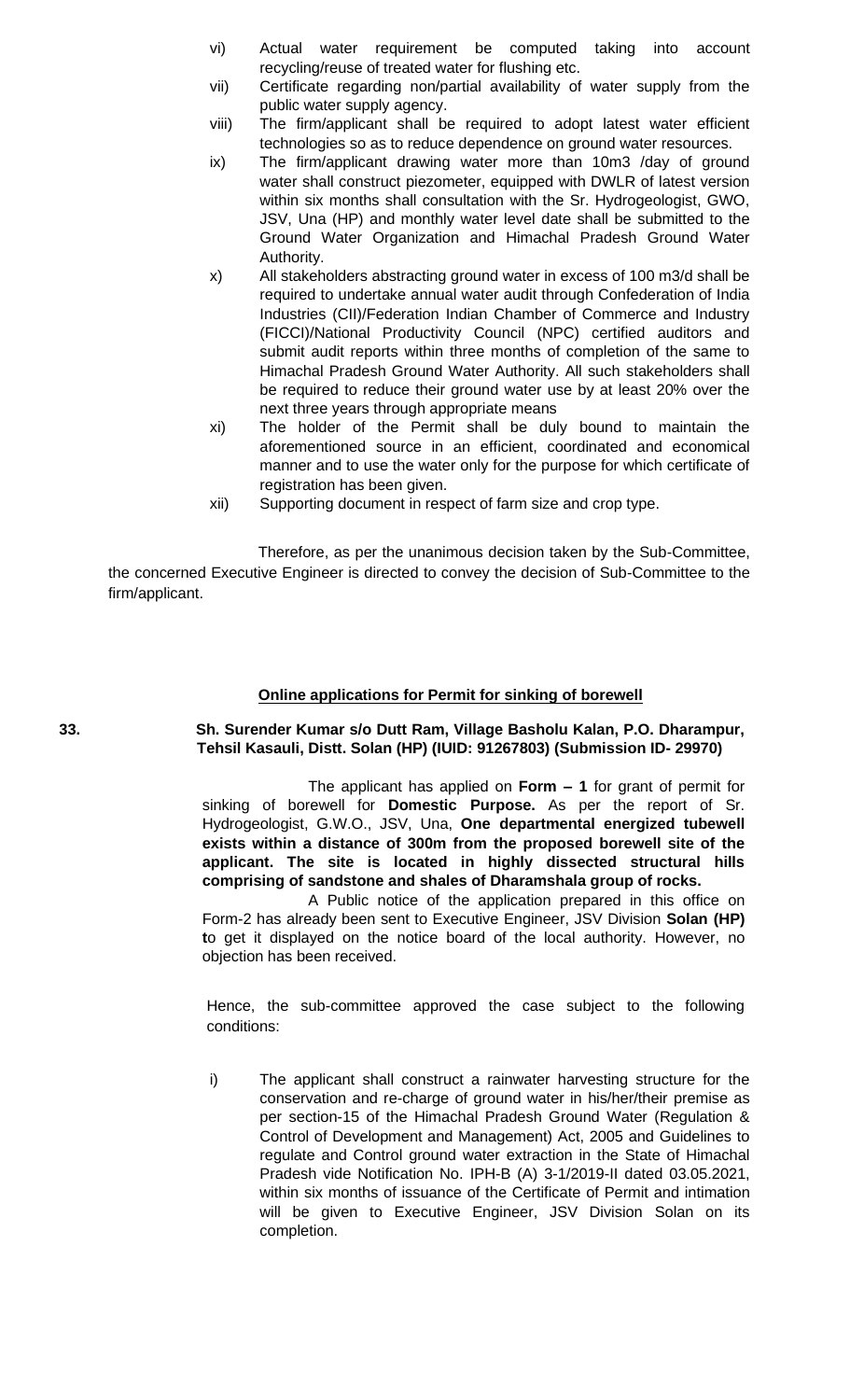- ii) The applicant shall install a water meter/bulk meter on the ground water extraction pipe so as to check the water drawl at any time and will maintain its log book.
- iii) The applicant shall have to pay royalty based on the quantum of ground water extraction through Executive Engineer, JSV Division Solan for the use of ground water to the Member Secretary, Himachal Pradesh Ground Water Authority as per the Himachal Pradesh ground Water (Regulation and Control of development and Management) Rules, 2007 or the rules which may, subsequently, be made applicable by the State of HP.
- iv) In case of Industrial connection, the firm shall not use waste water of the Industry for recharging of ground Water.
- v) That the permission/sanction can be withdrawn or the quantity of water to be extracted can be restricted in case the ground water in the area is adversely affected in terms of quantity and/or quality.
- vi) Actual water requirement be computed taking into account recycling/reuse of treated water for flushing etc.
- vii) Certificate regarding non/partial availability of water supply from the public water supply agency.
- viii) The firm/applicant shall be required to adopt latest water efficient technologies so as to reduce dependence on ground water resources.
- ix) The firm/applicant drawing water more than 10m3 /day of ground water shall construct piezometer, equipped with DWLR of latest version within six months shall consultation with the Sr. Hydrogeologist, GWO, JSV, Una (HP) and monthly water level date shall be submitted to the Ground Water Organization and Himachal Pradesh Ground Water Authority.
- x) All stakeholders abstracting ground water in excess of 100 m3/d shall be required to undertake annual water audit through Confederation of India Industries (CII)/Federation Indian Chamber of Commerce and Industry (FICCI)/National Productivity Council (NPC) certified auditors and submit audit reports within three months of completion of the same to Himachal Pradesh Ground Water Authority. All such stakeholders shall be required to reduce their ground water use by at least 20% over the next three years through appropriate means
- xi) The holder of the Permit shall be duly bound to maintain the aforementioned source in an efficient, coordinated and economical manner and to use the water only for the purpose for which certificate of registration has been given.

# **34. Sh. Haneef Mohd. S/o Sh. Umer Deen, Village Shilikayan, P.O. Dewat, Tehsil Chopal, Dist. Shimla (HP) (IUID-95304425) (Submission ID- 30288)**

The applicant has applied on **Form – 1** for grant of permit for sinking of borewell for **Irrigation Purpose.** As per the report of Sr. Hydrogeologist, G.W.O., JSV, Una, **No departmental energized borewell exists within a distance of 300m from the proposed borewell of the applicant. The site is located in highly dissected structural hills comprising of schist with shales and phyllites of Jutogh group of rocks.**

A Public notice of the application prepared in this office on Form-2 has already been sent to Executive Engineer, JSV Division **Nerwa (HP) t**o get it displayed on the notice board of the local authority. However, no objection has been received.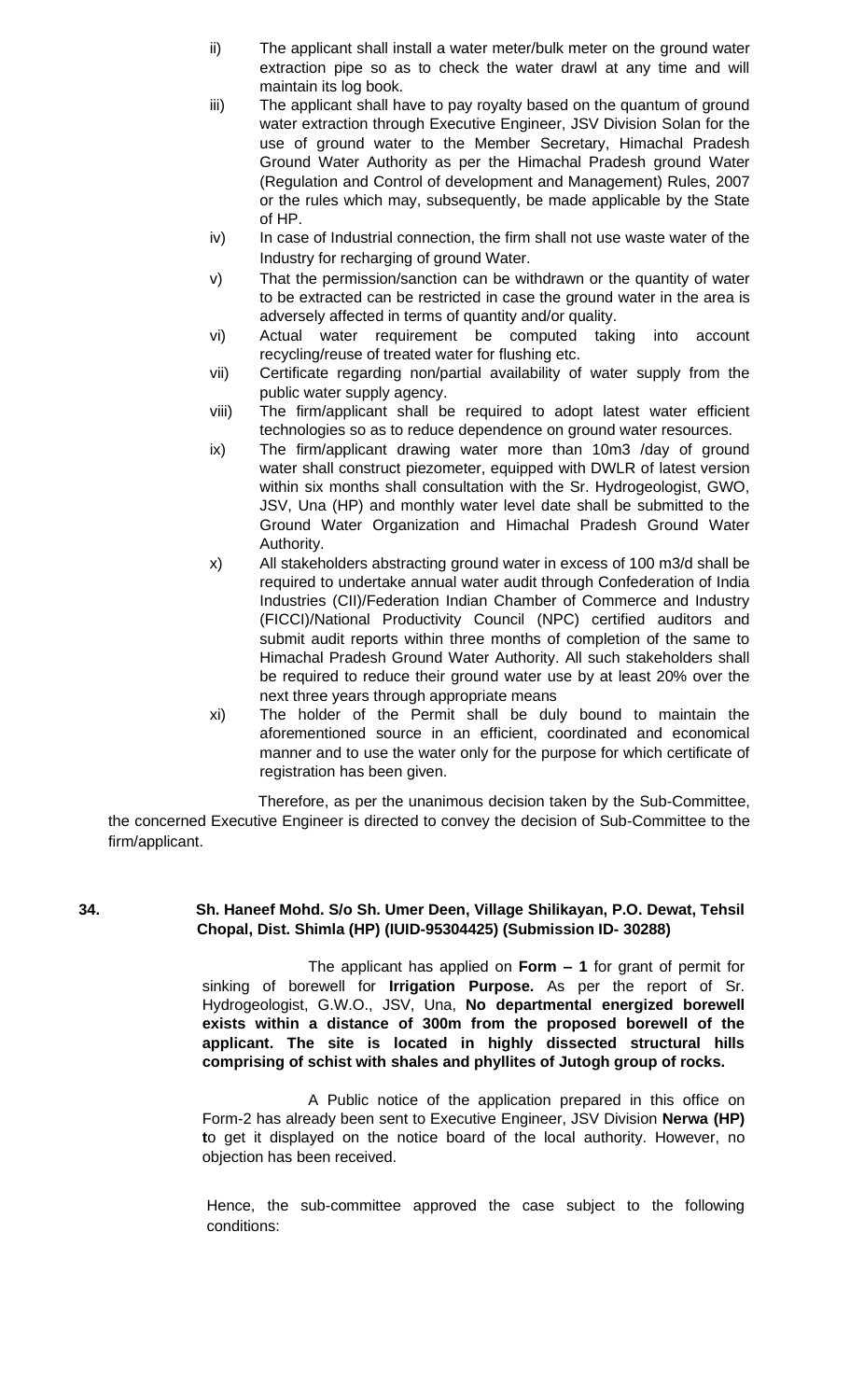- i) The applicant shall construct a rainwater harvesting structure for the conservation and re-charge of ground water in his/her/their premise as per section-15 of the Himachal Pradesh Ground Water (Regulation & Control of Development and Management) Act, 2005 and Guidelines to regulate and Control ground water extraction in the State of Himachal Pradesh vide Notification No. IPH-B(A)3-1/2019-II dated 03.05.2021, within six months of issuance of the Certificate of Permit and intimation will be given to Executive Engineer, JSV Division Nerwa on its completion.
- ii) The applicant shall install a water meter/bulk meter on the ground water extraction pipe so as to check the water drawl at any time and will maintain its log book.
- iii) The applicant shall have to pay royalty based on the quantum of ground water extraction through Executive Engineer, JSV Division Nerwa for the use of ground water to the Member Secretary, Himachal Pradesh Ground Water Authority as per the Himachal Pradesh ground Water (Regulation and Control of development and Management) Rules, 2007 or the rules which may, subsequently, be made applicable by the State of HP.
- iv) In case of Industrial connection, the firm shall not use waste water of the Industry for recharging of ground Water.
- v) That the permission/sanction can be withdrawn or the quantity of water to be extracted can be restricted in case the ground water in the area is adversely affected in terms of quantity and/or quality.
- vi) Actual water requirement be computed taking into account recycling/reuse of treated water for flushing etc.
- vii) Certificate regarding non/partial availability of water supply from the public water supply agency.
- viii) The firm/applicant shall be required to adopt latest water efficient technologies so as to reduce dependence on ground water resources.
- ix) The firm/applicant drawing water more than 10m3 /day of ground water shall construct piezometer, equipped with DWLR of latest version within six months shall consultation with the Sr. Hydrogeologist, GWO, JSV, Una (HP) and monthly water level date shall be submitted to the Ground Water Organization and Himachal Pradesh Ground Water Authority.
- x) All stakeholders abstracting ground water in excess of 100 m3/d shall be required to undertake annual water audit through Confederation of India Industries (CII)/Federation Indian Chamber of Commerce and Industry (FICCI)/National Productivity Council (NPC) certified auditors and submit audit reports within three months of completion of the same to Himachal Pradesh Ground Water Authority. All such stakeholders shall be required to reduce their ground water use by at least 20% over the next three years through appropriate means
- xi) The holder of the Permit shall be duly bound to maintain the aforementioned source in an efficient, coordinated and economical manner and to use the water only for the purpose for which certificate of registration has been given.
- xii) Supporting document in respect of farm size and crop type.

# **35. Smt. Rameshwari Sharma w/o Pratap Chand Sharma, Village Kashna, PO Mundu, Tehsil Theog, District Shimla (HP)(IUID-25155508) (Submission ID-30416)**

The applicant has applied on **Form – 1** for grant of permit for sinking of borewell for **Irrigation Purpose.** As per the report of Sr. Hydrogeologist, G.W.O., JSV, Una, **No departmental energized borewell exists within a distance of 300m from the proposed borewell of the applicant. The site located in highly dissected structural hills comprising of shales with limestones of Shimla group of rocks.**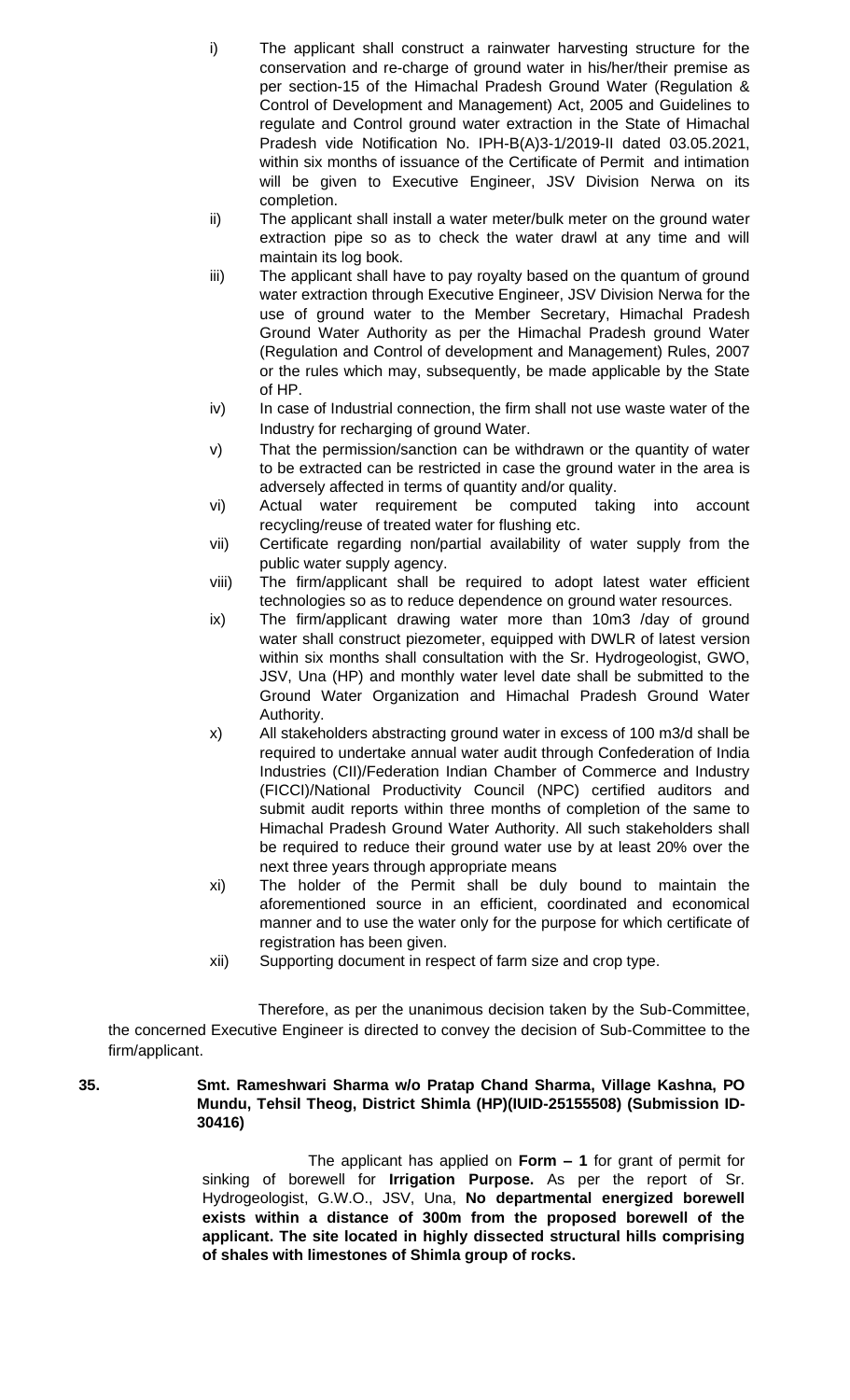A Public notice of the application prepared in this office on Form-2 has already been sent to Executive Engineer, JSV Division **Kasumpti Shimla-9 (HP) t**o get it displayed on the notice board of the local authority. However, no objection has been received.

Hence, the sub-committee approved the case subject to the following conditions:

- i) The applicant shall construct a rainwater harvesting structure for the conservation and re-charge of ground water in his/her/their premise as per section-15 of the Himachal Pradesh Ground Water (Regulation & Control of Development and Management) Act, 2005 and Guidelines to regulate and Control ground water extraction in the State of Himachal Pradesh vide Notification No. IPH-B(A)3-1/2019-II dated 03.05.2021, within six months of issuance of the Certificate of Permit and intimation will be given to Executive Engineer, JSV Division Kasumpti Shimla-9 on its completion.
- ii) The applicant shall install a water meter/bulk meter on the ground water extraction pipe so as to check the water drawl at any time and will maintain its log book.
- iii) The applicant shall have to pay royalty based on the quantum of ground water extraction through Executive Engineer, JSV Division Kasumpti Shimla-9 for the use of ground water to the Member Secretary, Himachal Pradesh Ground Water Authority as per the Himachal Pradesh ground Water (Regulation and Control of development and Management) Rules, 2007 or the rules which may, subsequently, be made applicable by the State of HP.
- iv) In case of Industrial connection, the firm shall not use waste water of the Industry for recharging of ground Water.
- v) That the permission/sanction can be withdrawn or the quantity of water to be extracted can be restricted in case the ground water in the area is adversely affected in terms of quantity and/or quality.
- vi) Actual water requirement be computed taking into account recycling/reuse of treated water for flushing etc.
- vii) Certificate regarding non/partial availability of water supply from the public water supply agency.
- viii) The firm/applicant shall be required to adopt latest water efficient technologies so as to reduce dependence on ground water resources.
- ix) The firm/applicant drawing water more than 10m3 /day of ground water shall construct piezometer, equipped with DWLR of latest version within six months shall consultation with the Sr. Hydrogeologist, GWO, JSV, Una (HP) and monthly water level date shall be submitted to the Ground Water Organization and Himachal Pradesh Ground Water Authority.
- x) All stakeholders abstracting ground water in excess of 100 m3/d shall be required to undertake annual water audit through Confederation of India Industries (CII)/Federation Indian Chamber of Commerce and Industry (FICCI)/National Productivity Council (NPC) certified auditors and submit audit reports within three months of completion of the same to Himachal Pradesh Ground Water Authority. All such stakeholders shall be required to reduce their ground water use by at least 20% over the next three years through appropriate means
- xi) The holder of the Permit shall be duly bound to maintain the aforementioned source in an efficient, coordinated and economical manner and to use the water only for the purpose for which certificate of registration has been given.
- xii) Supporting document in respect of farm size and crop type.

Therefore, as per the unanimous decision taken by the Sub-Committee, the concerned Executive Engineer is directed to convey the decision of Sub-Committee to the firm/applicant.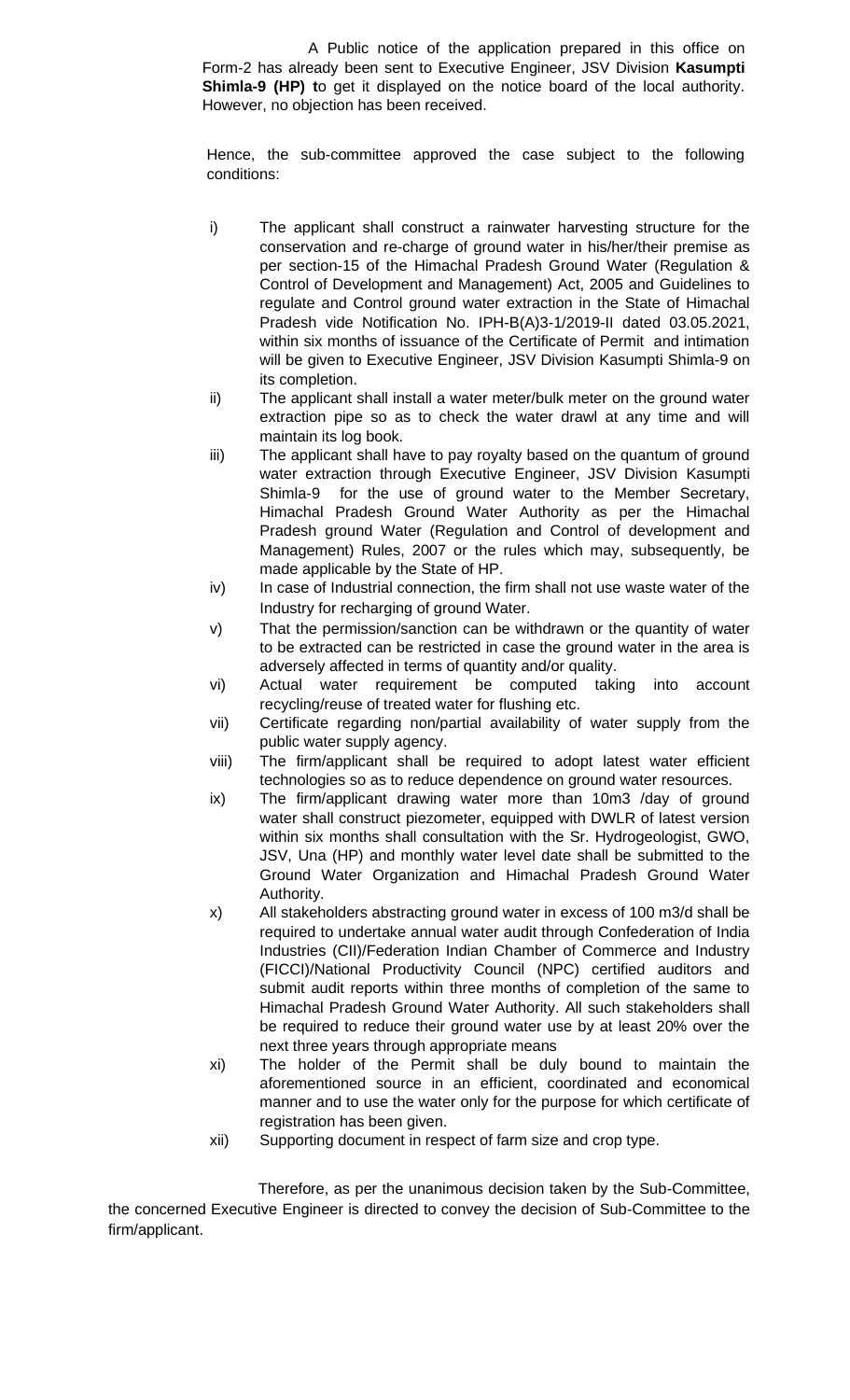#### **36. M/S Vets Farma Ltd. Vill. Daulatpur, P.O. Khad, Tehsil & District Una (HP) (Registration No. HPGWA-EU/186 dated 07.02.2013)**

The applicant has applied for enhancement of the quantity of ground water extraction from the existing borewell **i.e. 5500 LPD.** The previous withdrawl allowed per day is 4500. As per the report of Sr. Hydrogeologist, G.W.O., JSV, Una, it was intimated that the company has done expansion of plant and machinery. The company manufactures Veterinary medicines. The number of employees has also increased to 70 from previously existing 45. There is no government water supply to the factory. The water is used for machine cleaning process and drinking and other domestic purpose. The area falls under the Una Valley. Satluj Basin and as per Ground water resource estimation March 2020 the stage of GW development is 61 % and falls under safe category.

- i) The applicant shall construct a rainwater harvesting structure for the conservation and re-charge of ground water in his/her/their premise as per section-15 of the Himachal Pradesh Ground Water (Regulation & Control of Development and Management) Act, 2005 and Guidelines to regulate and Control ground water extraction in the State of Himachal Pradesh vide Notification No. IPH-B(A)3-1/2019-II dated 03.05.2021 within six months of issuance of the Certificate of Registration and intimation will be given to Executive Engineer, JSV Division Una-1 on its completion.
- ii) The applicant shall install a water meter/bulk meter on the ground water extraction pipe so as to check the water drawl at any time and will maintain its log book.
- iii) The applicant shall have to pay royalty based on the quantum of ground water extraction through Executive Engineer, JSV Division Una-1 for the use of ground water to the Member Secretary, Himachal Pradesh Ground Water Authority as per the Himachal Pradesh ground Water (Regulation and Control of development and Management) Rules, 2007 or the rules which may, subsequently, be made applicable by the State of HP.
- $iv)$  In case of Industrial connection, the firm shall not use waste water of the Industry for recharging of ground Water.
- v) That the permission/sanction can be withdrawn or the quantity of water to be extracted can be restricted in case the ground water in the area is adversely affected in terms of quantity and/or quality.
- vi) Actual water requirement be computed taking into account recycling/reuse of treated water for flushing etc.
- vii) Certificate regarding non/partial availability of water supply from the public water supply agency.
- viii) The firm/applicant shall be required to adopt latest water efficient technologies so as to reduce dependence on ground water resources.
- ix) The firm/applicant drawing water more than 10m3 /day of ground water shall construct piezometer, equipped with DWLR of latest version within six months shall consultation with the Sr. Hydrogeologist, GWO, JSV, Una (HP) and monthly water level date shall be submitted to the Ground Water Organization and Himachal Pradesh Ground Water Authority.
- x) All stakeholders abstracting ground water in excess of 100 m3/d shall be required to undertake annual water audit through Confederation of India Industries (CII)/Federation Indian Chamber of Commerce and Industry (FICCI)/National Productivity Council (NPC) certified auditors and submit audit reports within three months of completion of the same to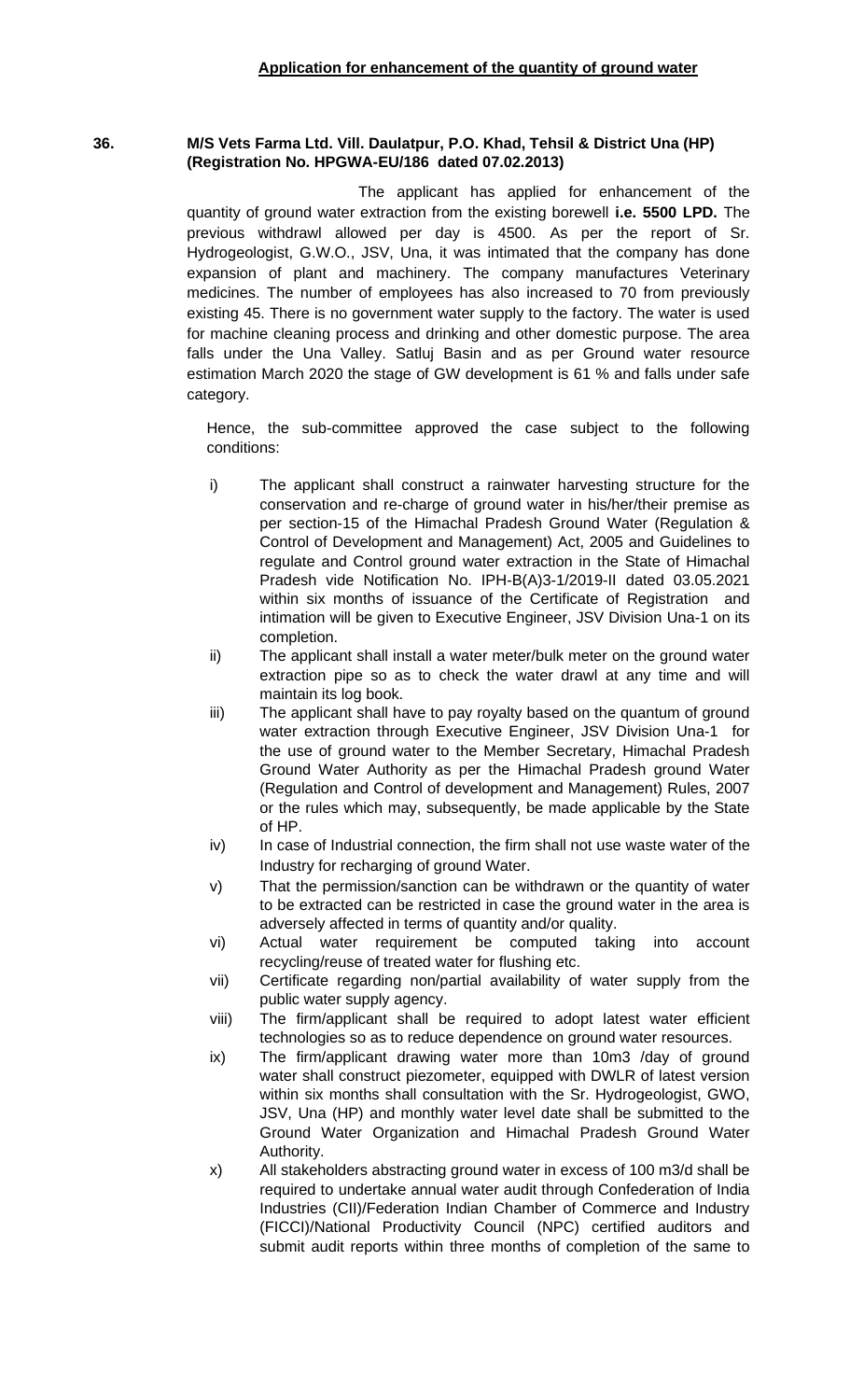Himachal Pradesh Ground Water Authority. All such stakeholders shall be required to reduce their ground water use by at least 20% over the next three years through appropriate means

- xi) The holder of the Permit shall be duly bound to maintain the aforementioned source in an efficient, coordinated and economical manner and to use the water only for the purpose for which certificate of registration has been given.
- xii) The supporting document in r/o water requirement mentioned at the time of registration with Industry Department.

Therefore, as per the unanimous decision taken by the Sub-Committee, the concerned Executive Engineer is directed to convey the decision of Sub-Committee to the firm/applicant.

# **37. M/S Surie Polex Industries (P) Ltd., VPO Bela Bathri, Tehsil Haroli, Distt. Una (HP) (Registration No. HPGWA-EU/528 dated 13.08.2021)**

The applicant has applied for enhancement of the quantity of ground water extraction from the existing borewell i.e. 72000 LPD**.** The previous withdrawl allowed per day is 3000 LPD. As per the report of Sr. Hydrogeologist, G.W.O., JSV, Una, it was intimated that the company has done expansion of plant and machinery. The company manufactures marble grinding stones. The number of employees has also increased to 500 from previously existing 125 of which 250 are residential employees living in company hostel. One guest house and managers residence are also using the water for domestic purpose. There is no government water supply to the factory. The average water requirement for residential employees is around 50000 lpd; around 15000 lpd is required for domestic purpose in the factory and around 10000 lpd for plant process. The area falls under the Una Valley Satluj Basin and as per Ground water resource estimation March 2020 the stage of GW development is 61% and falls under safe category.

- i) The applicant shall construct a rainwater harvesting structure for the conservation and re-charge of ground water in his/her/their premise as per section-15 of the Himachal Pradesh Ground Water (Regulation & Control of Development and Management) Act, 2005 and Guidelines to regulate and Control ground water extraction in the State of Himachal Pradesh vide Notification No. IPH-B(A)3-1/2019-II dated 03.05.2021 within six months of issuance of the Certificate of Registration and intimation will be given to Executive Engineer, JSV Division Una-1 on its completion.
- ii) The applicant shall install a water meter/bulk meter on the ground water extraction pipe so as to check the water drawl at any time and will maintain its log book.
- iii) The applicant shall have to pay royalty based on the quantum of ground water extraction through Executive Engineer, JSV Division Una-1 for the use of ground water to the Member Secretary, Himachal Pradesh Ground Water Authority as per the Himachal Pradesh ground Water (Regulation and Control of development and Management) Rules, 2007 or the rules which may, subsequently, be made applicable by the State of HP.
- iv) In case of Industrial connection, the firm shall not use waste water of the Industry for recharging of ground Water.
- v) That the permission/sanction can be withdrawn or the quantity of water to be extracted can be restricted in case the ground water in the area is adversely affected in terms of quantity and/or quality.
- vi) Actual water requirement be computed taking into account recycling/reuse of treated water for flushing etc.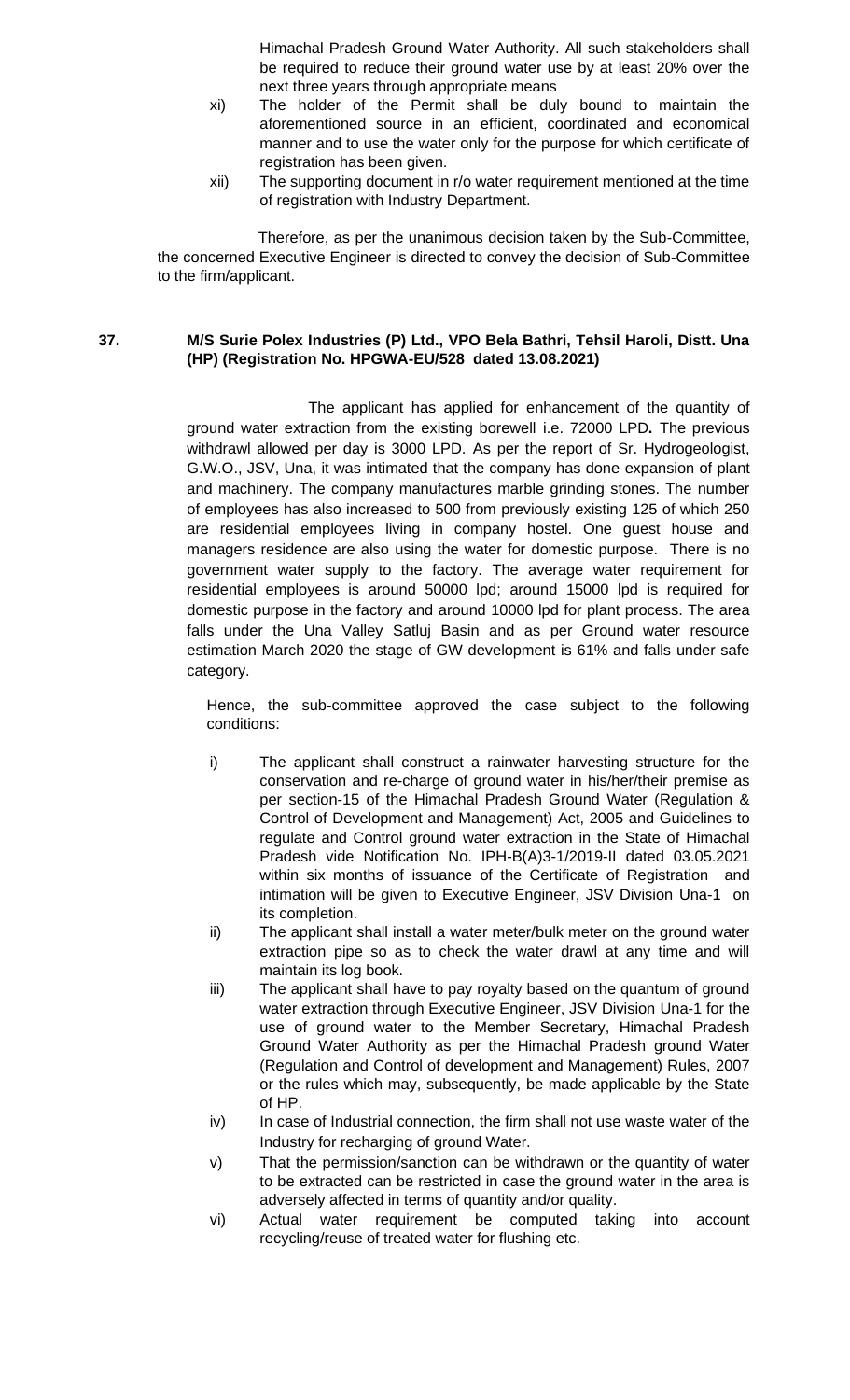- vii) Certificate regarding non/partial availability of water supply from the public water supply agency.
- viii) The firm/applicant shall be required to adopt latest water efficient technologies so as to reduce dependence on ground water resources.
- ix) The firm/applicant drawing water more than 10m3 /day of ground water shall construct piezometer, equipped with DWLR of latest version within six months shall consultation with the Sr. Hydrogeologist, GWO, JSV, Una (HP) and monthly water level date shall be submitted to the Ground Water Organization and Himachal Pradesh Ground Water Authority.
- x) All stakeholders abstracting ground water in excess of 100 m3/d shall be required to undertake annual water audit through Confederation of India Industries (CII)/Federation Indian Chamber of Commerce and Industry (FICCI)/National Productivity Council (NPC) certified auditors and submit audit reports within three months of completion of the same to Himachal Pradesh Ground Water Authority. All such stakeholders shall be required to reduce their ground water use by at least 20% over the next three years through appropriate means
- xi) The holder of the Certificate of registration shall be duly bound to maintain the aforementioned source in an efficient, coordinated and economical manner and to use the water only for the purpose for which certificate of registration has been given.
- xii) The supporting document in r/o water requirement mentioned at the time of registration with Industry Department.

# **38. M/S Luminous Power Technologies Pvt. Ltd. Unit-II, Plot No 3,3-A & \$ Industrial area Gagret, Tehsil Amb, Distt. Una (HP) (Registration No. HPGWA-EU/115 dated 20.10.2011)**

The applicant has applied for enhancement of the quantity of ground water extraction from the existing borewell i.e. 20000 LPD**.** The previous withdrawl allowed per day is 70000 LPD. As per the report of Sr. Hydrogeologist, G.W.O., JSV, Una it was intimated that the company has gone for expansion of production of batteries and hence more water is required for various purpose viz: domestic, utilities, process, scrubbing etc. As per discussion the company is also recycling waste water to minimize the water consumption The Company has recently conducted CII water audit on 14/10/2021. The area falls under the Una Valley Satluj Basin and as per Ground water resource estimation March 2020 the stage of GW development is 61% and falls under safe category.

- i) The applicant shall construct a rainwater harvesting structure for the conservation and re-charge of ground water in his/her/their premise as per section-15 of the Himachal Pradesh Ground Water (Regulation & Control of Development and Management) Act, 2005 and Guidelines to regulate and Control ground water extraction in the State of Himachal Pradesh vide Notification No. IPH-B(A)3-1/2019-II dated 03.05.2021 within six months of issuance of the Certificate of Registration and intimation will be given to Executive Engineer, JSV Division Amb on its completion.
- ii) The applicant shall install a water meter/bulk meter on the ground water extraction pipe so as to check the water drawl at any time and will maintain its log book.
- iii) The applicant shall have to pay royalty based on the quantum of ground water extraction through Executive Engineer, JSV Division Amb for the use of ground water to the Member Secretary, Himachal Pradesh Ground Water Authority as per the Himachal Pradesh ground Water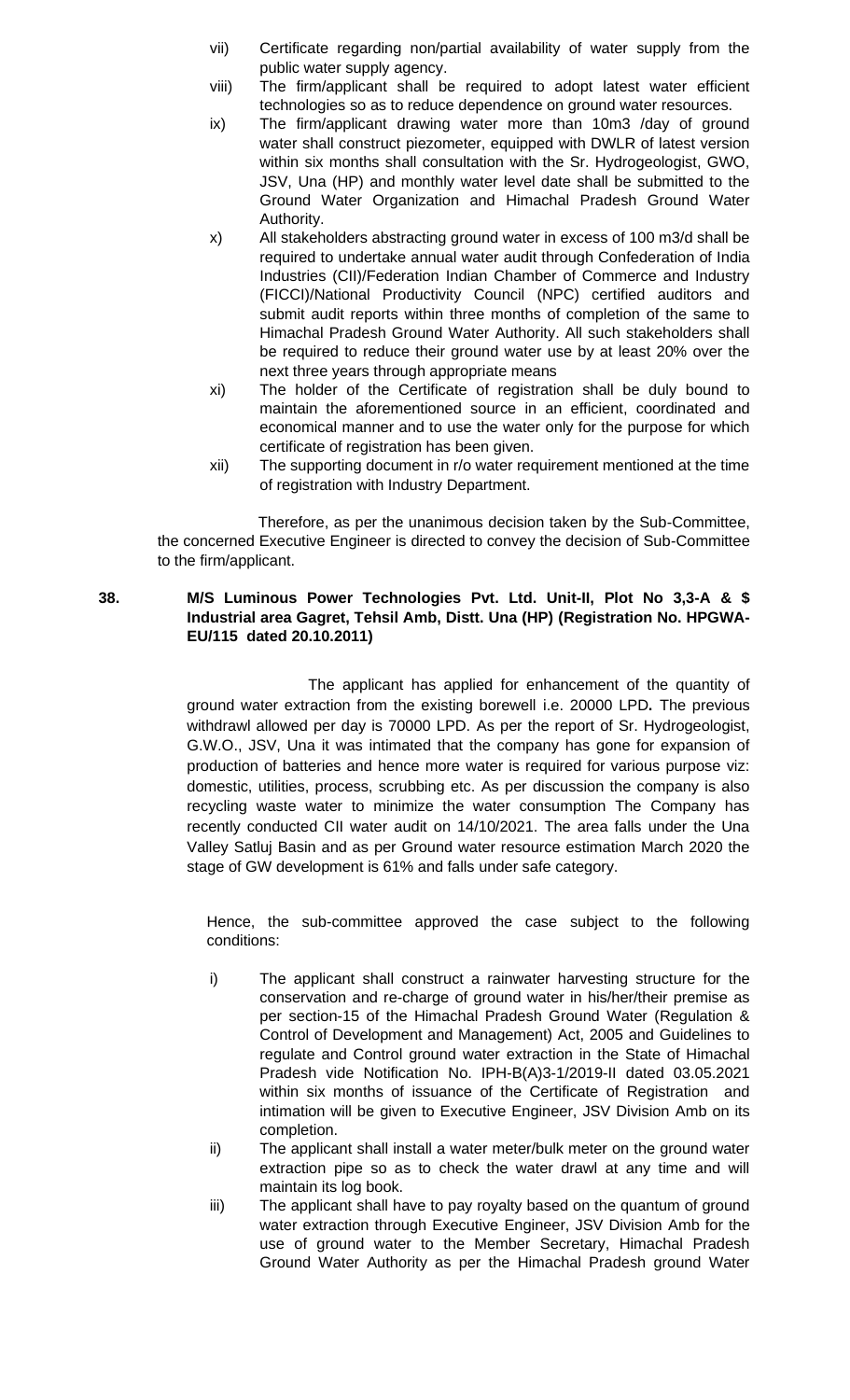(Regulation and Control of development and Management) Rules, 2007 or the rules which may, subsequently, be made applicable by the State of HP.

- iv) In case of Industrial connection, the firm shall not use waste water of the Industry for recharging of ground Water.
- v) That the permission/sanction can be withdrawn or the quantity of water to be extracted can be restricted in case the ground water in the area is adversely affected in terms of quantity and/or quality.
- vi) Actual water requirement be computed taking into account recycling/reuse of treated water for flushing etc.
- vii) Certificate regarding non/partial availability of water supply from the public water supply agency.
- viii) The firm/applicant shall be required to adopt latest water efficient technologies so as to reduce dependence on ground water resources.
- ix) The firm/applicant drawing water more than 10m3 /day of ground water shall construct piezometer, equipped with DWLR of latest version within six months shall consultation with the Sr. Hydrogeologist, GWO, JSV, Una (HP) and monthly water level date shall be submitted to the Ground Water Organization and Himachal Pradesh Ground Water Authority.
- x) All stakeholders abstracting ground water in excess of 100 m3/d shall be required to undertake annual water audit through Confederation of India Industries (CII)/Federation Indian Chamber of Commerce and Industry (FICCI)/National Productivity Council (NPC) certified auditors and submit audit reports within three months of completion of the same to Himachal Pradesh Ground Water Authority. All such stakeholders shall be required to reduce their ground water use by at least 20% over the next three years through appropriate means
- xi) The holder of the Certificate of registration shall be duly bound to maintain the aforementioned source in an efficient, coordinated and economical manner and to use the water only for the purpose for which certificate of registration has been given.
- xii) The supporting document in r/o water requirement mentioned at the time of registration with Industry Department.

Therefore, as per the unanimous decision taken by the Sub-Committee, the concerned Executive Engineer is directed to convey the decision of Sub-Committee to the firm/applicant.

# **39. M/S Luminous Power Technologies Pvt. Ltd. Unit-II, Plot No 3,3-A & \$ Industrial area Gagret, Tehsil Amb, Distt. Una (HP) (Registration No. HPGWA-EU/116 dated 20.10.2011)**

The applicant has applied for enhancement of the quantity of ground water extraction from the existing borewell i.e. 20000 LPD**.** The previous withdrawl allowed per day is 70000 LPD. As per the report of Sr. Hydrogeologist, G.W.O., JSV, Una, it was intimated that the company has gone for expansion of production of batteries and hence more water is required for various purpose viz: domestic, utilities, process, scrubbing etc. As per discussion the company is also recycling waste water to minimize the water consumption. The company has recently conducted CII water audit on 14/10/2021. The area falls under the Una Valley Satluj Basin and as per Ground water resource estimation March 2020 the stage of GW development is 61% and falls under safe category.

Hence, the sub-committee approved the case subject to the following conditions:

i) The applicant shall construct a rainwater harvesting structure for the conservation and re-charge of ground water in his/her/their premise as per section-15 of the Himachal Pradesh Ground Water (Regulation & Control of Development and Management) Act, 2005 and Guidelines to regulate and Control ground water extraction in the State of Himachal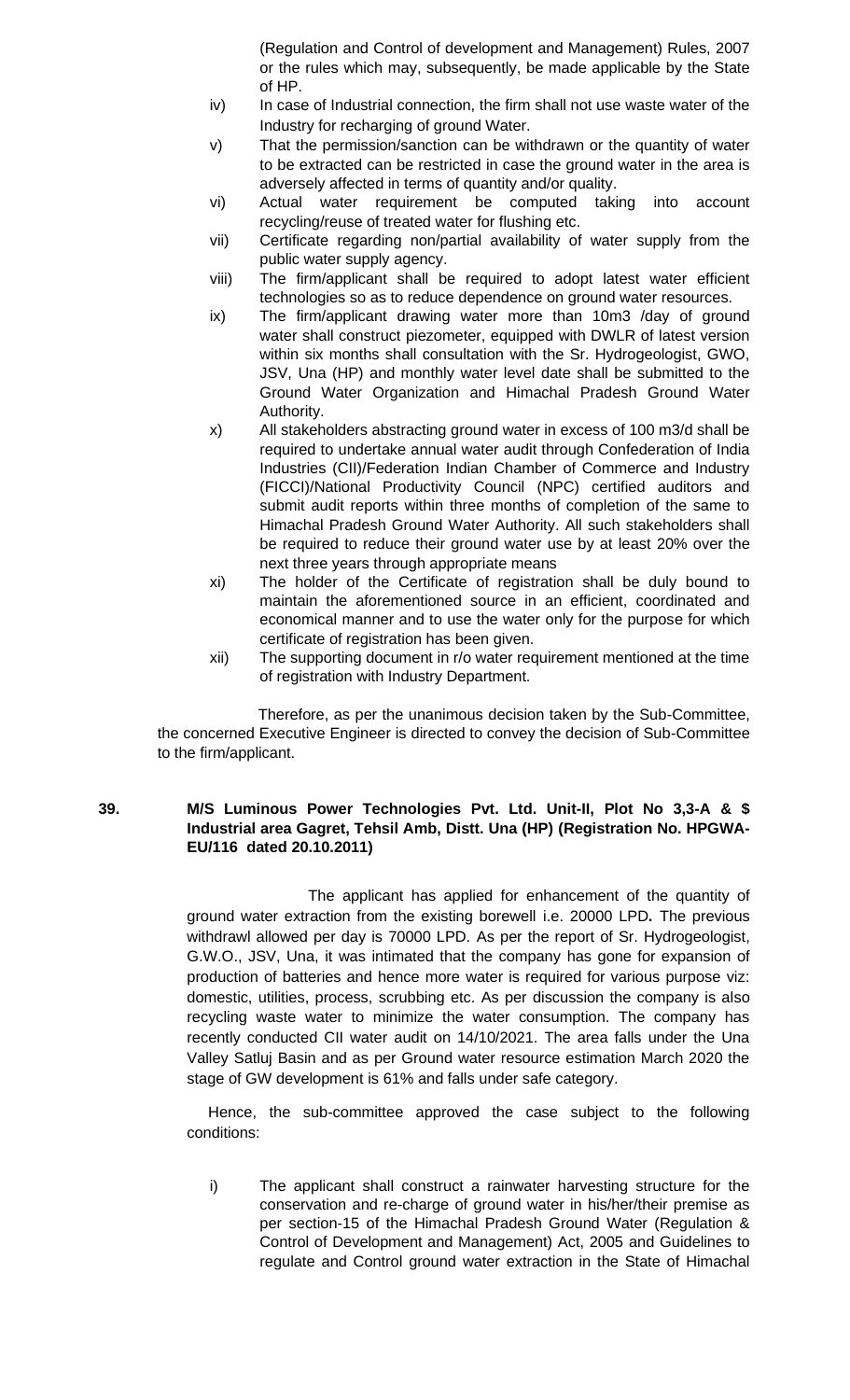Pradesh vide Notification No. IPH-B(A)3-1/2019-II dated 03.05.2021 within six months of issuance of the Certificate of Registration and intimation will be given to Executive Engineer, JSV Division Amb on its completion.

- ii) The applicant shall install a water meter/bulk meter on the ground water extraction pipe so as to check the water drawl at any time and will maintain its log book.
- iii) The applicant shall have to pay royalty based on the quantum of ground water extraction through Executive Engineer, JSV Division Amb for the use of ground water to the Member Secretary, Himachal Pradesh Ground Water Authority as per the Himachal Pradesh ground Water (Regulation and Control of development and Management) Rules, 2007 or the rules which may, subsequently, be made applicable by the State of HP.
- iv) In case of Industrial connection, the firm shall not use waste water of the Industry for recharging of ground Water.
- v) That the permission/sanction can be withdrawn or the quantity of water to be extracted can be restricted in case the ground water in the area is adversely affected in terms of quantity and/or quality.
- vi) Actual water requirement be computed taking into account recycling/reuse of treated water for flushing etc.
- vii) Certificate regarding non/partial availability of water supply from the public water supply agency.
- viii) The firm/applicant shall be required to adopt latest water efficient technologies so as to reduce dependence on ground water resources.
- ix) The firm/applicant drawing water more than 10m3 /day of ground water shall construct piezometer, equipped with DWLR of latest version within six months shall consultation with the Sr. Hydrogeologist, GWO, JSV, Una (HP) and monthly water level date shall be submitted to the Ground Water Organization and Himachal Pradesh Ground Water Authority.
- x) All stakeholders abstracting ground water in excess of 100 m3/d shall be required to undertake annual water audit through Confederation of India Industries (CII)/Federation Indian Chamber of Commerce and Industry (FICCI)/National Productivity Council (NPC) certified auditors and submit audit reports within three months of completion of the same to Himachal Pradesh Ground Water Authority. All such stakeholders shall be required to reduce their ground water use by at least 20% over the next three years through appropriate means
- xi) The holder of the Certificate of registration shall be duly bound to maintain the aforementioned source in an efficient, coordinated and economical manner and to use the water only for the purpose for which certificate of registration has been given.
- xii) The supporting document in r/o water requirement mentioned at the time of registration with Industry Department.

Therefore, as per the unanimous decision taken by the Sub-Committee, the concerned Executive Engineer is directed to convey the decision of Sub-Committee to the firm/applicant.

# **40. M/S Luminous Power Technologies Pvt. Ltd. Unit-I, Vill. Ramnagar, P.O. Gagret Tehsil Amb, Distt. Una (Una) (Registration No. HPGWA-EU/117 dated 20.10.2011)**

The applicant has applied for enhancement of the quantity of ground water extraction from the existing borewell i.e. 45000 LPD**.** The previous withdrawl allowed per day is 70000 LPD. As per the report of Sr. Hydrogeologist, G.W.O., JSV, Una, it was intimated that the company has gone for expansion of production of batteries increase in employees and hence more water is required for various purpose viz: domestic, utilities, process, scrubbing etc. As per discussion the company is also recycling waste water to minimize the water consumption. The company has recently conducted CII water audit on 14/10/2021. The area falls under the Una Valley Satluj Basin and as per Ground water resource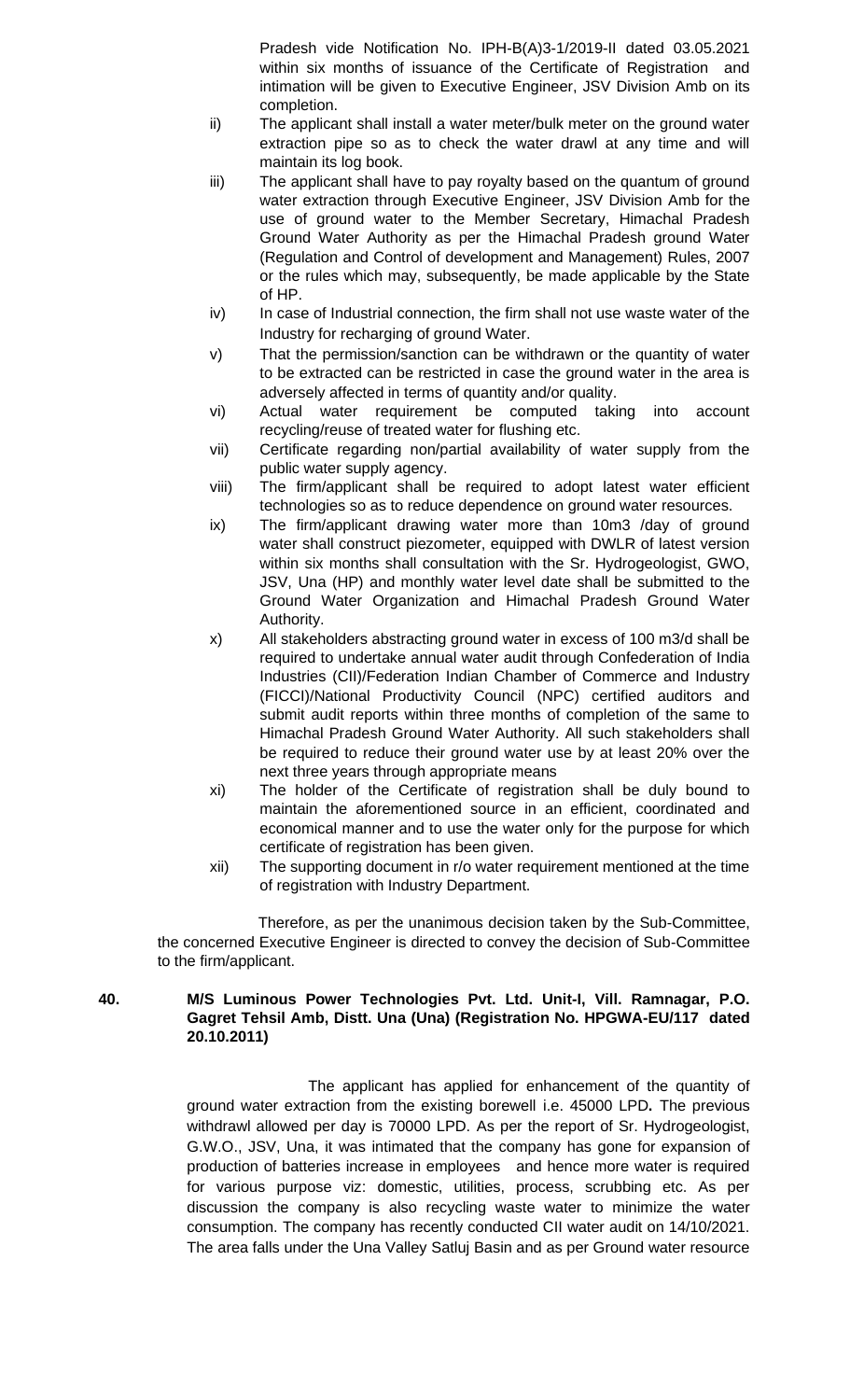estimation March 2020 the stage of GW development is 61% and falls under safe category. It is further suggested that as the water requirement will be 100 KLD necessary directions for construction of piezometer within his premises may also be given.

Hence, the sub-committee approved the case subject to the following conditions:

- i) The applicant shall construct a rainwater harvesting structure for the conservation and re-charge of ground water in his/her/their premise as per section-15 of the Himachal Pradesh Ground Water (Regulation & Control of Development and Management) Act, 2005 and Guidelines to regulate and Control ground water extraction in the State of Himachal Pradesh vide Notification No. IPH-B(A)3-1/2019-II dated 03.05.2021 within six months of issuance of the Certificate of Registration and intimation will be given to Executive Engineer, JSV Division Amb on its completion.
- ii) The applicant shall install a water meter/bulk meter on the ground water extraction pipe so as to check the water drawl at any time and will maintain its log book.
- iii) The applicant shall have to pay royalty based on the quantum of ground water extraction through Executive Engineer, JSV Division Amb for the use of ground water to the Member Secretary, Himachal Pradesh Ground Water Authority as per the Himachal Pradesh ground Water (Regulation and Control of development and Management) Rules, 2007 or the rules which may, subsequently, be made applicable by the State of HP.
- iv) In case of Industrial connection, the firm shall not use waste water of the Industry for recharging of ground Water.
- v) That the permission/sanction can be withdrawn or the quantity of water to be extracted can be restricted in case the ground water in the area is adversely affected in terms of quantity and/or quality.
- vi) Actual water requirement be computed taking into account recycling/reuse of treated water for flushing etc.
- vii) Certificate regarding non/partial availability of water supply from the public water supply agency.
- viii) The firm/applicant shall be required to adopt latest water efficient technologies so as to reduce dependence on ground water resources.
- ix) The firm/applicant drawing water more than 10m3 /day of ground water shall construct piezometer, equipped with DWLR of latest version within six months shall consultation with the Sr. Hydrogeologist, GWO, JSV, Una (HP) and monthly water level date shall be submitted to the Ground Water Organization and Himachal Pradesh Ground Water Authority.
- x) All stakeholders abstracting ground water in excess of 100 m3/d shall be required to undertake annual water audit through Confederation of India Industries (CII)/Federation Indian Chamber of Commerce and Industry (FICCI)/National Productivity Council (NPC) certified auditors and submit audit reports within three months of completion of the same to Himachal Pradesh Ground Water Authority. All such stakeholders shall be required to reduce their ground water use by at least 20% over the next three years through appropriate means
- xi) The holder of the Certificate of registration shall be duly bound to maintain the aforementioned source in an efficient, coordinated and economical manner and to use the water only for the purpose for which certificate of registration has been given.
- xii) The supporting document in r/o water requirement mentioned at the time of registration with Industry Department.

Therefore, as per the unanimous decision taken by the Sub-Committee, the concerned Executive Engineer is directed to convey the decision of Sub-Committee to the firm/applicant.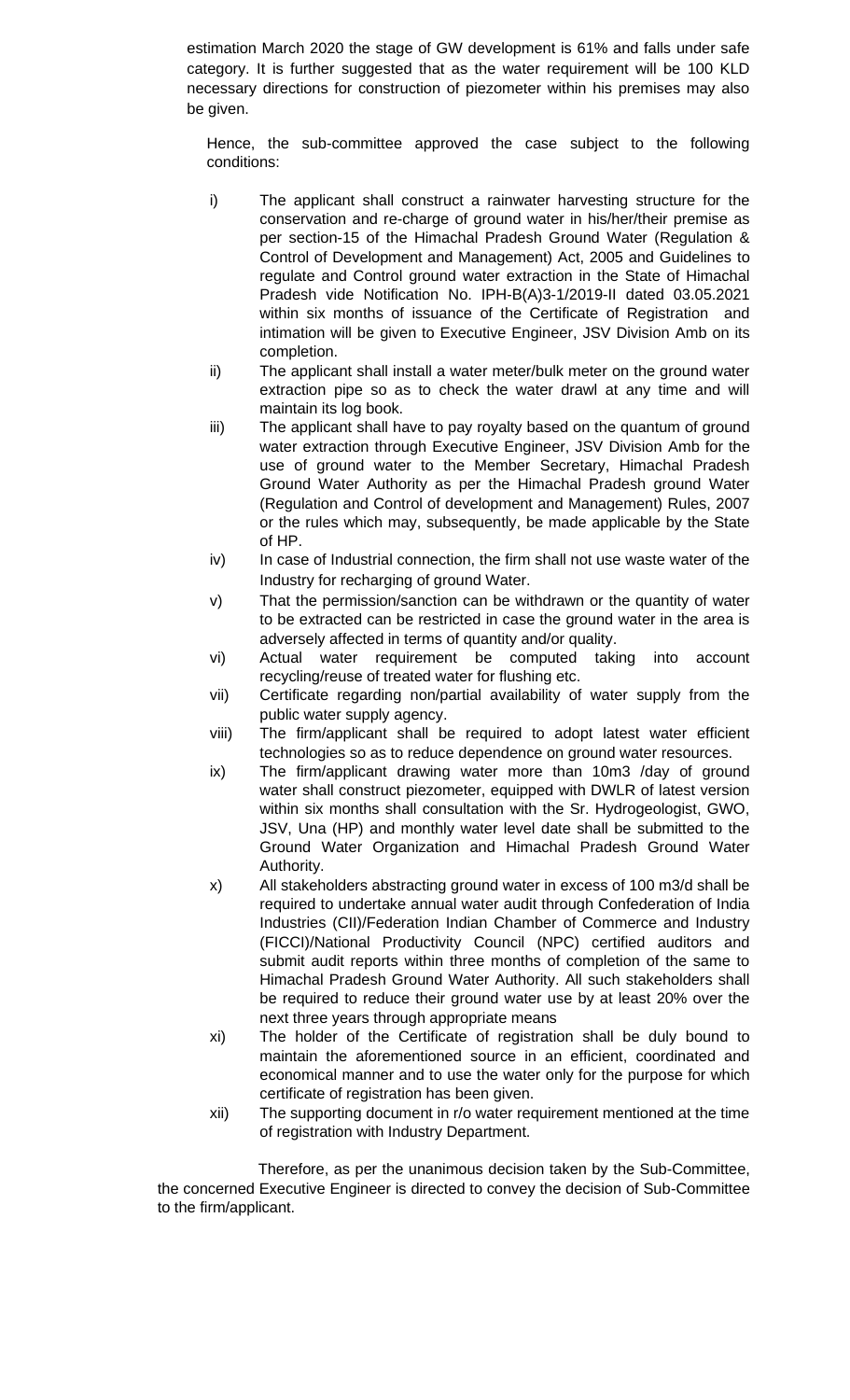#### **41. M/S Luminous Power Technologies Pvt. Ltd. Unit-I, Vill. Ramnagar, P.O. Gagret Tehsil Amb, Distt. Una (Una) (Registration No. HPGWA-EU/118 dated 20.10.2011)**

The applicant has applied for enhancement of the quantity of ground water extraction from the existing borewell i.e. 45000 LPD**.** The previous withdrawl allowed per day is 70000 LPD. As per the report of Sr. Hydrogeologist, G.W.O., JSV, Una, it was intimated that the company has gone for expansion of production of batteries increase in employees and hence more water is required for various purpose viz: domestic, utilities, process, scrubbing etc. As per discussion the company is also recycling waste water to minimize the water consumption. The company has recently conducted CII water audit on 14/10/2021. The area falls under the Una Valley Satluj Basin and as per Ground water resource estimation March 2020 the stage of GW development is 61% and falls under safe category. It is further suggested that as the water requirement will be 100 KLD necessary directions for construction of piezometer within his premises may also be given.

- i) The applicant shall construct a rainwater harvesting structure for the conservation and re-charge of ground water in his/her/their premise as per section-15 of the Himachal Pradesh Ground Water (Regulation & Control of Development and Management) Act, 2005 and Guidelines to regulate and Control ground water extraction in the State of Himachal Pradesh vide Notification No. IPH-B(A)3-1/2019-II dated 03.05.2021 within six months of issuance of the Certificate of Registration and intimation will be given to Executive Engineer, JSV Division Amb on its completion.
- ii) The applicant shall install a water meter/bulk meter on the ground water extraction pipe so as to check the water drawl at any time and will maintain its log book.
- iii) The applicant shall have to pay royalty based on the quantum of ground water extraction through Executive Engineer, JSV Division Amb for the use of ground water to the Member Secretary, Himachal Pradesh Ground Water Authority as per the Himachal Pradesh ground Water (Regulation and Control of development and Management) Rules, 2007 or the rules which may, subsequently, be made applicable by the State of HP.
- iv) In case of Industrial connection, the firm shall not use waste water of the Industry for recharging of ground Water.
- v) That the permission/sanction can be withdrawn or the quantity of water to be extracted can be restricted in case the ground water in the area is adversely affected in terms of quantity and/or quality.
- vi) Actual water requirement be computed taking into account recycling/reuse of treated water for flushing etc.
- vii) Certificate regarding non/partial availability of water supply from the public water supply agency.
- viii) The firm/applicant shall be required to adopt latest water efficient technologies so as to reduce dependence on ground water resources.
- ix) The firm/applicant drawing water more than 10m3 /day of ground water shall construct piezometer, equipped with DWLR of latest version within six months shall consultation with the Sr. Hydrogeologist, GWO, JSV, Una (HP) and monthly water level date shall be submitted to the Ground Water Organization and Himachal Pradesh Ground Water Authority.
- x) All stakeholders abstracting ground water in excess of 100 m3/d shall be required to undertake annual water audit through Confederation of India Industries (CII)/Federation Indian Chamber of Commerce and Industry (FICCI)/National Productivity Council (NPC) certified auditors and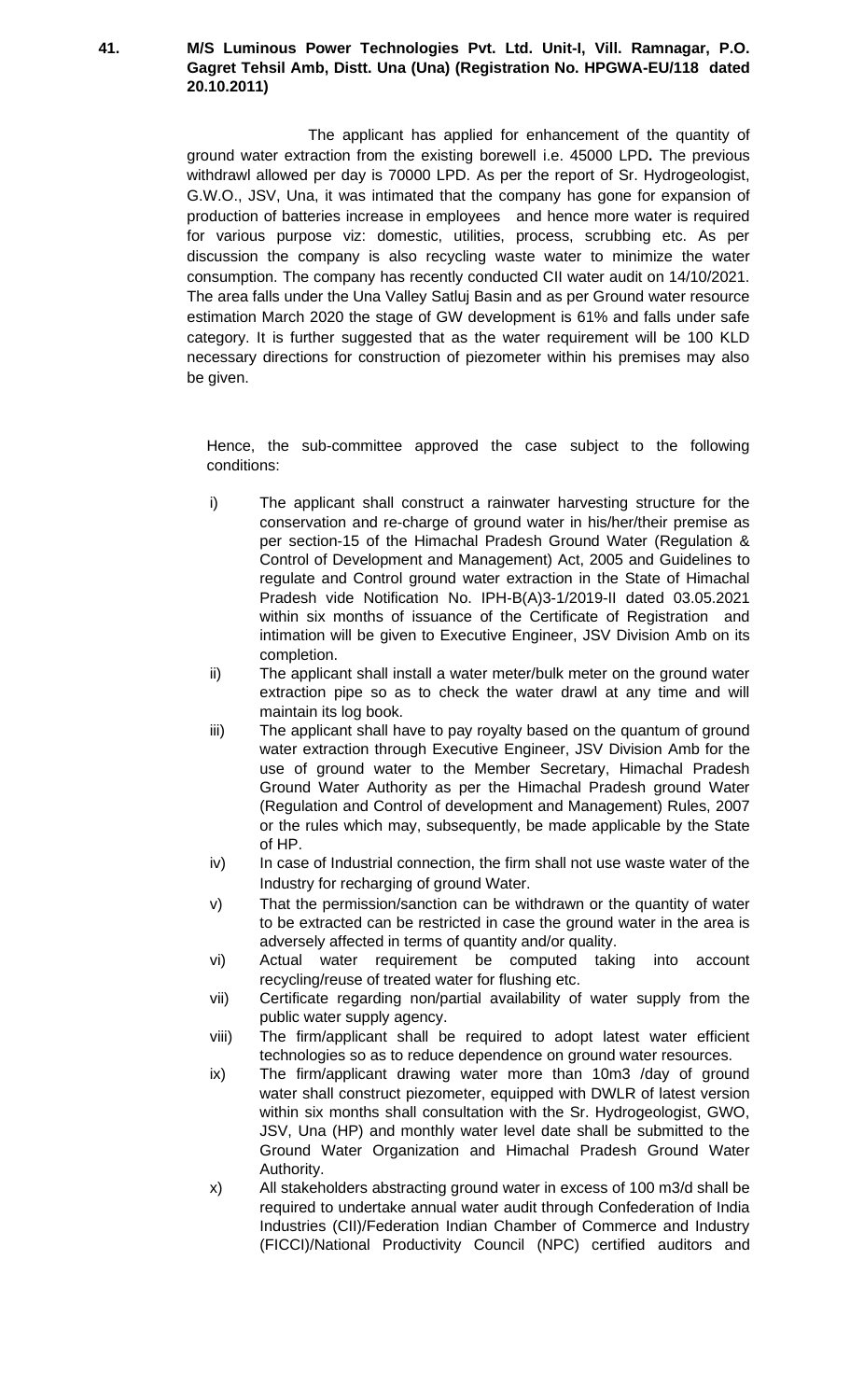submit audit reports within three months of completion of the same to Himachal Pradesh Ground Water Authority. All such stakeholders shall be required to reduce their ground water use by at least 20% over the next three years through appropriate means

- xi) The holder of the Certificate of registration shall be duly bound to maintain the aforementioned source in an efficient, coordinated and economical manner and to use the water only for the purpose for which certificate of registration has been given.
- xii) The supporting document in r/o water requirement mentioned at the time of registration with Industry Department.

Therefore, as per the unanimous decision taken by the Sub-Committee, the concerned Executive Engineer is directed to convey the decision of Sub-Committee to the firm/applicant.

#### *Application for name change*

#### **42. M/s Akron India Private Limited, Vill. Nalagarh, Rajban Road, Tehsil Paonta, Distt. Sirmaur (HP) (Registration No. HPGWA-EU/300 Dt. 08-03-2016)**

The firm has applied to Himachal Pradesh Ground Water Authority for name change from **M/s Akorn India Limited Pvt. Ltd** to **M/s BE Pharmaceuticals Private Limited** on Certificate of Registration.

The firm has submitted the Demand Draft No. 008152 dated 09.09.2021 amounting to Rs. 500/- only in the name of Member Secretary HPGWA.

Therefore, as per the unanimous decision taken by the Sub-Committee, the concerned Executive Engineer is directed to convey the decision of Sub-Committee to the firm/applicant.

#### **43. M/s Akron India Private Limited, Vill. Nalagarh, Rajban Road, Tehsil Paonta, Distt. Sirmaur (HP) (Registration No. HPGWA-EU/301 Dt. 08-03-2016)**

The firm has applied to Himachal Pradesh Ground Water Authority for name change from **M/s Akorn India Limited Pvt. Ltd** to M/s **BE Pharmaceuticals Private Limited** on Certificate of Registration.

The firm has submitted the Demand Draft No. 008152 dated 09.09.2021 amounting to Rs. 500/- only in the name of Member Secretary HPGWA.

Therefore, as per the unanimous decision taken by the Sub-Committee, the concerned Executive Engineer is directed to convey the decision of Sub-Committee to the firm/applicant.

#### **44. M/s Akron India Private Limited, Vill. Nalagarh, Rajban Road, Tehsil Paonta, Distt. Sirmaur (HP) (Registration No. HPGWA-EU/302 Dt. 08-03-2016)**

The firm has applied to Himachal Pradesh Ground Water Authority for name change from **M/s Akorn India Limited Pvt. Ltd** to M/s **BE Pharmaceuticals Private Limited** on Certificate of Registration.

The firm has submitted the Demand Draft No. 008152 dated 09.09.2021 amounting to Rs. 500/- only in the name of Member Secretary HPGWA.

Therefore, as per the unanimous decision taken by the Sub-Committee, the concerned Executive Engineer is directed to convey the decision of Sub-Committee to the firm/applicant.